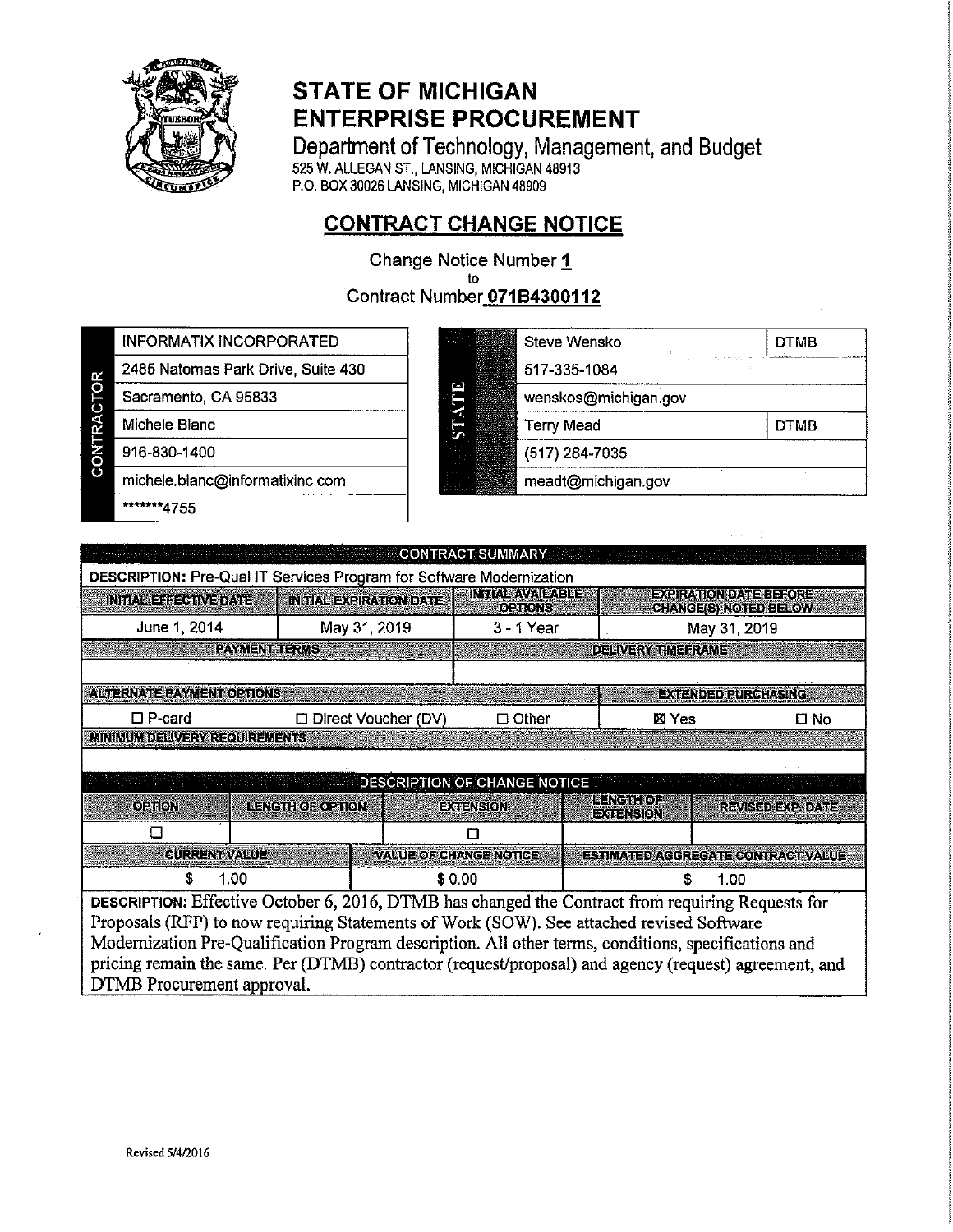

# **STATE OF MICHIGAN**

## **SOFTWARE MODERNIZATION** PRE-QUALIFICATION PROGRAM

## **PROGRAM DESCRIPTION**

- 1. Program Identification. The State has established a software modernization pre-qualification program ("Program") designed to provide a pool of pre-qualified contractors who will assist the State in achieving its legacy system modernization initiatives. This Program is for legacy system modernization work that has an aggregate cost of \$5 million or less. The pre-qualified contractors will provide the State assistance, fully, or partially, in one or more of the following areas:
	- Functional design and validation consulting services  $\bullet$
	- Custom software development
	- Hosting  $\bullet$
	- Pre-qualified vendor software  $\bullet$
	- Integration services
	- Maintenance and support services
- 2. Out of Scope. The purchase of third-party software is out of scope. This Program does not include contracting to develop and document business and technical requirements.

| Contract Number | <b>Contractor Name</b>                              | Contract Number | © Contractor Name                       |
|-----------------|-----------------------------------------------------|-----------------|-----------------------------------------|
| 071B4300101     | Accenture, LLP                                      | 071B4300111     | <b>IBM Corporation</b>                  |
| 071B4300102     | Acro Service Corporation                            | 071B4300112     | Informatix Inc.                         |
| 071B4300103     | CAI (Computer Aid, Inc.)                            | 071B4300113     | Deloitte Consulting LLP                 |
| 071B4300104     | Ciber Inc.                                          | 071B4300114     | Open Systems Technologies<br>DE LLC     |
| 071B4300105     | <b>Cognizant Technology Solutions</b><br>U.S. Corp. | 071B4300115     | Ricoh USA, Inc.                         |
| 071B4300106     | <b>CW Professional Services</b><br>LLC.             | 071B4300116     | Software AG USA, Inc.                   |
| 071B4300107     | Dewpoint                                            | 071B4300117     | Sogeti USA                              |
| 071B4300108     | <b>Dynamics Research</b><br>Corporation             | 071B4300118     | Systems Technology Group, Inc.<br>(STG) |
| 071B4300109     | HP & Enterprise Services, Inc.                      | 071B4300119     | Unisys Corporation                      |
| 071B4300110     | HTC Global Services, Inc.                           | 071B4300120     | <b>Vertex Computer Systems</b>          |

3. Pre-Qualified Contractors. The pre-qualified contractors, which may be updated as determined by the State, were selected through a competitive bidding process. The contractors are:

- 4. Tier II Process. The State will issue a statement of work (SOW) to all pre-qualified contractors for projects to be performed under this Program. The Custom Software Development Contract Terms will apply to any Contract executed under this Program. Terms for maintenance and support and hosting services will be provided during the SOW process. The Contract is extended to MiDEAL members. MiDEAL members include local units of government, school districts, universities, community colleges, and nonprofit hospitals. A current list of MiDEAL members is available at www.michigan.gov/mideal.
- 5. Contract Administrators. The Contract Administrator for each party is the only person authorized to (a) modify any terms and conditions, and (b) approve any Change Notices under this Contract 071B4300112.

| _______<br>.<br>MI.<br>ahimar<br>- 1                                   | ----------<br>ontractor<br>--------           |
|------------------------------------------------------------------------|-----------------------------------------------|
| Mead<br>orn<br>$-$ 611 $-$<br>____________________<br>________________ | Mich<br>Blanc<br>nelle<br>------------------- |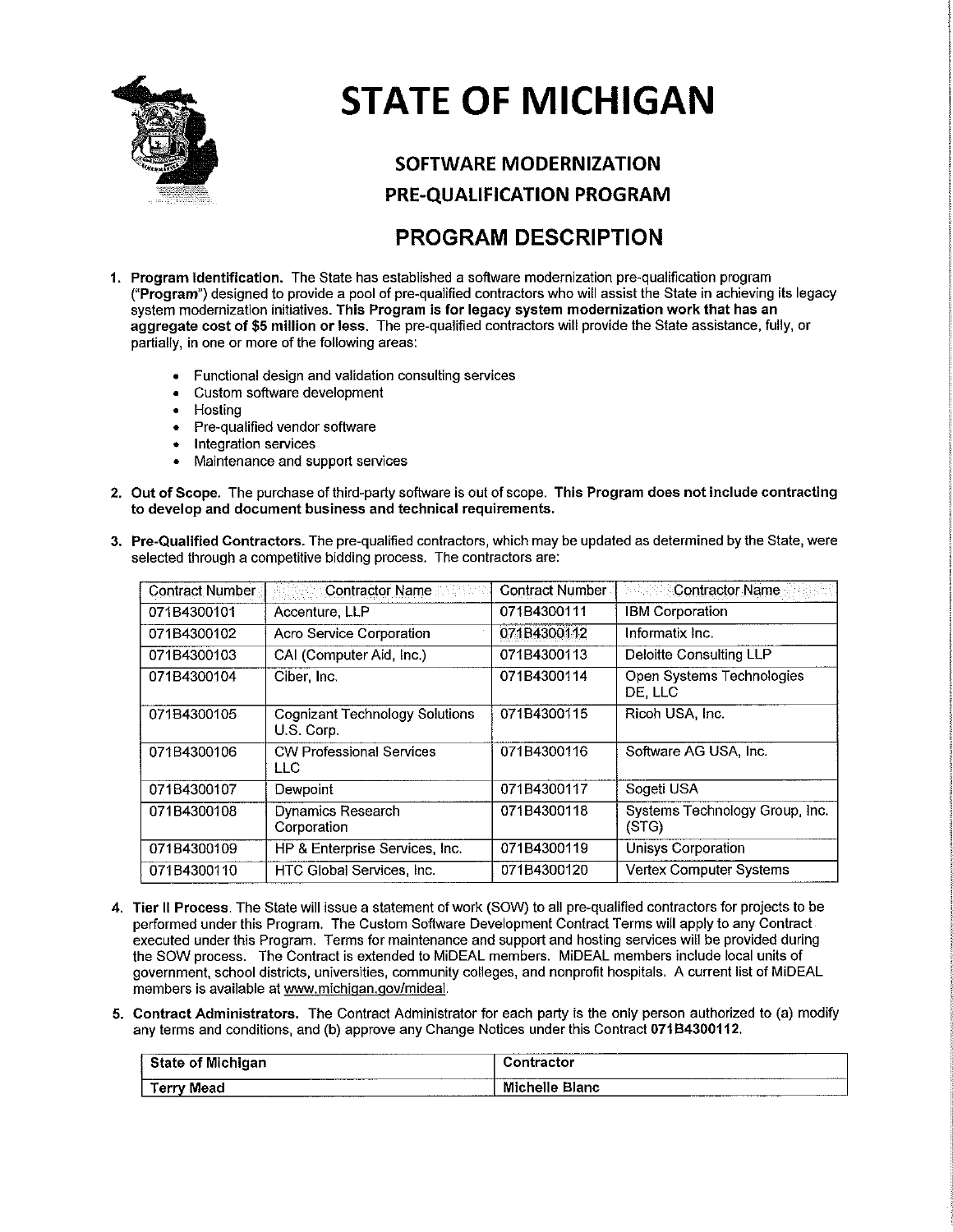#### **STATE OF MICHIGAN DEPARTMENT OF TECHNOLOGY, MANAGEMENT AND BUDGET June 3, 2015 PROCUREMENT P.O. BOX 30026, LANSING, MI 48909 OR 530 W. ALLEGAN, LANSING, MI 48933**

### **NOTICE OF CONTRACT NO. 071B4300112 between THE STATE OF MICHIGAN**

**and**

| <b>NAME &amp; ADDRESS OF CONTRACTOR:</b> | <b>PRIMARY CONTACT</b> | <b>EMAIL</b>                    |
|------------------------------------------|------------------------|---------------------------------|
| Informatix, Inc.                         | <b>Michele Blanc</b>   | michele.blanc@informatixinc.com |
| 1740 Creekside Oaks Drive, Suite 175     | <b>TELEPHONE</b>       | <b>CONTRACTOR #, MAIL CODE</b>  |
| Sacramento, CA 95833                     | (916) 830-1400         |                                 |
|                                          |                        |                                 |

| <b>STATE CONTACTS</b>                        | <b>AGENCY</b> | <b>NAME</b>            | <b>PHONE</b> | <b>EMAIL</b>            |
|----------------------------------------------|---------------|------------------------|--------------|-------------------------|
| <b>PROGRAM</b>                               | <b>DTMB</b>   | <b>Genevieve Hayes</b> | 517-335-4730 | HayesG2@michigan.gov    |
| <b>ADMIINISTRATOR</b>                        | <b>DTMB</b>   | <b>Greg Faremouth</b>  | 517-241-1646 | faremouthg@michigan.gov |
| <b>CONTRACT</b><br><b>ADMINSTRATOR/BUYER</b> | <b>DTMB</b>   | <b>Whitnie Zuker</b>   | 517-284-7030 | zukerw@michigan.gov     |

| <b>CONTRACT SUMMARY:</b>                                                                                             |                     |                |                                                                                           |  |  |  |  |
|----------------------------------------------------------------------------------------------------------------------|---------------------|----------------|-------------------------------------------------------------------------------------------|--|--|--|--|
| <b>DESCRIPTION:</b>                                                                                                  |                     |                |                                                                                           |  |  |  |  |
|                                                                                                                      |                     |                | Pre-Qualified IT Services Program for Software Modernization- Custom Software Development |  |  |  |  |
| <b>INITIAL EXPIRATION</b><br><b>EFFECTIVE DATE</b><br><b>AVAILABLE OPTIONS</b><br><b>INITIAL TERM</b><br><b>DATE</b> |                     |                |                                                                                           |  |  |  |  |
| 5 years                                                                                                              | June 1, 2014        | May 31, 2019   | 3, 1 Year Options                                                                         |  |  |  |  |
| <b>PAYMENT TERMS</b>                                                                                                 | F.O.B               | <b>SHIPPED</b> | <b>SHIPPED FROM</b>                                                                       |  |  |  |  |
| N/A                                                                                                                  | N/A<br>N/A<br>N/A   |                |                                                                                           |  |  |  |  |
| <b>ALTERNATE PAYMENT OPTIONS:</b>                                                                                    |                     |                | AVAILABLE TO MIDEAL PARTICIPANTS                                                          |  |  |  |  |
| P-card                                                                                                               | Direct Voucher (DV) | Other          | $\boxtimes$<br><b>YES</b><br>NO.                                                          |  |  |  |  |
| <b>MINIMUM DELIVERY REQUIREMENTS:</b>                                                                                |                     |                |                                                                                           |  |  |  |  |
| N/A                                                                                                                  |                     |                |                                                                                           |  |  |  |  |
| <b>MISCELLANEOUS INFORMATION:</b>                                                                                    |                     |                |                                                                                           |  |  |  |  |
| N/A                                                                                                                  |                     |                |                                                                                           |  |  |  |  |
| <b>ESTIMATED CONTRACT VALUE AT TIME OF EXECUTION:</b>                                                                |                     | \$0.00         |                                                                                           |  |  |  |  |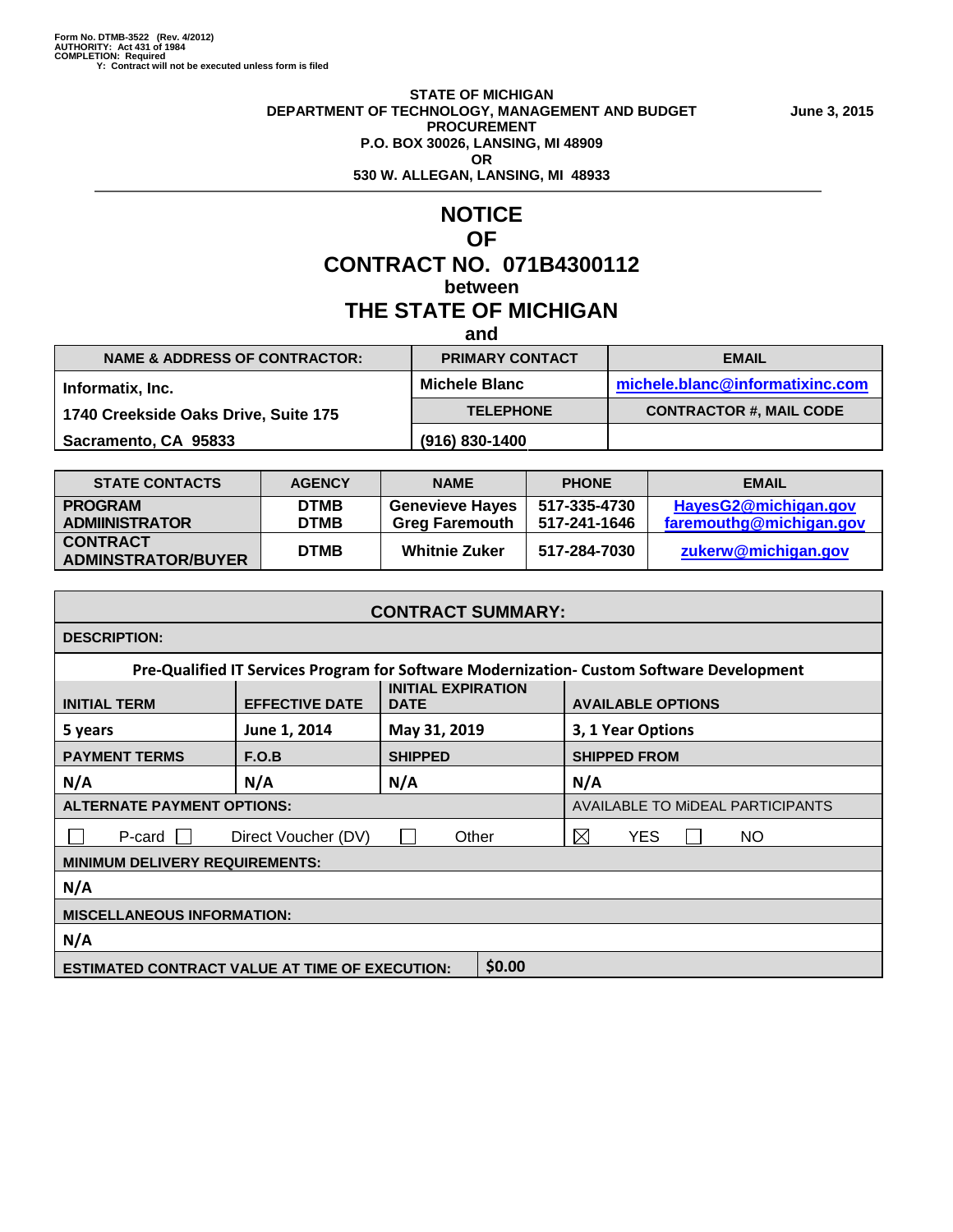#### **STATE OF MICHIGAN DEPARTMENT OF TECHNOLOGY, MANAGEMENT AND BUDGET PROCUREMENT P.O. BOX 30026, LANSING, MI 48909 OR 530 W. ALLEGAN, LANSING, MI 48933**

## **CONTRACT NO. 071B4300112 between THE STATE OF MICHIGAN**

**and**

|                                          | .                      |                                 |
|------------------------------------------|------------------------|---------------------------------|
| <b>NAME &amp; ADDRESS OF CONTRACTOR:</b> | <b>PRIMARY CONTACT</b> | <b>EMAIL</b>                    |
| Informatix, Inc.                         | <b>Michele Blanc</b>   | michele.blanc@informatixinc.com |
| 1740 Creekside Oaks Drive, Suite 175     | <b>TELEPHONE</b>       | <b>CONTRACTOR #, MAIL CODE</b>  |
| Sacramento, CA 95833                     | (916) 830-1400         |                                 |

| <b>STATE CONTACTS</b>                        | <b>AGENCY</b> | <b>NAME</b>            | <b>PHONE</b> | <b>EMAIL</b>            |
|----------------------------------------------|---------------|------------------------|--------------|-------------------------|
| <b>PROGRAM</b>                               | <b>DTMB</b>   | <b>Genevieve Hayes</b> | 517-335-4730 | HayesG2@michigan.gov    |
| <b>ADMIINISTRATOR</b>                        | <b>DTMB</b>   | <b>Greg Faremouth</b>  | 517-241-1646 | faremouthg@michigan.gov |
| <b>CONTRACT</b><br><b>ADMINSTRATOR/BUYER</b> | <b>DTMB</b>   | <b>Whitnie Zuker</b>   | 517-284-7030 | zukerw@michigan.gov     |

| <b>CONTRACT SUMMARY:</b>                                                                                             |                     |                |                                                                                           |  |  |  |
|----------------------------------------------------------------------------------------------------------------------|---------------------|----------------|-------------------------------------------------------------------------------------------|--|--|--|
| <b>DESCRIPTION:</b>                                                                                                  |                     |                |                                                                                           |  |  |  |
|                                                                                                                      |                     |                | Pre-Qualified IT Services Program for Software Modernization- Custom Software Development |  |  |  |
| <b>INITIAL EXPIRATION</b><br><b>EFFECTIVE DATE</b><br><b>AVAILABLE OPTIONS</b><br><b>INITIAL TERM</b><br><b>DATE</b> |                     |                |                                                                                           |  |  |  |
| June 1, 2014<br>May 31, 2019<br>5 years                                                                              |                     |                | 3, 1 Year Options                                                                         |  |  |  |
| <b>PAYMENT TERMS</b><br>F.O.B                                                                                        |                     | <b>SHIPPED</b> | <b>SHIPPED FROM</b>                                                                       |  |  |  |
| N/A                                                                                                                  | N/A                 | N/A            | N/A                                                                                       |  |  |  |
| <b>ALTERNATE PAYMENT OPTIONS:</b>                                                                                    |                     |                | <b>AVAILABLE TO MIDEAL PARTICIPANTS</b>                                                   |  |  |  |
| P-card                                                                                                               | Direct Voucher (DV) | Other          | $\boxtimes$<br><b>YES</b><br>NO.                                                          |  |  |  |
| <b>MINIMUM DELIVERY REQUIREMENTS:</b>                                                                                |                     |                |                                                                                           |  |  |  |
| N/A                                                                                                                  |                     |                |                                                                                           |  |  |  |
| <b>MISCELLANEOUS INFORMATION:</b>                                                                                    |                     |                |                                                                                           |  |  |  |
| N/A                                                                                                                  |                     |                |                                                                                           |  |  |  |
| <b>ESTIMATED CONTRACT VALUE AT TIME OF EXECUTION:</b>                                                                |                     | \$0.00         |                                                                                           |  |  |  |

**THIS IS NOT AN ORDER: This Contract Agreement is awarded on the basis of our inquiry bearing the solicitation # 071I3200062. Orders for delivery will be issued directly by the Department of Technology, Management & Budget through the issuance of a Purchase Order Form.**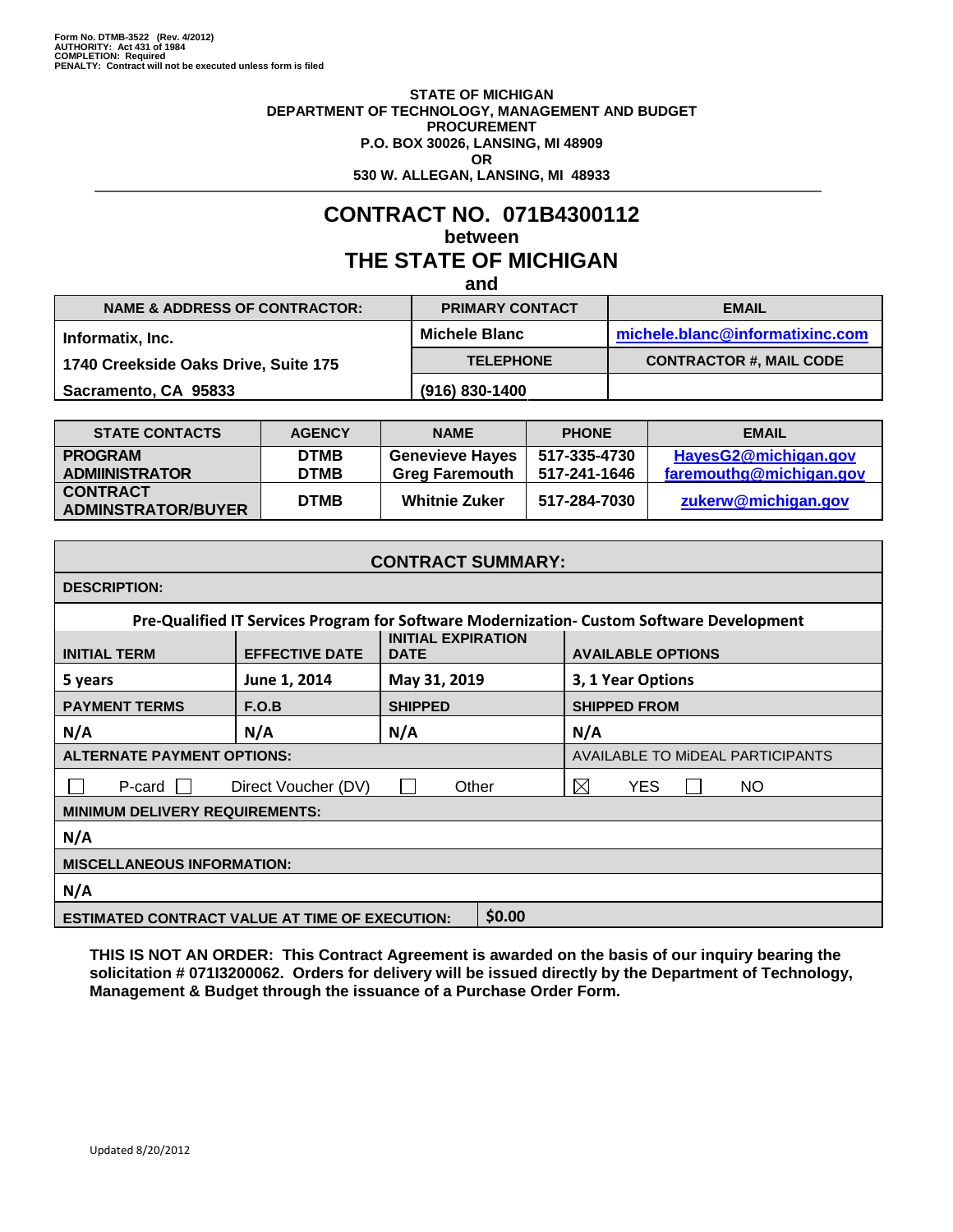#### **Notice of Contract #:** 071B4300112

#### FOR THE CONTRACTOR: **FOR THE STATE:**

Informatix, Inc.

Authorized Agent Signature

Authorized Agent (Print or Type)

Date **Date Date Date Date Date Date** 

Firm Name Signature **Jeff Brownlee, Chief Procurement Officer<br>Name/Title** 

DTMB Procurement<br>Enter Name of Agency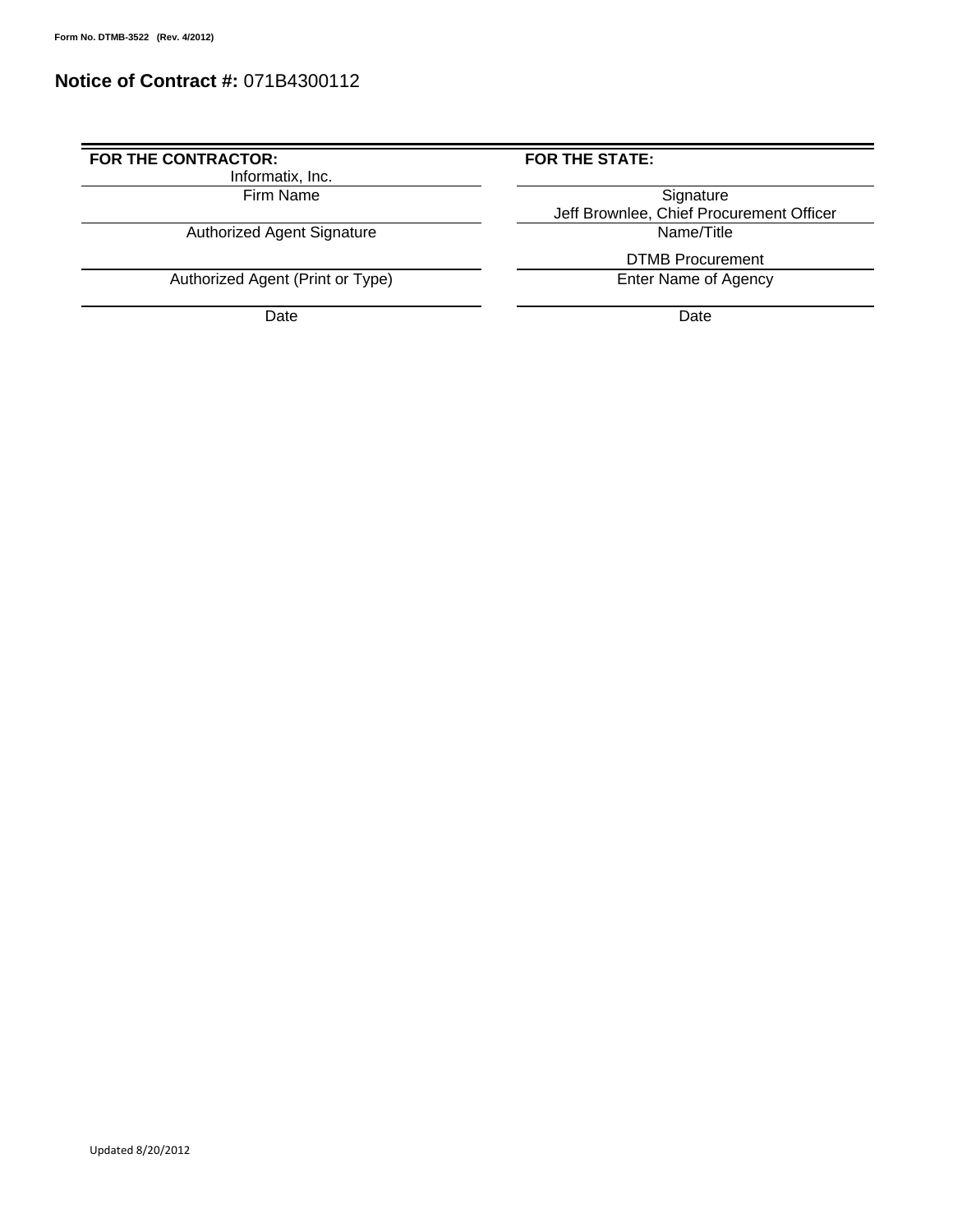

## **STATE OF MICHIGAN**

## **SOFTWARE MODERNIZATION PRE‐QUALIFICATION PROGRAM**

## **PROGRAM DESCRIPTION**

- **1. Program Identification.** The State has established a software modernization pre-qualification program ("**Program**") designed to provide a pool of pre-qualified contractors who will assist the State in achieving its legacy system modernization initiatives. **This Program is for legacy system modernization work that has an aggregate cost of \$5 million or less**. The pre-qualified contractors will provide the State assistance, fully, or partially, in one or more of the following areas:
	- Functional design and validation consulting services
	- Custom software development
	- **Hosting**
	- Pre-qualified vendor software
	- Integration services
	- Maintenance and support services
- **2. Out of Scope.** The purchase of third-party software is out of scope. **This Program does not include contracting to develop and document business and technical requirements.**

| 3. Pre-Qualified Contractors. The pre-qualified contractors, which may be updated as determined by the State, were selected |  |  |  |  |  |  |  |
|-----------------------------------------------------------------------------------------------------------------------------|--|--|--|--|--|--|--|
| through a competitive bidding process. The contractors are:                                                                 |  |  |  |  |  |  |  |

| <b>Contract Number</b> | <b>Contractor Name</b>                                     | <b>Contract Number</b> | <b>Contractor Name</b>                  |
|------------------------|------------------------------------------------------------|------------------------|-----------------------------------------|
| 071B4300101            | Accenture, LLP                                             | 071B4300111            | <b>IBM Corporation</b>                  |
| 071B4300102            | <b>Acro Service Corporation</b>                            | 071B4300112            | Informatix Inc.                         |
| 071B4300103            | CAI (Computer Aid, Inc.)                                   | 071B4300113            | Deloitte Consulting LLP                 |
| 071B4300104            | Ciber, Inc.                                                | 071B4300114            | Open Systems Technologies DE,<br>LLC    |
| 071B4300105            | <b>Cognizant Technology Solutions</b><br>U.S. Corp.        | 071B4300115            | Ricoh USA, Inc.                         |
| 071B4300106            | <b>CW Professional Services</b><br>LLC.                    | 071B4300116            | Software AG USA, Inc.                   |
| 071B4300107            | Dewpoint                                                   | 071B4300117            | Sogeti USA                              |
| 071B4300108            | <b>Dynamics Research Corporation</b>                       | 071B4300118            | Systems Technology Group, Inc.<br>(STG) |
| 071B4300109            | Hewlett-Packard State & Local<br>Enterprise Services, Inc. | 071B4300119            | Unisys Corporation                      |
| 071B4300110            | HTC Global Services, Inc.                                  | 071B4300120            | <b>Vertex Computer Systems</b>          |

- **4. Tier II Process**. The State will issue a request for proposal (RFP) to all pre-qualified contractors for projects to be performed under this Program. The Custom Software Development Contract Terms will apply to any Contract executed under this Program. Terms for maintenance and support and hosting services will be provided during the RFP process. The Contract is extended to MiDEAL members. MiDEAL members include local units of government, school districts, universities, community colleges, and nonprofit hospitals. A current list of MiDEAL members is available at www.michigan.gov/mideal.
- **5. Contract Administrators.** The Contract Administrator for each party is the only person authorized to (a) modify any terms and conditions, and (b) approve any Change Notices under this Contract **071B4300112**.

| <b>State of Michigan</b> | <b>Contractor</b>    |
|--------------------------|----------------------|
| <b>Whitnie Zuker</b>     | <b>Michele Blanc</b> |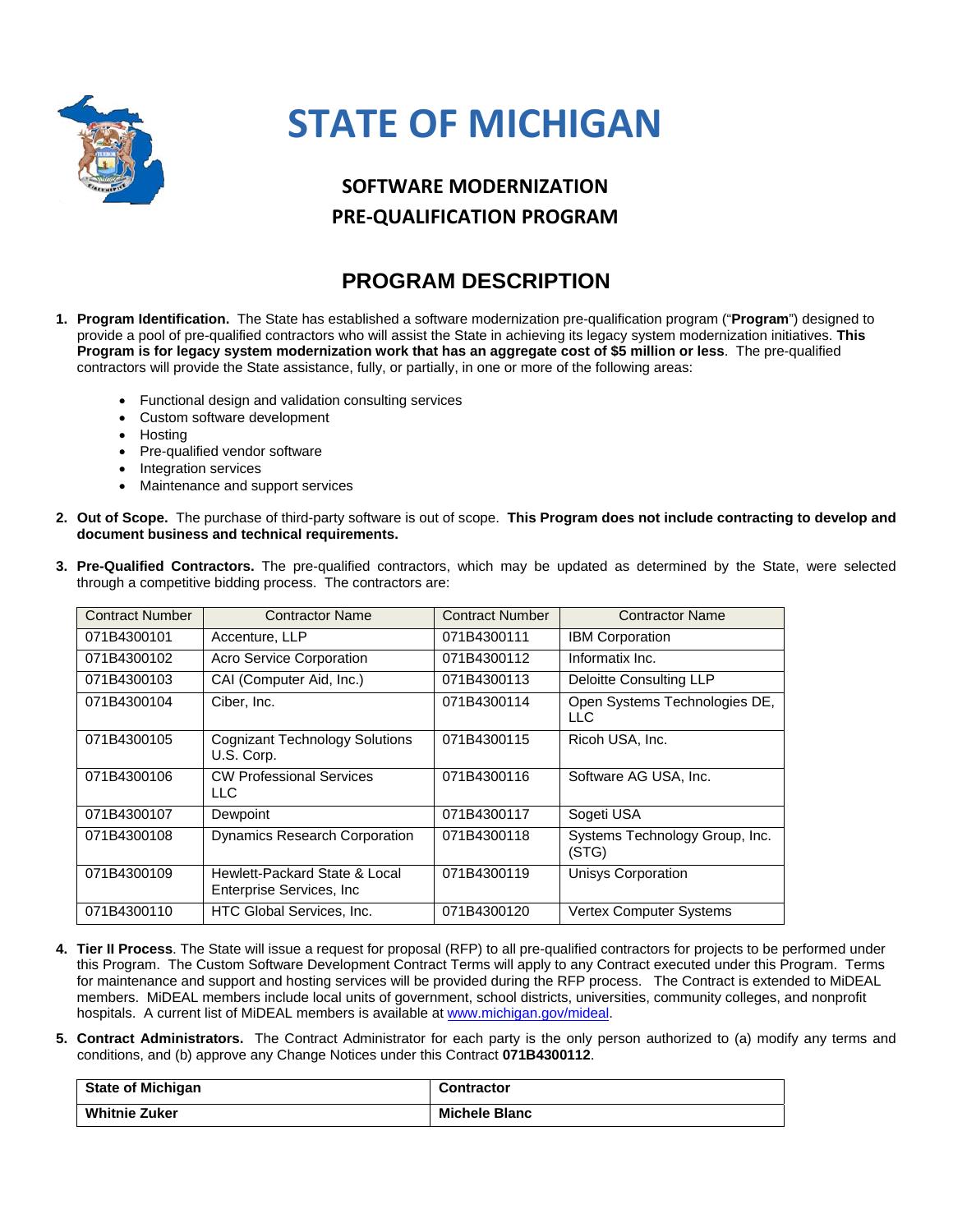

## **CONTRACT TERMS**

## **CUSTOM SOFTWARE DEVELOPMENT**

This CUSTOM SOFTWARE DEVELOPMENT CONTRACT (this "**Contract**") is agreed to between the State of Michigan (the "**State**") and Informatix, Inc. ("**Contractor**"), a California Corporation. This Contract is effective on June 1, 2014 ("**Effective Date**"), and unless earlier terminated, will expire on May 31, 2019 (the "**Term**").

This Contract may be renewed for up to three (3) additional one (1) year period(s). Renewal must be by written agreement of the parties, and will automatically extend the Term of this Contract.

The parties agree as follows:

**Definitions**. For purposes of this Contract, the following terms have the following meanings:

"**Acceptance**" has the meaning set forth in **Section 0**.

"**Acceptance Tests**" means such tests as may be conducted in accordance with **Section 0** and the Statement of Work to determine whether any Software Deliverable meets the requirements of this Contract and the Specifications and Documentation.

"**Affiliate**" means any entity which directly or indirectly controls, is controlled by or is under common control of Contractor. The term "control" means the possession of the power to direct or cause the direction of the management and the policies of an entity, whether through the ownership of a majority of the outstanding voting rights or by contract or otherwise.

"**Aggregate Software**" means the Software, as a whole, to be developed or otherwise provided under the Statement of Work. For avoidance of doubt, if the Statement of Work provides for a single Software Deliverable, such Software Deliverable also constitutes Aggregate Software.

"**Allegedly Infringing Materials**" has the meaning set forth in **Section 0**.

"**Approved Open-Source Components**" means Open-Source Components that the State has approved to be included in or used in connection with any Software developed or provided under this Contract, and are specifically identified in the Statement of Work.

"**Approved Third-Party Materials**" means Third-Party Materials that the State has approved to be included in or for use in connection with any Software developed or provided under this Contract, and are specifically identified in the Statement of Work.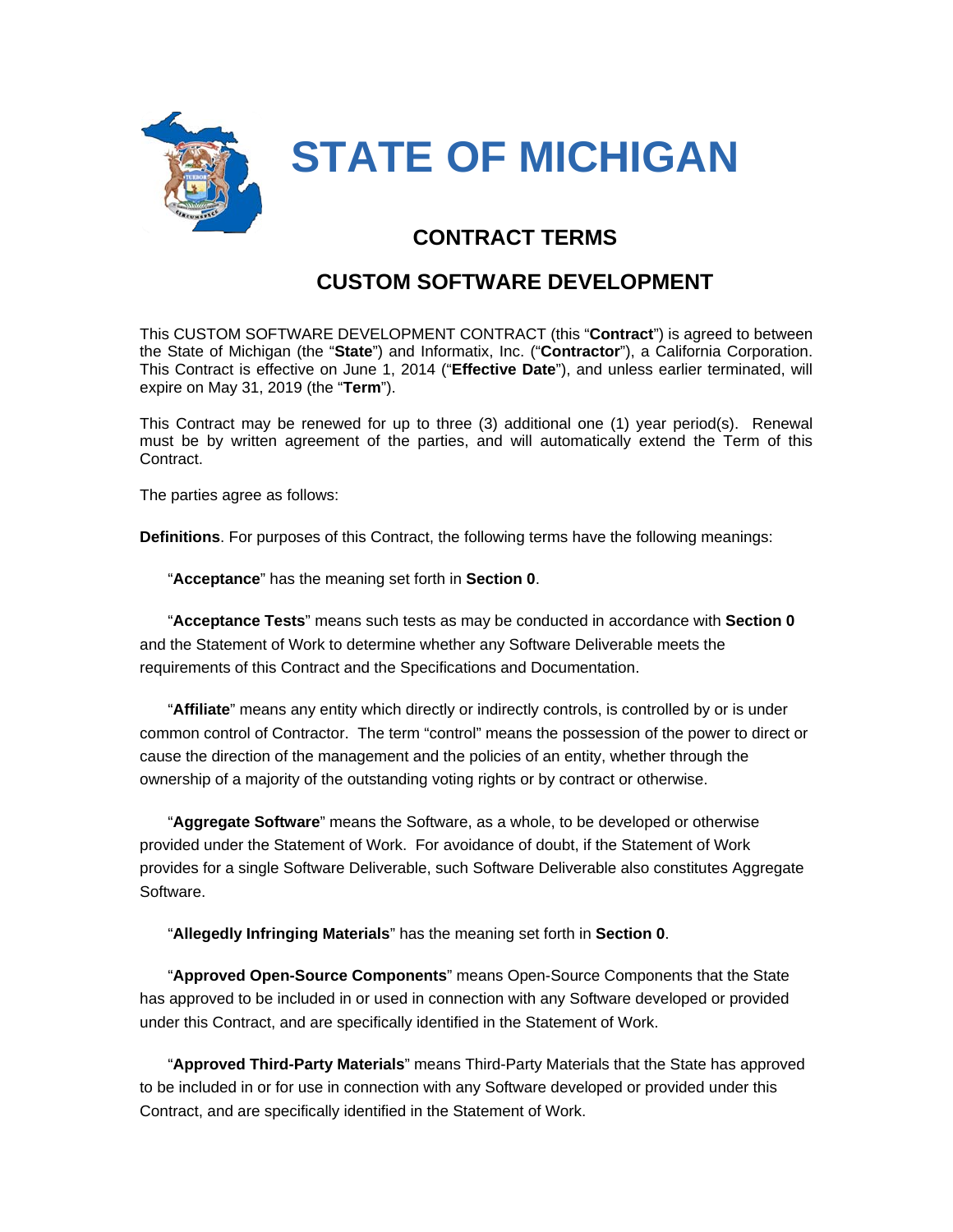"**Background Technology**" means all Software, data, know-how, ideas, methodologies, specifications, and other technology in which Contractor owns such Intellectual Property Rights as are necessary for Contractor to grant the rights and licenses set forth in **Section 0**, and for the State (including its licensees, successors and assigns) to exercise such rights and licenses, without violating any right of any Third Party or any Law or incurring any payment obligation to any Third Party. Background Technology must: (a) be identified as Background Technology in the Statement of Work; and (b) have been developed or otherwise acquired by Contractor prior to the date of the Statement of Work, or have been developed by Contractor outside of its performance under the Statement of Work. Background Technology will also include any general consulting tool or methodology created by Contractor, which will not be required to be identified in the Statement of Work.

"**Business Day**" means a day other than a Saturday, Sunday or State holiday.

"**Business and Technical Requirements Specifications**" means the specifications setting forth the State's business requirements and technical specifications regarding the features and functionality of the Software, as set forth in **Schedule B**.

"**Change**" has the meaning set forth in **Section 0**.

"**Change Notice**" has the meaning set forth in **Section 0**.

"**Change Proposal**" has the meaning set forth in **Section 0**.

"**Change Request**" has the meaning set forth in **Section 0**.

"**Confidential Information**" has the meaning set forth in **Section 0**.

"**Contract**" has the meaning set forth in the preamble.

"**Contract Administrator**" is the individual appointed by each party to (a) administer the terms of this Contract, and (b) approve any Change Notices under this Contract. Each party's Contract Administrator will be identified in the Statement of Work.

"**Contractor**" has the meaning set forth in the preamble.

"**Contractor's Bid Response**" means the Contractor's proposal submitted in response to the RFP.

"**Contractor Personnel**" means all employees of Contractor or any Permitted Subcontractors involved in the performance of Services or providing Work Product under this Contract.

"**Deliverables**" means all Software Deliverables and all other documents, Work Product, and other materials that Contractor is required to or otherwise does provide to the State under this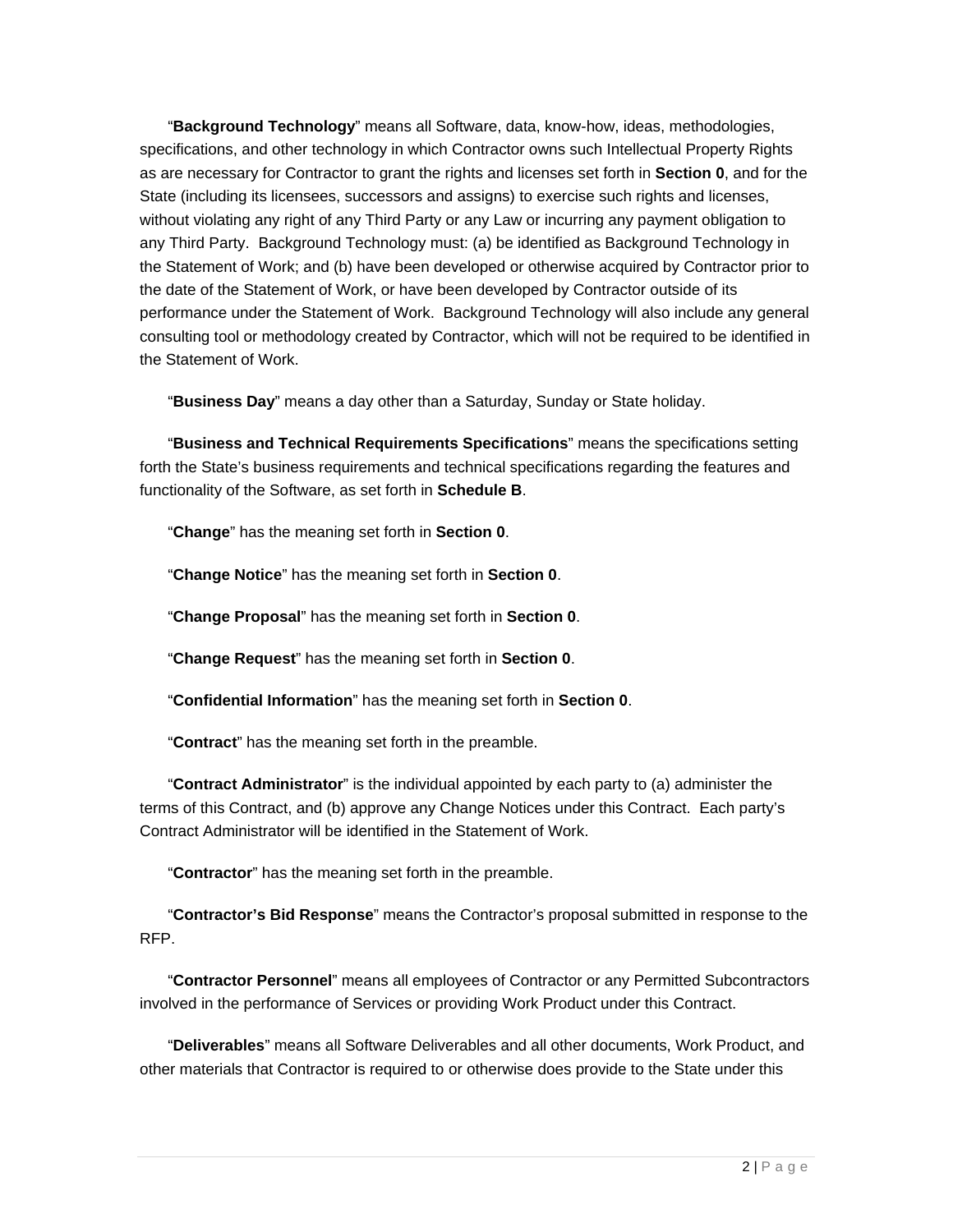Contract and otherwise in connection with any Services, including all items specifically identified as Deliverables in the Statement of Work.

"**Derivative Work**" means any modification, addition, upgrade, update, or improvement of the Software and any other work constituting a derivative work under the United States Copyright Act, 17 U.S.C. Section 101, *et seq.*

"**Dispute Resolution Procedure**" means the procedure for resolving disputes under this Contract as set forth in **Section 0**.

"**Documentation**" means all user manuals, operating manuals, technical manuals and any other instructions, specifications, documents and materials, in any form or media, that describe the functionality, installation, testing, operation, use, maintenance, support and technical and other components, features and requirements of any Software.

"**DTMB**" means the Michigan Department of Technology, Management and Budget.

"**Effective Date**" has the meaning set forth in the preamble.

"**Fees**" has the meaning set forth in **Section 0**

**"Financial Audit Period"** has the meaning set forth in **Section 0**.

"**Force Majeure**" has the meaning set forth in **Section0**.

"**Harmful Code**" means any: (a) virus, trojan horse, worm, backdoor or other software or hardware devices the effect of which is to permit unauthorized access to, or to disable, erase, or otherwise harm, any computer, systems or software; or (b) time bomb, drop dead device, or other software or hardware device designed to disable a computer program automatically with the passage of time or under the positive control of any Person, or otherwise deprive the State of its lawful right to use such Software.

"**HIPAA**" has the meaning set forth in **Section 0**.

"**Implementation Plan**" means the schedule included in the Statement of Work setting forth the sequence of events for the performance of Services under the Statement of Work, including the Milestones and Milestone Dates.

"**Initial Statement of Work**" means the unexecuted Statement of Work for the initial Software development and related Services, attached as **Exhibit 1** to this Contract.

"**Intellectual Property Rights**" means all or any of the following: (a) patents, patent disclosures, and inventions (whether patentable or not); (b) trademarks, service marks, trade dress, trade names, logos, corporate names, and domain names, together with all of the associated goodwill; (c) copyrights and copyrightable works (including computer programs), mask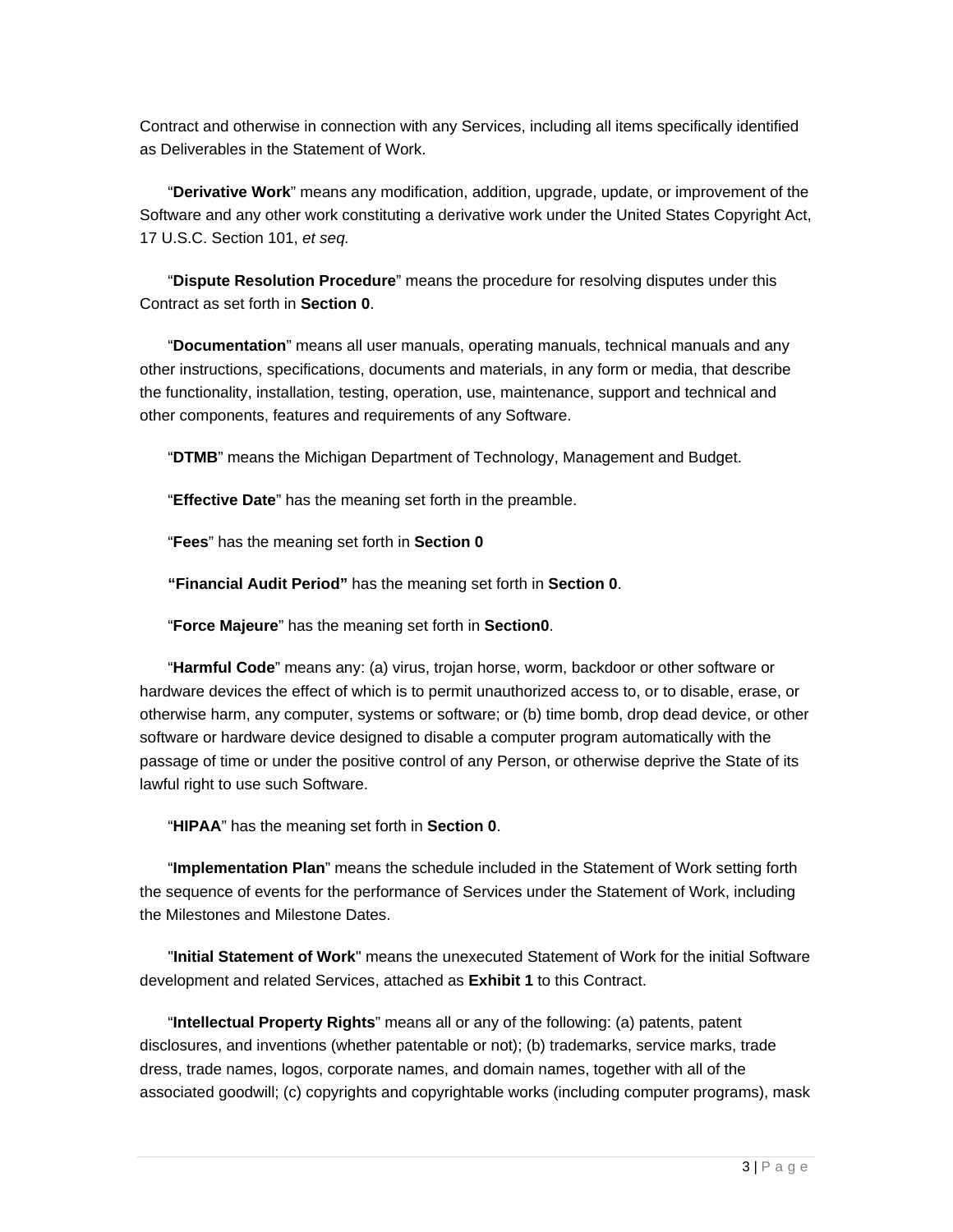works and rights in data and databases; (d) trade secrets, know-how and other confidential information; and (e) all other intellectual property rights, in each case whether registered or unregistered and including all applications for, and renewals or extensions of, such rights, and all similar or equivalent rights or forms of protection provided by applicable Law in any jurisdiction throughout the world.

"**Intended Users**" means the users that are intended to use Software or particular features or functions of the Software, as described in the Specifications for such Software.

"**Key Personnel**" means any Contractor Personnel identified as key personnel in the Statement of Work.

"**Law**" means any statute, law, ordinance, regulation, rule, code, order, constitution, treaty, common law, judgment, decree, other requirement or rule of law of any federal, state, local or foreign government or political subdivision thereof, or any arbitrator, court, or tribunal of competent jurisdiction.

"**Maintenance and Support Schedule**" means the schedule attached as **Schedule C**, setting forth the Maintenance and Support Services, the Support Fees, and the parties' additional rights and obligations with respect to such services.

"**Maintenance and Support Services**" means the Software maintenance and support services the Contractor is required to or otherwise does provide under this Contract as set forth in the Maintenance and Support Schedule.

"**Milestone**" means an event or task described in the Implementation Plan under the Statement of Work that must be completed by the corresponding Milestone Date.

"**Milestone Date**" means the date by which a particular Milestone must be completed as set forth in the Implementation Plan under the Statement of Work.

"**Non-Conformity**" means any failure of any: (a) Software or Documentation to materially conform to the requirements of this Contract (including the Statement of Work) or (b) Software to materially conform to the requirements of this Contract or the Specifications or Documentation.

"**Notice of Recommendation Date**" means the date that the Contractor was formally awarded the Contract.

"**Object Code**" means computer programs assembled or compiled in magnetic or electronic binary form on software media, which are readable and useable by machines, but not generally readable by humans without reverse assembly, reverse compiling, or reverse engineering.

"**Open-Source Components**" means any software component that is subject to any opensource copyright license contract, including any GNU General Public License or GNU Library or Lesser Public License, or other license contract that substantially conforms to the Open Source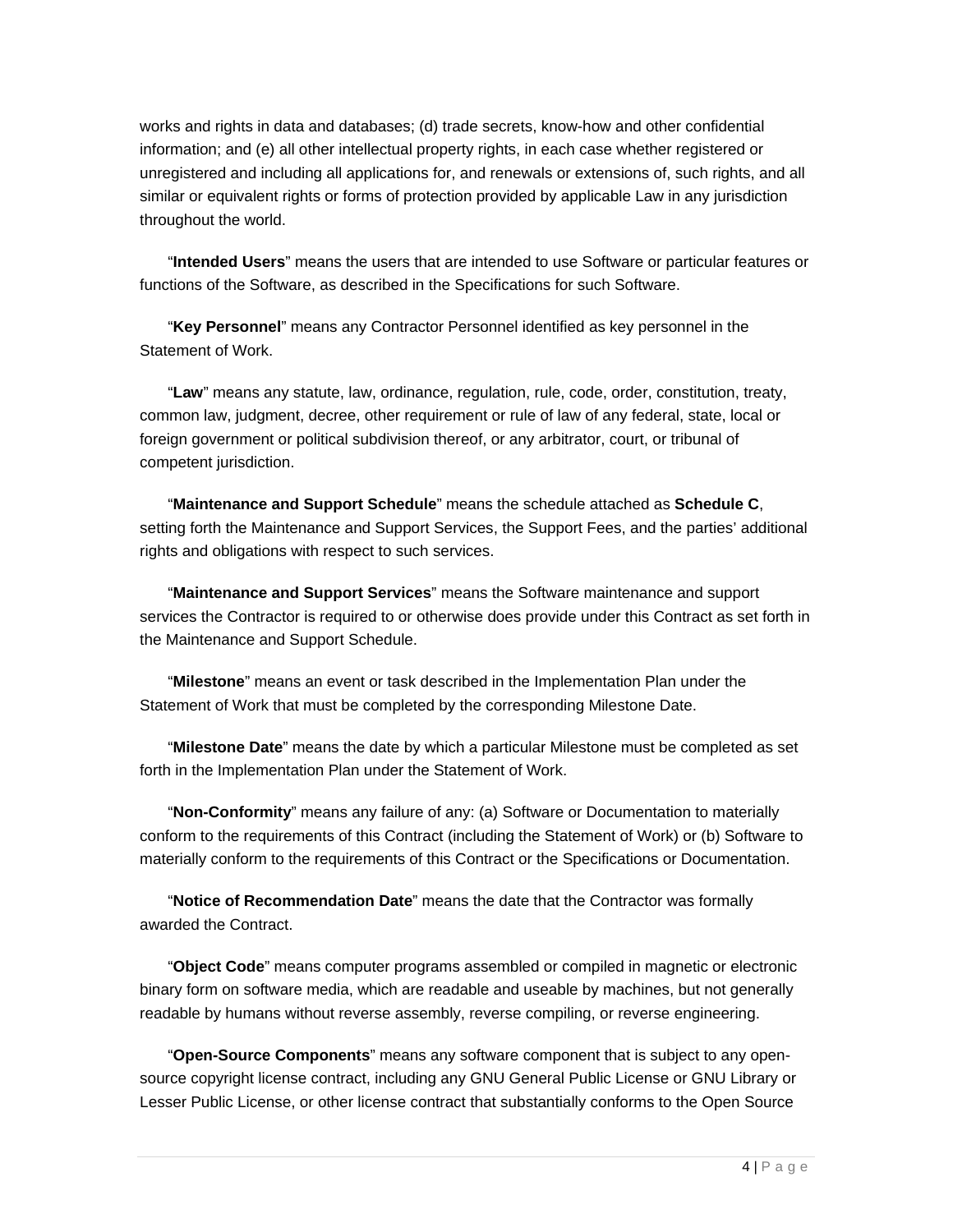Initiative's definition of "open source" or otherwise may require disclosure or licensing to any third party of any source code with which such software component is used or compiled.

"**Open-Source License**" has the meaning set forth in **Section 0**.

"**Operating Environment**" means, collectively, the State platform and environment on, in, or under which Software is intended to be installed and operate, as set forth in the Statement of Work, including such structural, functional and other features, conditions and components as hardware, operating software and system architecture and configuration.

"**Permitted Subcontractor**" has the meaning set forth in **Section 0**.

"**Person**" means an individual, corporation, partnership, joint venture, limited liability entity, governmental authority, unincorporated organization, trust, association, or other entity.

"**Project Manager**" are the individuals appointed by each party to monitor and coordinate the day-to-day activities of this Contract. The State's Project Managers will issue the State's notice of Acceptance for all Software Deliverables and Aggregate Software. Each party's Project Manager(s) will be identified in the Statement of Work.

"**Representatives**" means a party's employees, officers, directors, consultants, legal advisors, and Permitted Subcontractors.

"**RFP**" means the State's request for proposal designed to solicit responses for Services under this Contract.

**"Security Breach Indemnity Cap"** has the meaning set forth in **Section 0**.

"**Services**" means any of the services Contractor is required to or otherwise does provide under this Contract or the Statement of Work, as more fully described in this Contract or the Statement of Work.

"**Site**" means the physical location designated by the State in, or in accordance with, this Contract or the Statement of Work for delivery and installation of any Software.

"**Software**" means the computer program(s), including programming tools, scripts and routines, the Contractor is required to or otherwise does develop or otherwise provide under this Contract, as described more fully in the Statement of Work, including all updates, upgrades, new versions, new releases, enhancements, improvements, and other modifications made or provided under the Maintenance and Support Services. As context dictates, Software may refer to one or more Software Deliverables or Aggregate Software.

"**Software Deliverable**" means any Software, together with its Documentation, required to be delivered as a Milestone as set forth in the Implementation Plan for such Software.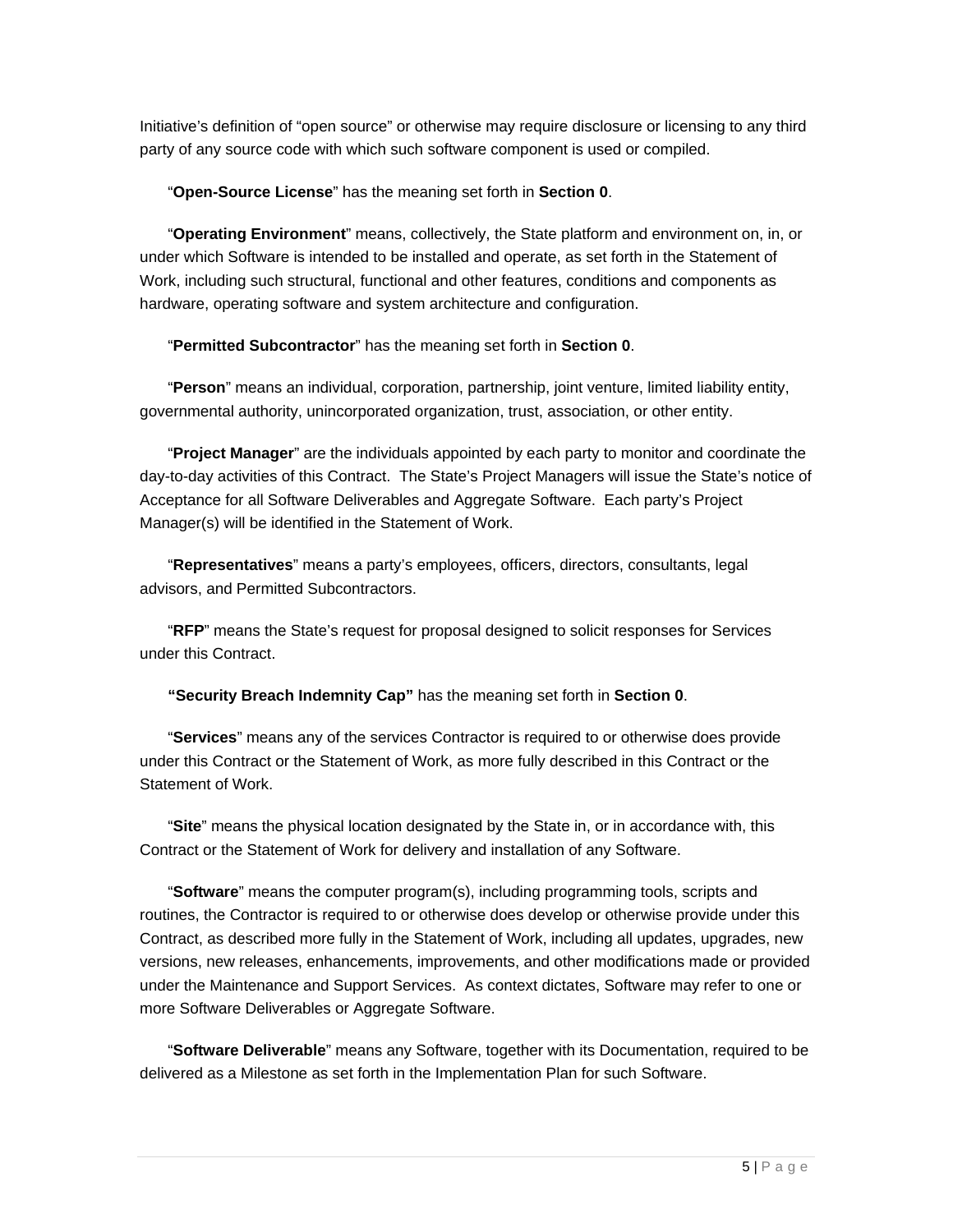"**Source Code**" means the human readable source code of the Software to which it relates, in the programming language in which such Software was written, together with all related flow charts and technical documentation, including a description of the procedure for generating object code, all of a level sufficient to enable a programmer reasonably fluent in such programming language to understand, operate, support, maintain and develop modifications, upgrades, updates, enhancements, improvements and new versions of, and to develop computer programs compatible with, such Software.

"**Specifications**" means, for any Software, the specifications collectively set forth in the final Statement of Work.

"**State**" means the State of Michigan.

"**State Data**" has the meaning set forth in **Section 0**.

"**State Materials**" means all materials and information, including documents, data, know-how, ideas, methodologies, specifications, software, content and technology, in any form or media, directly or indirectly provided or made available to Contractor by or on behalf of the State in connection with this Contract, whether or not the same: (a) are owned by the State, a Third Party or in the public domain; or (b) qualify for or are protected by any Intellectual Property Rights.

"**State Resources**" has the meaning set forth in **Section 0**.

"**Statement of Work**" means the final statement of work executed by the parties and attached as **Schedule A** to this Contract.

"**Stop Work Order"** has the meaning set forth in **Section 0**.

"**Support Fees**" means the fees, if any, payable by the State for Maintenance and Support Services as set forth in the Maintenance and Support Schedule.

"**Support Commencement Date**" means, with respect to any Software, the date on which the Warranty Period for such Software expires or such other date as may be set forth in the Maintenance and Support Schedule.

"**Term**" has the meaning set forth in the preamble**.**

"**Testing Period**" has the meaning set forth in **Section 0**.

"**Third Party**" means any Person other than the State or Contractor.

"**Third-Party Materials**" means any materials and information, including documents, data, know-how, ideas, methodologies, specifications, software, content, and technology, in any form or media, in which any Person other than the State or Contractor owns any Intellectual Property Right, but excluding Open-Source Components.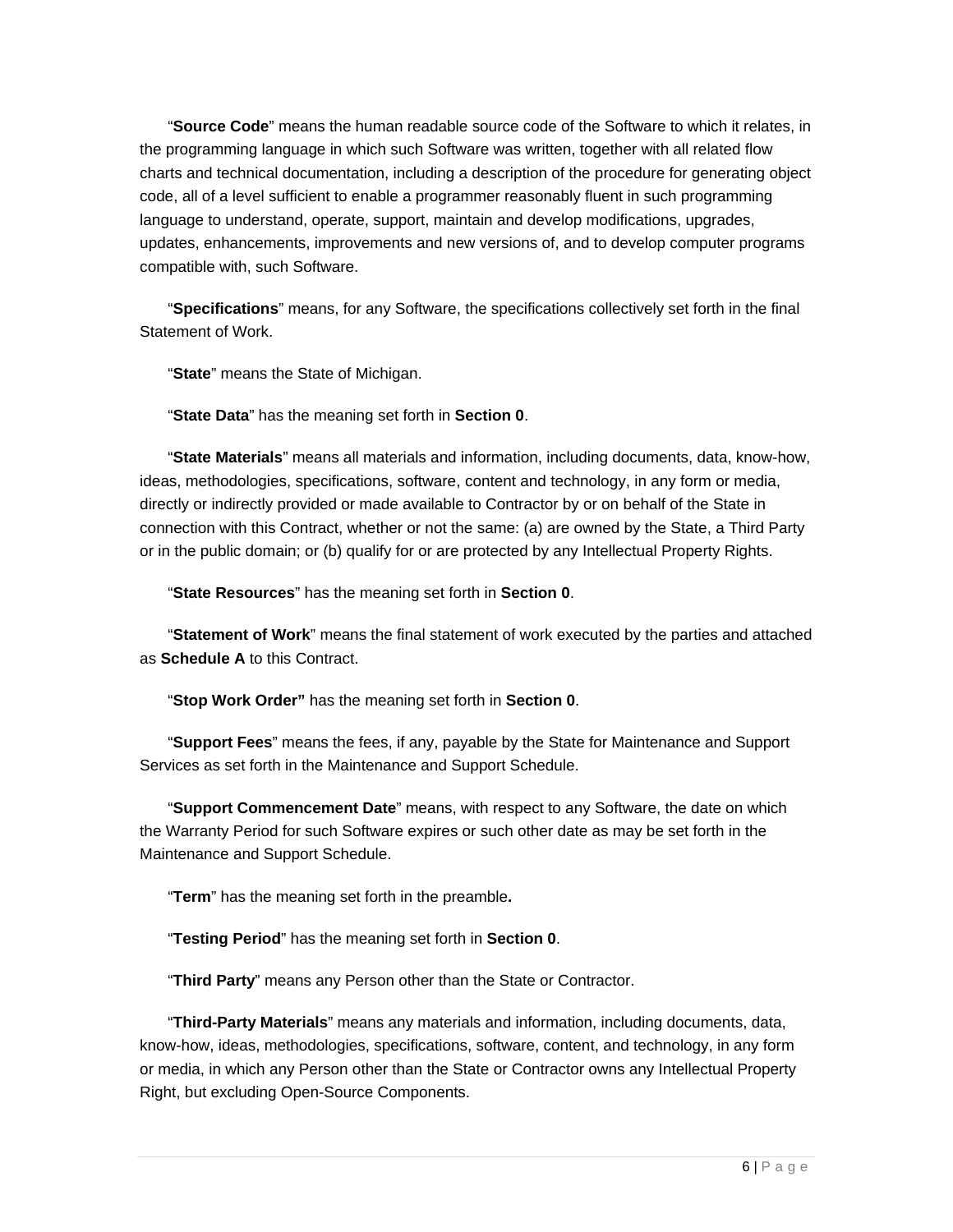"**Transition Period**" has the meaning set forth in **Section 0**.

"**Transition Responsibilities**" has the meaning set forth in **Section 0**.

"**Unauthorized Removal**" has the meaning set forth in **Section 0**.

"**Unauthorized Removal Credit**" has the meaning set forth in **Section 0**.

"**Warranty Period**" means, unless otherwise specified in the final Statement of Work, for any Software, the forty-five (45) calendar-day period commencing (a) in the case of Aggregate Software, upon the State's Acceptance; and (b) in the case of any updates, upgrades, new versions, new releases, enhancements and other modifications to previously-Accepted Aggregate Software, upon the State's receipt of such modification.

"**Work Product**" means all Software, Documentation, Specifications, and other documents, work product and related materials, that Contractor is required to, or otherwise does, create for the State under this Contract.

**Statement of Work**. Contractor must provide Services and Deliverables under the Statement of Work attached as **Schedule A** to this Contract. The Statement of Work will not be effective unless signed by each parties' Contract Administrator. Contractor agrees that prompt and timely performance of all such obligations in accordance with the Statement of Work (including the Implementation Plan and all Milestone Dates) is required.

Initial Statement of Work. Contractor will deliver to the State a proposed Initial Statement of Work with Contractor's Bid Response, which shall be in substantially the same form as **Exhibit 1**. If Contractor is awarded the bid, the State shall review and, in its discretion, approve or raise objections to Contractor's Initial Statement of Work. If the State raises any such objections, the parties shall negotiate in good faith to amend the Initial Statement of Work, provided that:

to the extent the Initial Statement of Work does not comply with the requirements of this Contract and the Business and Technical Requirements Specifications set forth on **Schedule B**, it shall be amended to so comply; and

either party may terminate negotiations and the tier II contract award if the parties fail to agree on a final Statement of Work within thirty (30) calendar days of the Notice of Recommendation Date, or such longer period as the parties mutually agree upon.

Final Statement of Work. Upon the parties' agreement to the Initial Statement of Work, each party shall cause the same to be signed by its Contract Administrator. Upon its mutual execution, the Initial Statement of Work will become final, and will be attached as **Schedule A** and form a part of this Contract.

Change Control Process. The State may at any time request in writing (each, a "**Change Request**") changes to the Statement of Work, including changes to the Services, Work Product,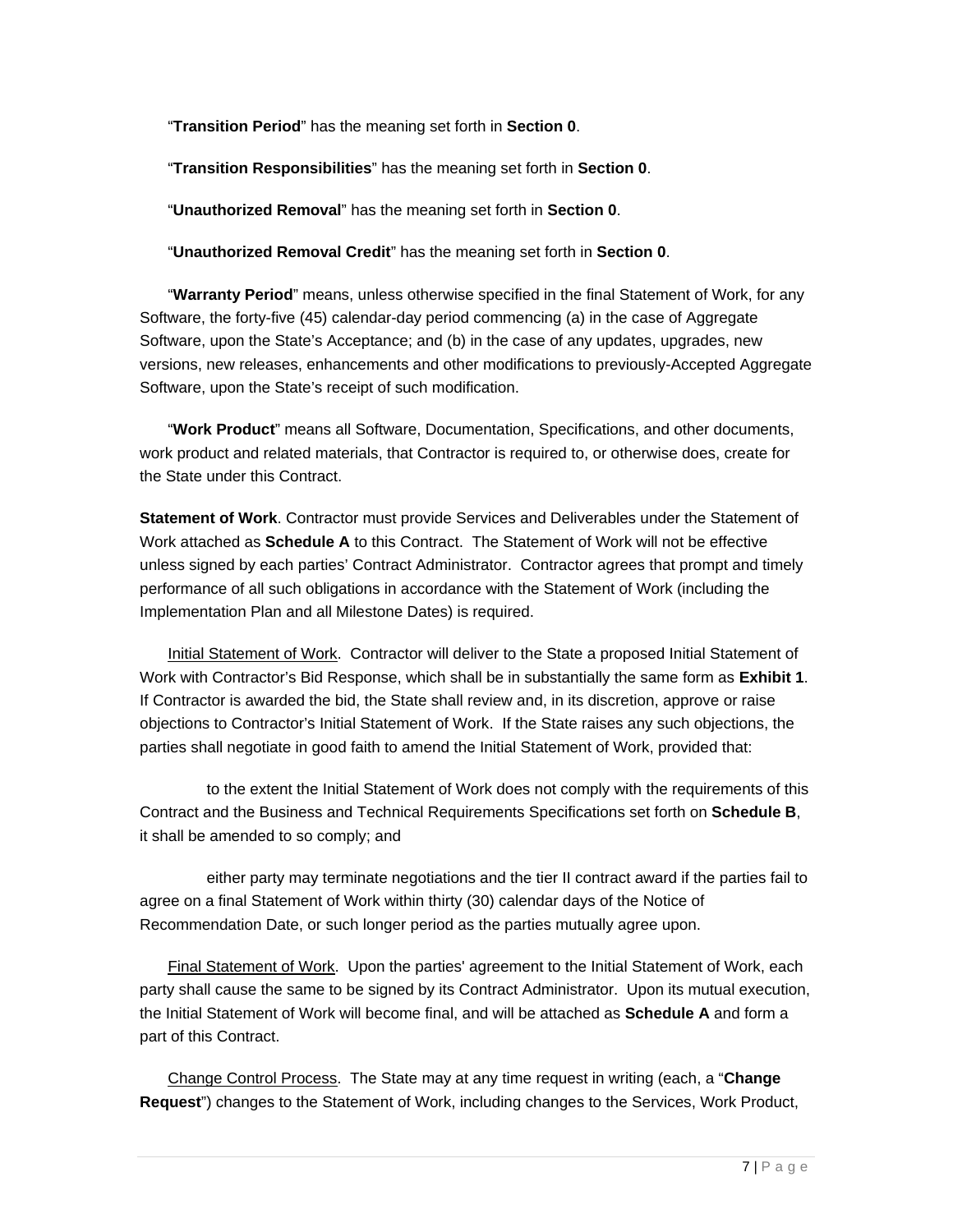Implementation Plan, or any Specifications (each, a "**Change**"). Upon the State's submission of a Change Request, the parties will evaluate and implement all Changes in accordance with this **Section 0**.

As soon as reasonably practicable, and in any case within twenty (20) Business Days following receipt of a Change Request, Contractor will provide the State with a written proposal for implementing the requested Change ("**Change Proposal**"), setting forth:

- a written description of the proposed Changes to any Services, Work Product, or Deliverables;
- an amended Implementation Plan reflecting: (A) the schedule for commencing and completing any additional or modified Services, Work Product, or Deliverables; and (B) the effect of such Changes, if any, on completing any other Services or Work Product under the Statement of Work;
- any additional Third-Party Materials, Open-Source Components, and State Resources Contractor deems necessary to carry out such Changes; and
- any increase or decrease in Fees resulting from the proposed Changes, which increase or decrease will reflect only the increase or decrease in time and expenses Contractor requires to carry out the Change.

Within fifteen (15) Business Days, unless the parties agree to a longer period, following the State's receipt of a Change Proposal, the State will by written notice to Contractor, approve, reject, or propose modifications to such Change Proposal. If the State proposes modifications, Contractor must modify and re-deliver the Change Proposal reflecting such modifications, or notify the State of any disagreement, in which event the parties will negotiate in good faith to resolve their disagreement. Upon the State's approval of the Change Proposal or the parties' agreement on all proposed modifications, as the case may be, the parties will execute a written agreement to the Change Proposal ("**Change Notice**"), which Change Notice will be signed by each party's Contract Administrator and will constitute an amendment to the Statement of Work to which it relates; and

If the parties fail to enter into a Change Notice within fifteen (15) Business Days following the State's response to a Change Proposal, either party may initiate a Dispute Resolution Procedure. If the parties fail to enter into a Change Notice even after completion of the Dispute Resolution Procedure, the State may, in its discretion:

> require Contractor to perform the Services under the Statement of Work without the Change;

require Contractor to continue to negotiate a Change Notice; or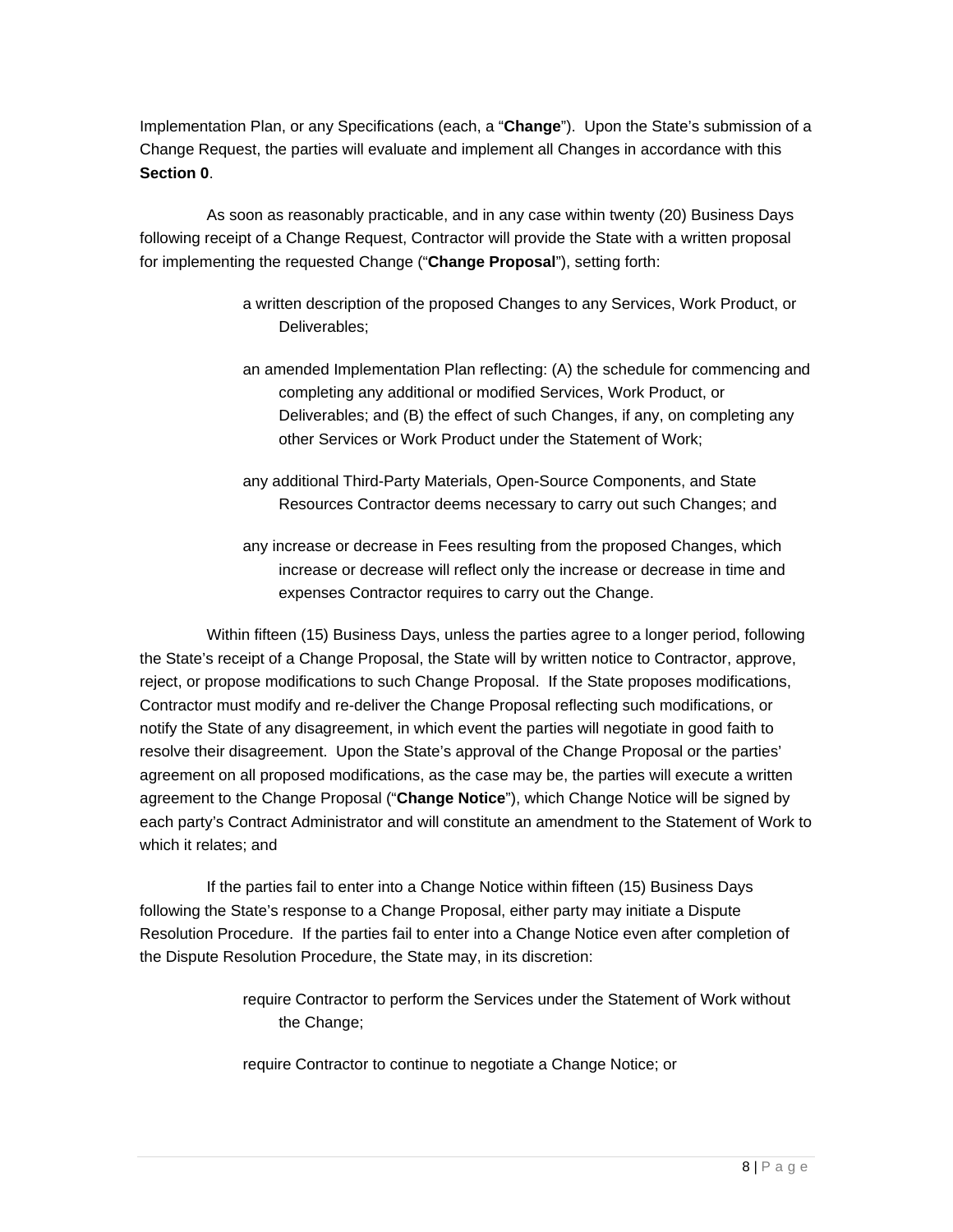notwithstanding any provision to the contrary in the Statement of Work, terminate this Contract under **Section 0**.

No Change will be effective until the parties have executed a Change Notice. Except as the State may request in its Change Request or otherwise in writing, Contractor must continue to perform its obligations in accordance with the Statement of Work pending negotiation and execution of a Change Notice. Contractor will use its reasonable efforts to limit any delays or Fee increases from any Change to those necessary to perform the Change in accordance with the applicable Change Notice. Each party is responsible for its own costs and expenses of preparing, evaluating, negotiating, and otherwise processing any Change Request, Change Proposal, and Change Notice.

The performance of any functions, activities, tasks, obligations, roles and responsibilities comprising the Services as described in this Contract are considered part of the Services and, thus, will not be considered a Change. This includes the delivery of all Deliverables in accordance with their respective Specifications, and the diagnosis and correction of Non-Conformities discovered in Deliverables prior to their Acceptance by the State or, subsequent to their Acceptance by the State, as necessary for Contractor to fulfill its associated warranty requirements and its Maintenance and Support Services under this Contract.

Contractor may, on its own initiative and at its own expense, prepare and submit its own Change Request to the State. Within a reasonable time period, the State will respond in writing to such request and either: (i) accept the Change Request; (ii) reject the Change Request; or (iii) propose its own Change Request pursuant to the process described above. If the parties agree on carrying out a change requested by Contractor, a written Change Notice must be executed by both parties prior to Contractor's commencement of any changes.

**Software**. Contractor will design, develop, create, test, deliver, install, configure, integrate, customize and otherwise provide and make fully operational Software as described in the Statement of Work.

Delivery of Software. Contractor will provide all Software to the State in both Object Code and Source Code form, unless otherwise specified in the Statement of Work.

#### Third-Party Materials.

Contractor will not include in any Software, and operation of all Software in accordance with its Specifications and Documentation will not require, any Third-Party Materials, other than Approved Third-Party Materials, which must be specifically approved by the State and identified and described in the Statement of Work, and will be licensed to the State in accordance with **Section 0**. For purposes of this Section, Third Party Materials do not include any State Materials.

Contractor must secure, unless otherwise agreed to in the Statement of Work, at its sole cost and expense, all necessary rights, licenses, consents, approvals, and authorizations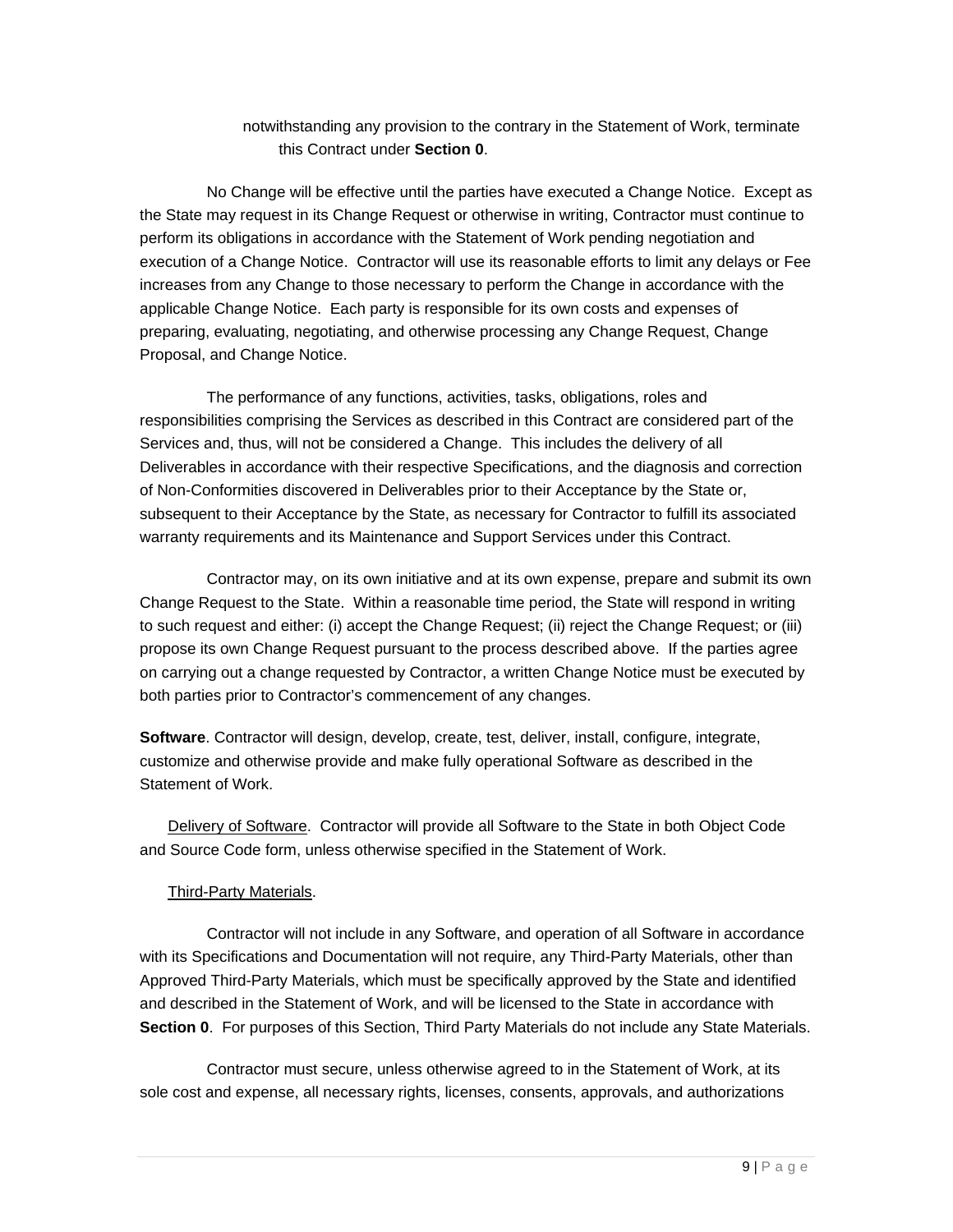necessary for the State to use, perpetually and throughout the universe, all Approved Third-Party Materials as incorporated in or otherwise used in conjunction with Software as specified in the Statement of Work or elsewhere in this Contract.

Open-Source Components. Contractor will not include in any Software, and operation of all Software in accordance with its Specifications and Documentation will not require the use of, any Open-Source Components, other than Approved Open-Source Components, which must be specifically approved by the State and identified and described in the Statement of Work, and for which the relevant open-source license(s) (each, an "**Open-Source License**") are attached as exhibits to the Statement of Work. Contractor will provide the State with links to Source Code for Approved Open-Source Components in accordance with the terms of the Open-Source License(s) at no cost to the State.

**Documentation**. Prior to or concurrently with the delivery of any Software, or by such earlier or other date as may be specified in the Implementation Plan for such Software, Contractor will provide the State with complete and accurate Documentation for such Software. Where the Statement of Work requires or permits delivery of Software in two or more phases, Contractor will also provide the State with integrated Documentation for the Aggregate Software upon its delivery.

Adequacy of Documentation. All Documentation must include all such information as may be reasonably necessary for the effective installation, testing, use, support, and maintenance of the applicable Software by the Intended User, including the effective configuration, integration, and systems administration of the Software and performance of all other functions set forth in the Specifications.

Documentation Specifications. Contractor will provide all Documentation in both hard copy and electronic form, in such formats and media as are set forth in the Statement of Work, or as the State may otherwise reasonably request in writing.

Third-Party Documentation. Other than Documentation for Approved Third-Party Materials and Approved Open-Source Components, no Documentation will consist of or include Third-Party Materials. To the extent Documentation consists of or includes Third-Party Materials, Contractor must secure, at its sole cost and expense, all rights, licenses, consents, approvals and authorizations specified in **Section 0** with respect to Approved Third-Party Materials.

#### **Performance of Services**.

#### State Standards.

The Contractor must adhere to all existing standards as described within the comprehensive listing of the State's existing technology standards at http://www.michigan.gov/dmb/0,4568,7-150-56355-108233--,00.html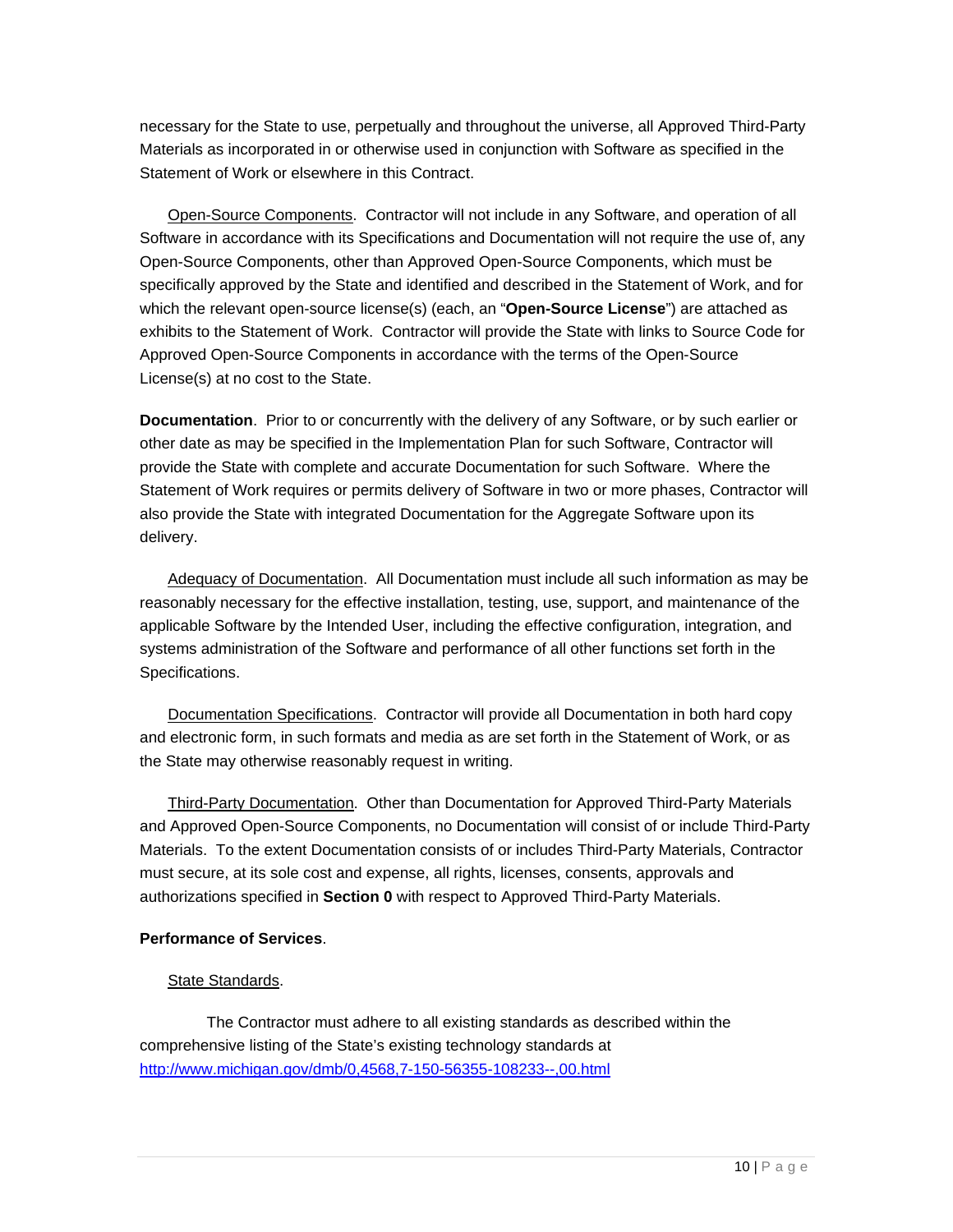To the extent that Contractor has access to the State's computer system, Contractor must comply with the State's Acceptable Use Policy, see http://michigan.gov/cybersecurity/0,1607,7-217-34395\_34476---,00.html. All Contractor Personnel will be required, in writing, to agree to the State's Acceptable Use Policy before accessing the State's system. The State reserves the right to terminate Contractor's access to the State's system if a violation occurs.

Contractor is not authorized to make changes to any State systems without prior written authorization from the State's Project Manager. Any changes Contractor makes to any State systems with the State's approval must be done according to applicable State procedures, including security, access, and configuration standards.

#### Contractor Personnel.

Contractor is solely responsible for all Contractor Personnel and for the payment of their compensation, including, if applicable, withholding of income taxes, and the payment and withholding of social security and other payroll taxes, unemployment insurance, workers' compensation insurance payments and disability benefits.

Prior to any Contractor Personnel performing any Services, Contractor will:

- ensure that such Contractor Personnel have the legal right to work in the United States;
- require such Contractor Personnel to execute written agreements, in form and substance acceptable to the State, that bind such Contractor Personnel to confidentiality provisions that are at least as protective of the State's information (including all Confidential Information) as those contained in this Contract and Intellectual Property Rights provisions that grant the State rights in the Work Product consistent with the provisions of **Section 0** and, upon the State's request, provide the State with a copy of each such executed Contract; and
- if requested by the State, and at Contractor's sole cost and expense, conduct background checks on such Contractor Personnel, which background checks must comprise, at a minimum, a review of credit history, references and criminal record, in accordance with applicable Law.

Contractor and all Contractor Personnel will comply with all rules, regulations, and policies of the State that are communicated to Contractor in writing, including security procedures concerning systems and data and remote access, building security procedures, including the restriction of access by the State to certain areas of its premises or systems, and general health and safety practices and procedures.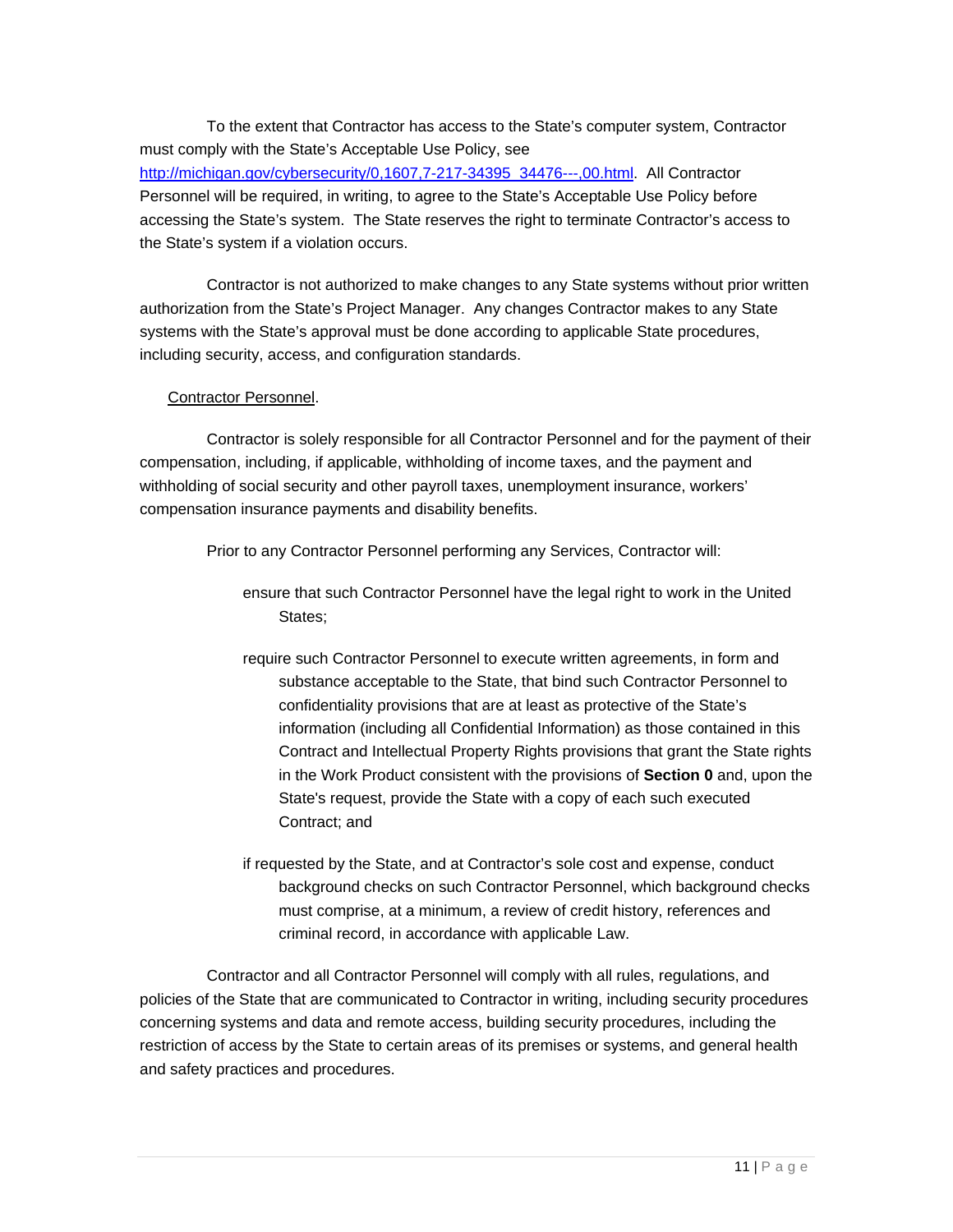The State reserves the right to require the removal of any Contractor Personnel found, in the judgment of the State, to be unacceptable. The State's request must be written with reasonable detail outlining the reasons for the removal request. Replacement personnel for the removed person must be fully qualified for the position. If the State exercises this right, and Contractor cannot immediately replace the removed personnel, the State agrees to negotiate an equitable adjustment in schedule or other terms that may be affected by the State's required removal.

Contractor's Project Manager. Throughout the Term of the Statement of Work, Contractor must maintain a Contractor employee acceptable to the State to serve as Contractor's Project Manager. Contractor's Project Manager will be identified in the Statement of Work.

Contractor's Project Manager must:

- have the requisite authority, and necessary skill, experience, and qualifications, to perform in such capacity;
- be responsible for overall management and supervision of Contractor's performance under this Contract; and
- be the State's primary point of contact for communications with respect to this Contract, including with respect to giving and receiving all day-to-day approvals and consents.

Contractor's Project Manager must attend all regularly scheduled meetings as set forth in the Implementation Plan, and will otherwise be available as set forth in the Statement of Work.

Contractor will maintain the same Project Manager throughout the Term of the Statement of Work, unless:

the State requests in writing the removal of Contractor's Project Manager;

the State consents in writing to any removal requested by Contractor in writing;

- Contractor's Project Manager leaves the project for reasons beyond the reasonable control of Contractor, including illness, disability, leave of absence, personal emergency circumstances, resignation; or
- Contractor's Project Manager leaves the project due to a for cause termination of employment, or the promotion or transfer of the Project Manager, provided that such transfer or promotion occurs after twelve (12) months from the effective date of the final Statement of Work, and Contractor identifies a replacement approved by the State in advance and assigns the replacement to shadow the Project Manager for a period of at least thirty (30) calendar days.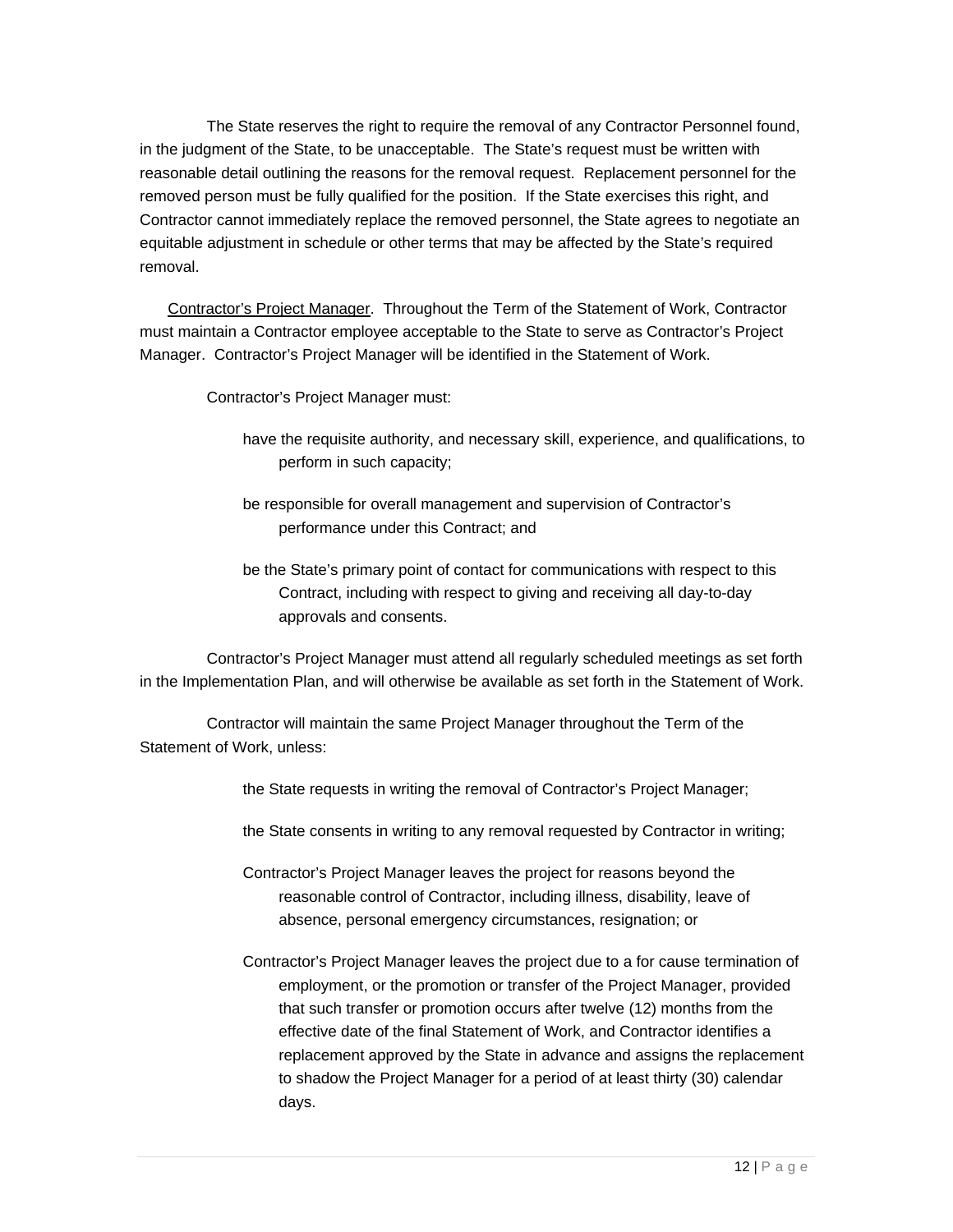Contractor will promptly replace its Project Manager on the occurrence of any event set forth in **Section 0**. Such replacement will be subject to the State's prior written approval.

#### Contractor's Key Personnel.

The State has the right to recommend and approve in writing the initial assignment, as well as any proposed reassignment or replacement, of any Key Personnel. Before assigning an individual to any Key Personnel position, Contractor will notify the State of the proposed assignment, introduce the individual to the State's Project Manager, and provide the State with a resume and any other information about the individual reasonably requested by the State. The State reserves the right to interview the individual before granting written approval. In the event the State finds a proposed individual unacceptable, the State will provide a written explanation including reasonable detail outlining the reasons for the rejection.

Contractor will not remove any Key Personnel from their assigned roles on the Statement of Work without the prior written consent of the State. The Contractor's removal of Key Personnel without the prior written consent of the State is an unauthorized removal ("**Unauthorized Removal**"). An Unauthorized Removal does not include replacing Key Personnel for reasons beyond the reasonable control of Contractor, including illness, disability, leave of absence, personal emergency circumstances, resignation, due to a for cause termination of the Key Personnel's employment, or the promotion or transfer of the Key Personnel, provided that such transfer or promotion occurs after twelve (12) months from the effective date of the final Statement of Work and Contractor identifies a replacement approved by the State and assigns the replacement to shadow the Key Personnel who has been promoted or transferred for a period of at least 30 calendar, unless otherwise specified in the Statement of Work. Any Unauthorized Removal may be considered by the State to be a material breach of this Contract, in respect of which the State may elect to terminate this Contract for cause under **Section 0**.

It is further acknowledged that an Unauthorized Removal will interfere with the timely and proper completion of this Contract, to the loss and damage of the State, and that it would be impracticable and extremely difficult to fix the actual damage sustained by the State as a result of any Unauthorized Removal. Therefore, Contractor and the State agree that in the case of any Unauthorized Removal in respect of which the State does not elect to exercise its rights under **Section 0**, Contractor will issue to the State the corresponding credits set forth below (each, an "**Unauthorized Removal Credit**"):

- For the Unauthorized Removal of any Key Personnel designated in the applicable Statement of Work, the credit amount will be \$25,000.00 per individual if Contractor identifies a replacement approved by the State and assigns the replacement to shadow the Key Personnel who is leaving for a period of at least 30 calendar days before the Key Personnel's removal.
- If Contractor fails to assign a replacement to shadow the removed Key Personnel for at least 30 calendar days, in addition to the \$25,000.00 credit specified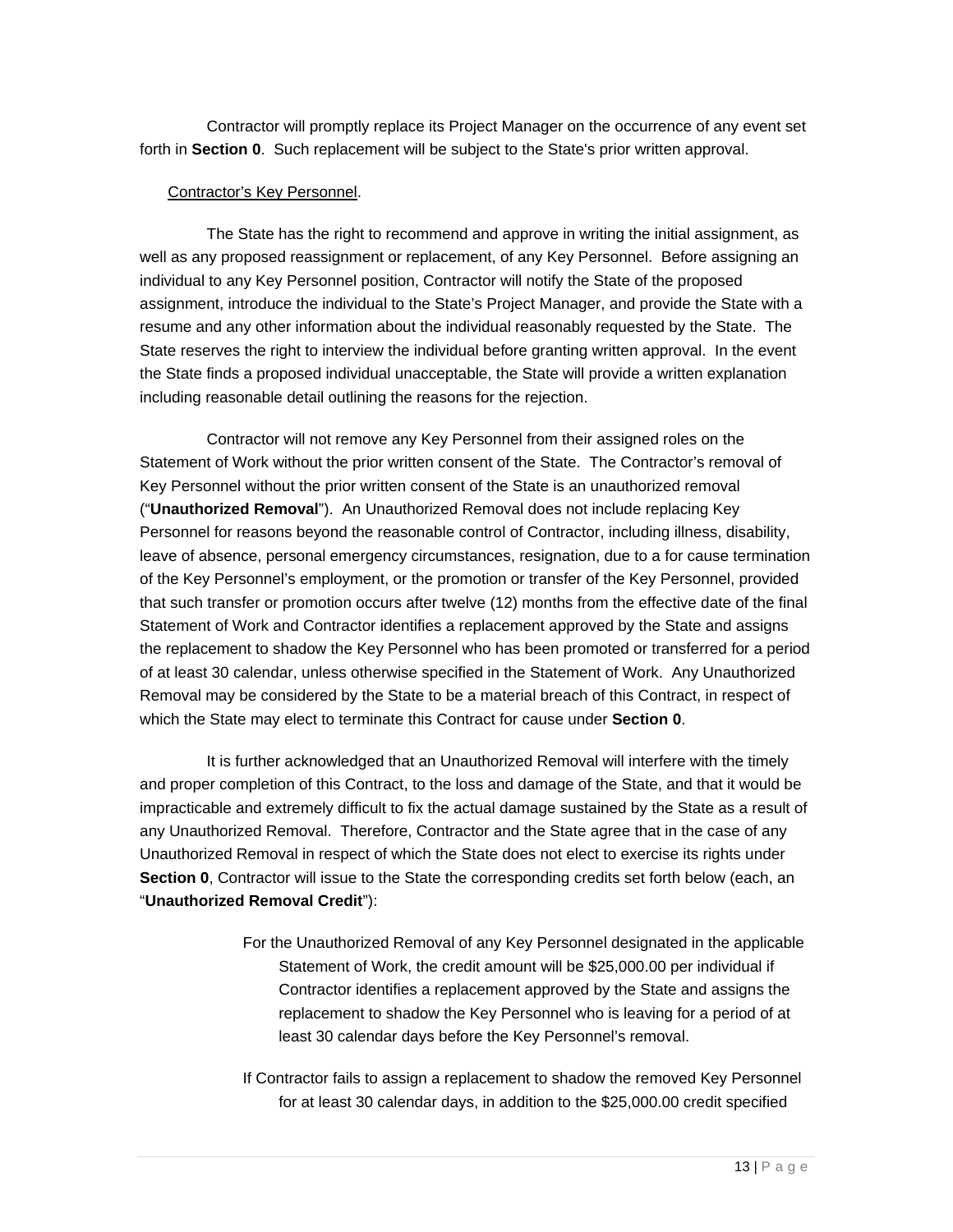above, Contractor will credit the State \$833.33 per calendar day for each day of the 30 calendar-day shadow period that the replacement Key Personnel does not shadow the removed Key Personnel, up to \$25,000.00 maximum per individual. The total Unauthorized Removal Credits that may be assessed per Unauthorized Removal and failure to provide 30 calendar days of shadowing will not exceed \$50,000.00 per individual.

Contractor's aggregate liability for all Unauthorized Removal Credits assessed under the Statement of Work shall not exceed \$250,000, which will be the State's exclusive monetary remedy for Unauthorized Removals.

Contractor acknowledges and agrees that each of the Unauthorized Removal Credits assessed under **Subsection 0** above: (i) is a reasonable estimate of and compensation for the anticipated or actual harm to the State that may arise from the Unauthorized Removal, which would be impossible or very difficult to accurately estimate; and (ii) may, at the State's option, be credited or set off against any Fees or other charges payable to Contractor under this Contract.

Subcontractors. With the exception of Contractor's Affiliates, Contractor will not, without the prior written approval of the State, which consent may be given or withheld in the State's sole discretion, engage any Third Party to perform Services (including to create any Work Product). The State's approval of any such Third Party (each Affiliate or approved Third Party, a "**Permitted Subcontractor**") does not relieve Contractor of its representations, warranties or obligations under this Contract. Subcontractors listed on Contractor's original bid response to RFP #071I3200062 will be considered Permitted Subcontractors under this Contract. Without limiting the foregoing, Contractor will:

be responsible and liable for the acts and omissions of each such Permitted Subcontractor (including such Permitted Subcontractor's employees who, to the extent providing Services or creating Work Product, shall be deemed Contractor Personnel) to the same extent as if such acts or omissions were by Contractor or its employees;

name the State a third party beneficiary under Contractor's contract with each Permitted Subcontractor with respect to the Services and Work Product;

be responsible for all fees and expenses payable to, by or on behalf of each Permitted Subcontractor in connection with this Contract, including, if applicable, withholding of income taxes, and the payment and withholding of social security and other payroll taxes, unemployment insurance, workers' compensation insurance payments and disability benefits; and

prior to the provision of Services or creation of Work Product by any Permitted Subcontractor:

> obtain from such Permitted Subcontractor confidentiality, work-for-hire and intellectual property rights assignment agreements, in form and substance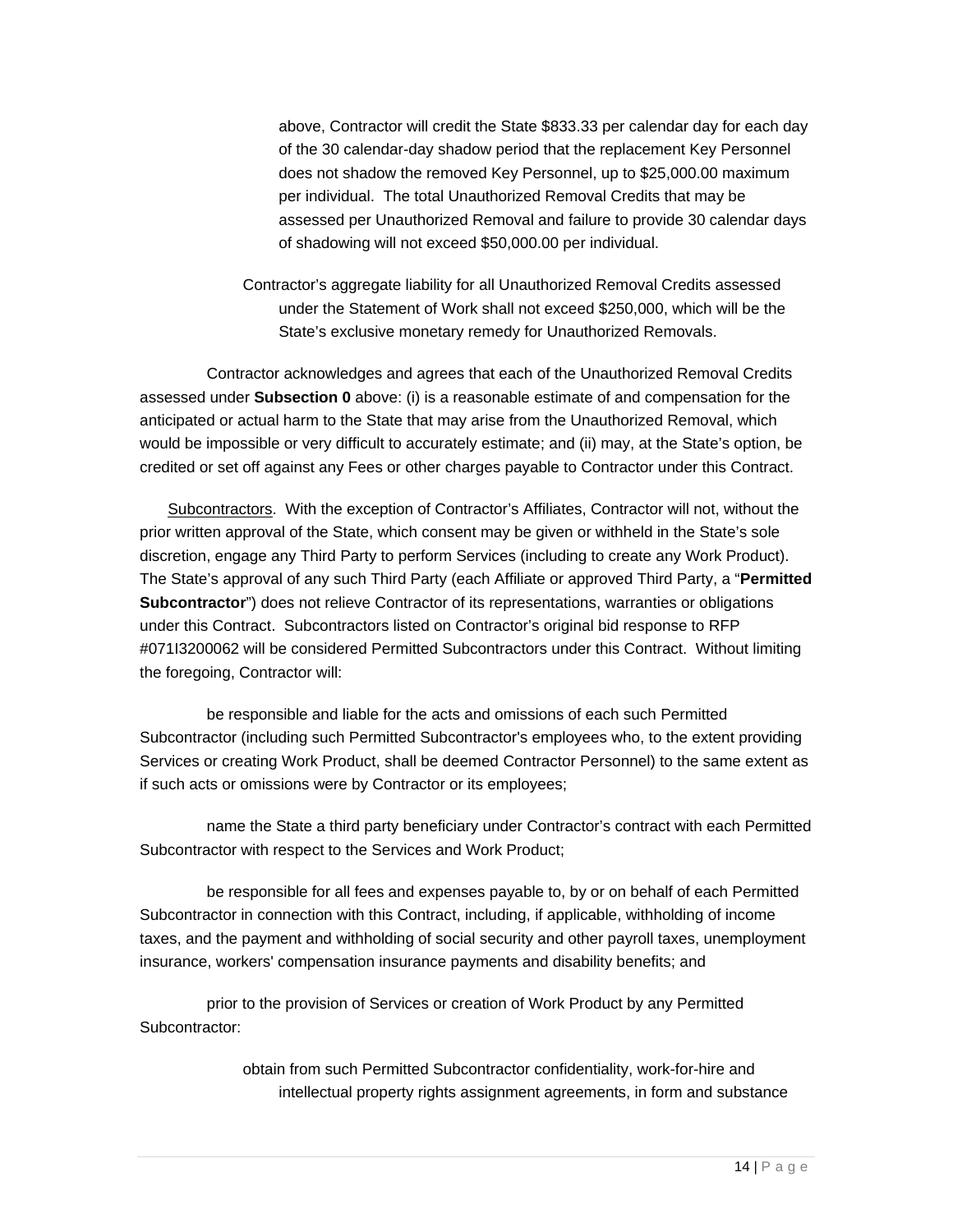acceptable by the State, not to be unreasonably withheld, giving the State rights consistent with those set forth in **Section 0** and **Section 0** and, upon request, provide the State with a fully-executed copy of each such contract; and

with respect to all Permitted Subcontractor employees providing Services or Work Product, comply with its obligations under **Section 0**.

#### **State Obligations**.

State Resources and Access. The State is responsible for:

providing the State Materials, including State personnel, and such other resources as may be specified in the Statement of Work (collectively, "**State Resources**"); and

providing Contractor Personnel with such access to the Site(s) and Operating Environment as is necessary for Contractor to perform its obligations on a timely basis as set forth in the Statement of Work.

State Project Manager. Throughout the Term of this Contract, the State will maintain two State employees to serve as the State's Project Managers under this Contract. The State's Project Managers will be identified in the Statement of Work.

The State's Project Managers will:

- be responsible for overall management and supervision of the State's performance under this Contract;
- be Contractor's primary point of contact for communications with respect to this Contract, including with respect to providing and receiving all day-to-day approvals and consents; and
- issue the State's notice of Acceptance for all Software Deliverables and Aggregate Software.

The State's Project Managers will attend all regularly scheduled meetings as set forth in the Implementation Plan and will otherwise be available as set forth in the Statement of Work.

#### **Pre-Delivery Testing**.

Testing By Contractor. Before delivering and installing any Software Deliverable, Contractor must:

test the Software component of such Software Deliverable to confirm that it is fully operable, meets all material Specifications and will function in accordance with the Specifications and Documentation when properly installed in the Operating Environment;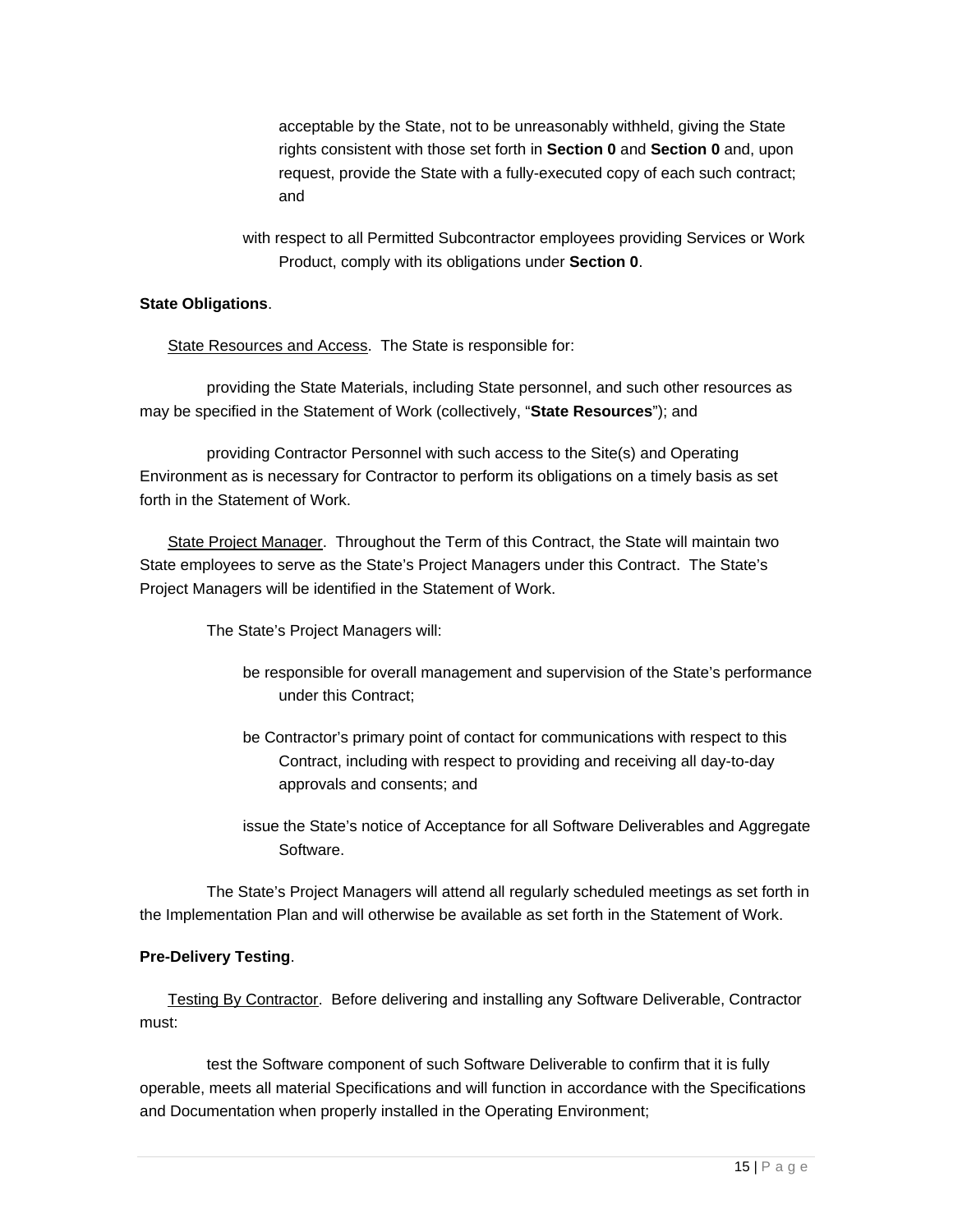scan such Software Deliverable using industry standard scanning software and definitions to confirm it is free of Harmful Code;

remedy any Non-Conformity or Harmful Code identified and retest and rescan the Software Deliverable; and

prepare, test and, as necessary, revise the Documentation component of the Software Deliverable to confirm it is complete and accurate and conforms to all requirements of this Contract.

State Participation. The State has the right to be present for all pre-installation testing. Contractor must give the State at least fifteen (15) calendar days' prior notice of all such testing.

#### **Delivery and Installation**.

Delivery. Contractor will deliver each Deliverable, and install all Software, on or prior to the applicable Milestone Date in accordance with the delivery criteria set forth in the Statement of Work. Contractor will deliver each Software Deliverable, including complete Documentation in compliance with **Section 0**, and the applicable Source Code. No Software Deliverable will be deemed to have been delivered or installed unless it complies with the preceding sentence.

Site Preparation. As specified in the Statement of Work, the State or Contractor will be responsible for ensuring the relevant Operating Environment is set up and in working order to allow Contractor to deliver and install each Software Deliverable on or prior to the applicable Milestone Date. Contractor will provide the State with such notice as is specified in the Statement of Work, prior to delivery of each such Software Deliverable to give the State sufficient time to prepare for Contractor's delivery and installation of the Software Deliverable. If the State is responsible for Site preparation, Contractor will provide such assistance as the State requests to complete such preparation on a timely basis.

**Effect of State Delays.** If, as a result of any failure by the State to perform any of its obligations under **Section 0** on a timely basis under the Statement of Work, Contractor is unable to timely meet all or any remaining Milestones under the Statement of Work either at all or without incurring additional costs, Contractor may extend such Milestone Dates for up to the length of the State's delay in accordance with the following:

Contractor shall promptly notify the State in writing, proposing a revised Implementation Plan reflecting new Milestone Dates for each affected Milestone, which Milestone Dates may be extended by no longer than the length of the State's delay.

If the State disputes Contractor's right to extend Milestone Dates, or the extent of any proposed extension, the State shall promptly notify Contractor and the parties shall comply with the Dispute Resolution Procedure.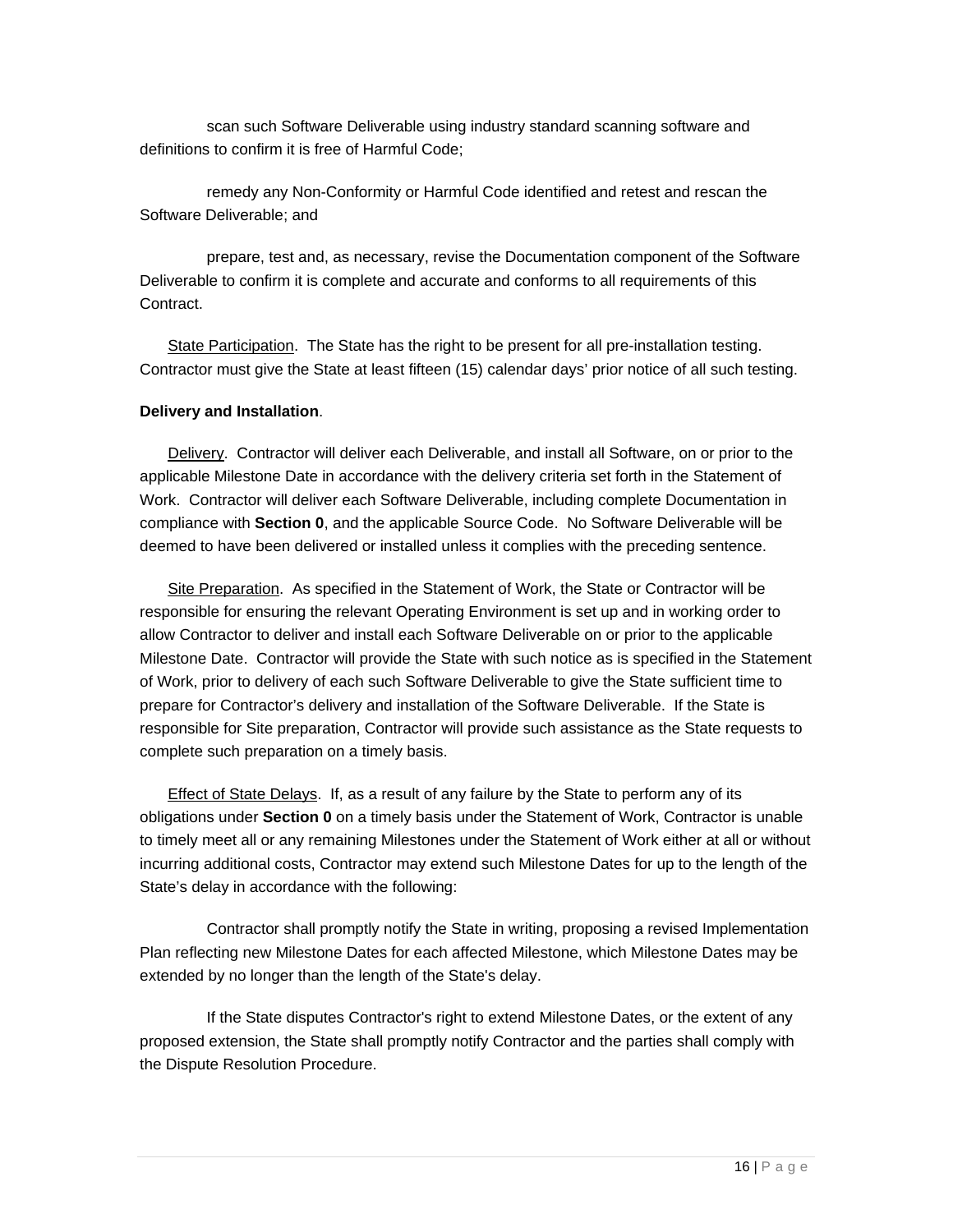If the parties agree on a revised Implementation Plan reflecting new Milestone Dates, such revision shall be set forth in a Change Notice executed by both parties.

Notwithstanding anything contained in this **Section 0**, Contractor shall use its commercially reasonable efforts to meet the Milestone Dates specified in the Statement of Work without any extension.

#### **Acceptance Testing; Acceptance**.

#### Acceptance Testing.

Upon installation of each Software Deliverable, Acceptance Tests will be conducted as set forth in this **Section 0** to ensure the Software Deliverable, including all Software and Documentation, conforms to the material requirements of this Contract, including the applicable Specifications and, in the case of the Software, the Documentation.

All Acceptance Tests will take place at the designated Site(s) in the Operating Environment described in the Statement of Work for the Software Deliverable, commence on the Business Day following installation of such Software Deliverable and be conducted diligently for up to thirty (30) Business Days, or such other period as may be set forth in the Statement of Work (the "**Testing Period**"). Acceptance Tests will be conducted by the party responsible as set forth in the Statement of Work or, if the Statement of Work does not specify, the State, provided that:

- for Acceptance Tests conducted by the State, if requested by the State, Contractor will make suitable Contractor Personnel available to observe or participate in such Acceptance Tests; and
- for Acceptance Tests conducted by Contractor, the State has the right to observe or participate in all or any part of such Acceptance Tests.

Contractor is solely responsible for all Contractor's costs and expenses related to Contractor's performance of, participation in, and observation of Acceptance Testing.

Upon delivery and installation of the Aggregate Software under the Statement of Work, additional Acceptance Tests will be performed on the Aggregate Software as a whole to ensure full operability, integration, and compatibility among all elements of the Aggregate Software ("**Integration Testing**"). Integration Testing is subject to all procedural and other terms and conditions set forth in **Section 0**, **Section 0**, and **Section 0**.

The State may suspend Acceptance Tests and the corresponding Testing Period by written notice to Contractor if the State discovers a material Non-Conformity in the tested Software Deliverable or part or feature of such Software Deliverable that prevents testing from moving forward. In such event, Contractor will immediately, and in any case within ten (10) Business Days, correct such Non-Conformity (or proceed using a work around that has been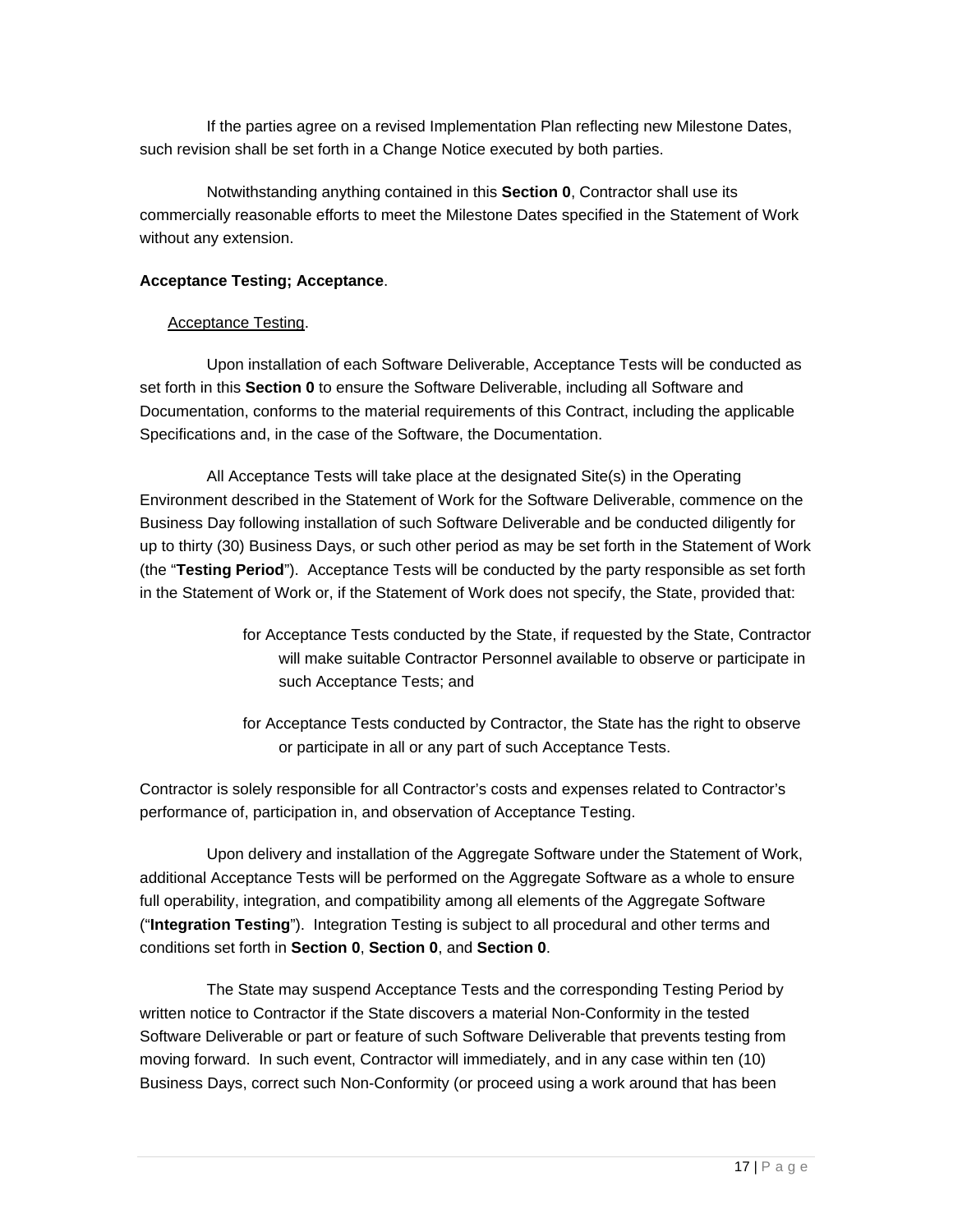authorized by the State in writing), whereupon the Acceptance Tests and Testing Period will resume for the balance of the Testing Period.

Notices of Completion, Non-Conformities, and Acceptance. Within fifteen (15) Business Days following the completion of any Acceptance Tests, including any Integration Testing, the party responsible for conducting the tests will prepare and provide to the other party written notice of the completion of the tests. Such notice must include a report describing in reasonable detail the tests conducted and the results of such tests, including any uncorrected Non-Conformity in the tested Software Deliverables.

If such notice is provided by either party and identifies any Non-Conformities, the parties' rights, remedies, and obligations will be as set forth in **Section 0** and **Section 0**.

If such notice is provided by the State, is signed by both of the State's Project Managers, and identifies no Non-Conformities, such notice constitutes the State's Acceptance of such Software Deliverable or Aggregate Software.

If such notice is provided by Contractor and identifies no Non-Conformities, the State will have thirty (30) Business Days to use such Software Deliverable in the Operating Environment and determine, pursuant to the Specifications and Documentation, whether such Deliverable contains no Non-Conformities, on the completion of which the State will, as appropriate:

- notify Contractor in writing of Non-Conformities the State has observed in the Software Deliverable or, in the case of Integration Testing, Aggregate Software, and of the State's non-acceptance thereof, whereupon the parties' rights, remedies and obligations will be as set forth in **Section 0** and **Section 0**; or
- provide Contractor with a written notice of its Acceptance of such Software Deliverable or Aggregate Software, which must be signed by both of the State's Project Managers.

Failure of Acceptance Tests. If Acceptance Tests identify any Non-Conformities, Contractor, at Contractor's sole cost and expense, will remedy all such Non-Conformities and re-deliver the Software Deliverables, in accordance with the requirements set forth in the Statement of Work. Redelivery will occur as promptly as commercially possible and, in any case, within thirty (30) Business Days following, as applicable, Contractor's:

completion of such Acceptance Tests, in the case of Acceptance Tests conducted by Contractor; or

receipt of the State's notice under **Section 0** or **Section 0**, identifying any Non-Conformities.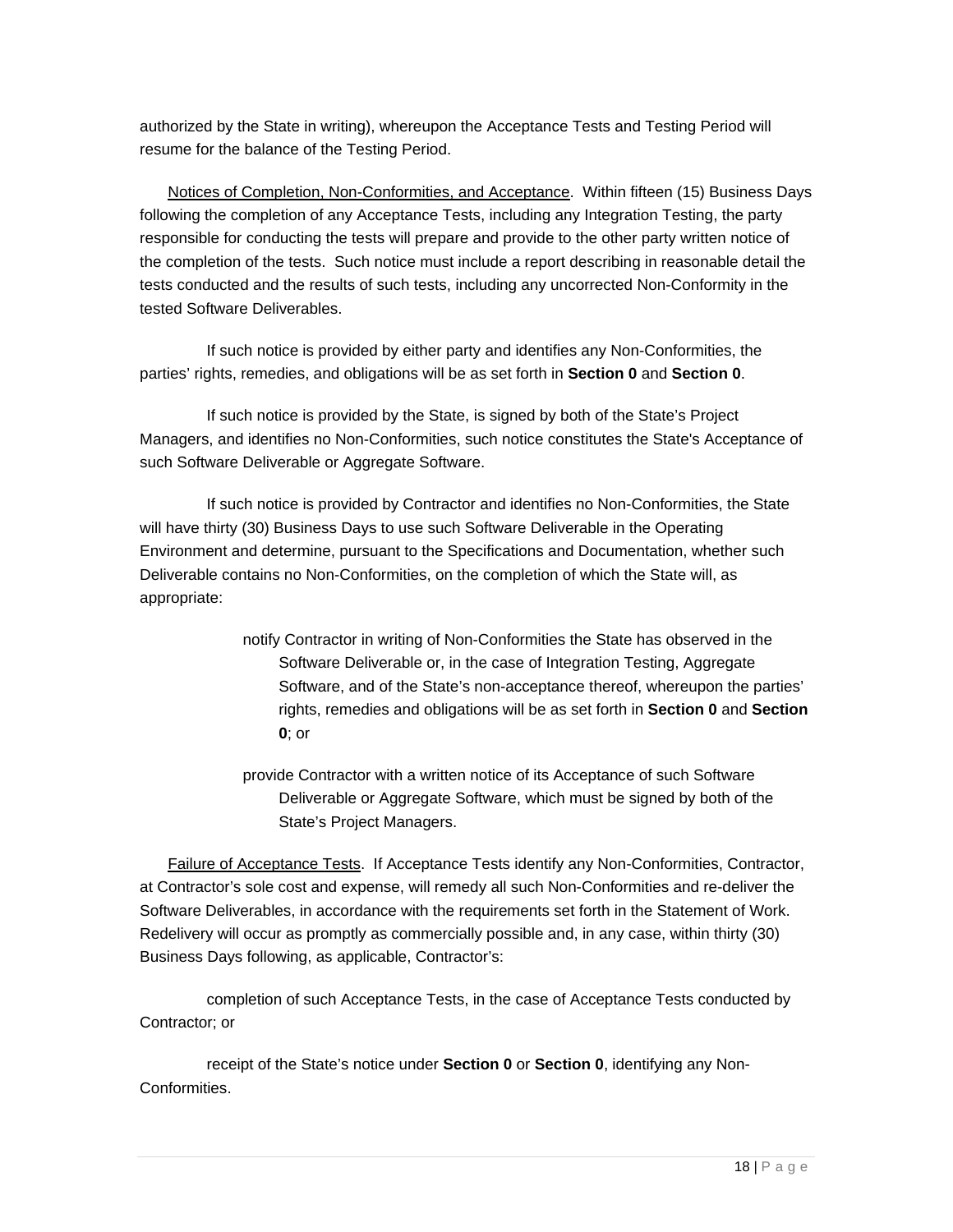Repeated Failure of Acceptance Tests. If Acceptance Tests identify any Non-Conformity in any Software Deliverable after a second or subsequent delivery of such Software Deliverable, or Contractor fails to re-deliver the Software Deliverable on a timely basis, the State may, in its sole discretion, by written notice to Contractor:

continue the process set forth in this **Section 0**;

accept the Software Deliverable as a nonconforming deliverable, in which case the Fees for such Software Deliverable will be reduced equitably to reflect the value of the Software Deliverable as received relative to the value of the Software Deliverable had it conformed; such partial acceptance shall be administered through a Change Notice; or

deem the failure to be a non-curable material breach of this Contract and the Statement of Work and terminate this Contract for cause in accordance with **Section 0**.

Acceptance. Acceptance ("**Acceptance**") of each Software Deliverable (subject, where applicable, to the State's right to Integration Testing) and Aggregate Software will occur on the date that is the earliest of:

 the State's delivery of a notice accepting such Software Deliverable under **Section 0**, or **Section 0**;

solely if the State is responsible for performing such Acceptance Tests or Integration Testing, five (5) Business Days after expiration of the Testing Period if the State has not notified Contractor of one or more Non-Conformities prior to such date; or

solely if Contractor is responsible for performing such Acceptance Tests or Integration Tests, the number of days specified in **Section 0** after the State receives Contractor's Notice of Completion, if the State fails to respond to such Notice of Completion prior to such date.

#### **Training; Maintenance and Support**.

Training. With respect to all Software, Contractor will provide the State with training as set forth in the Statement of Work. All training set forth in the Statement of Work will be provided at the Fees set forth in the Statement of Work, it being acknowledged and agreed that the development and other Fees include full consideration for such services. The State may request, and if so requested, Contractor must provide on a timely basis, additional training at the rates specified in the Pricing Schedule set forth in **Schedule D**.

Maintenance and Support. With respect to all Software, Contractor will provide the State with the Maintenance and Support Services set forth in **Schedule C**. Such Maintenance and Support Services will be provided: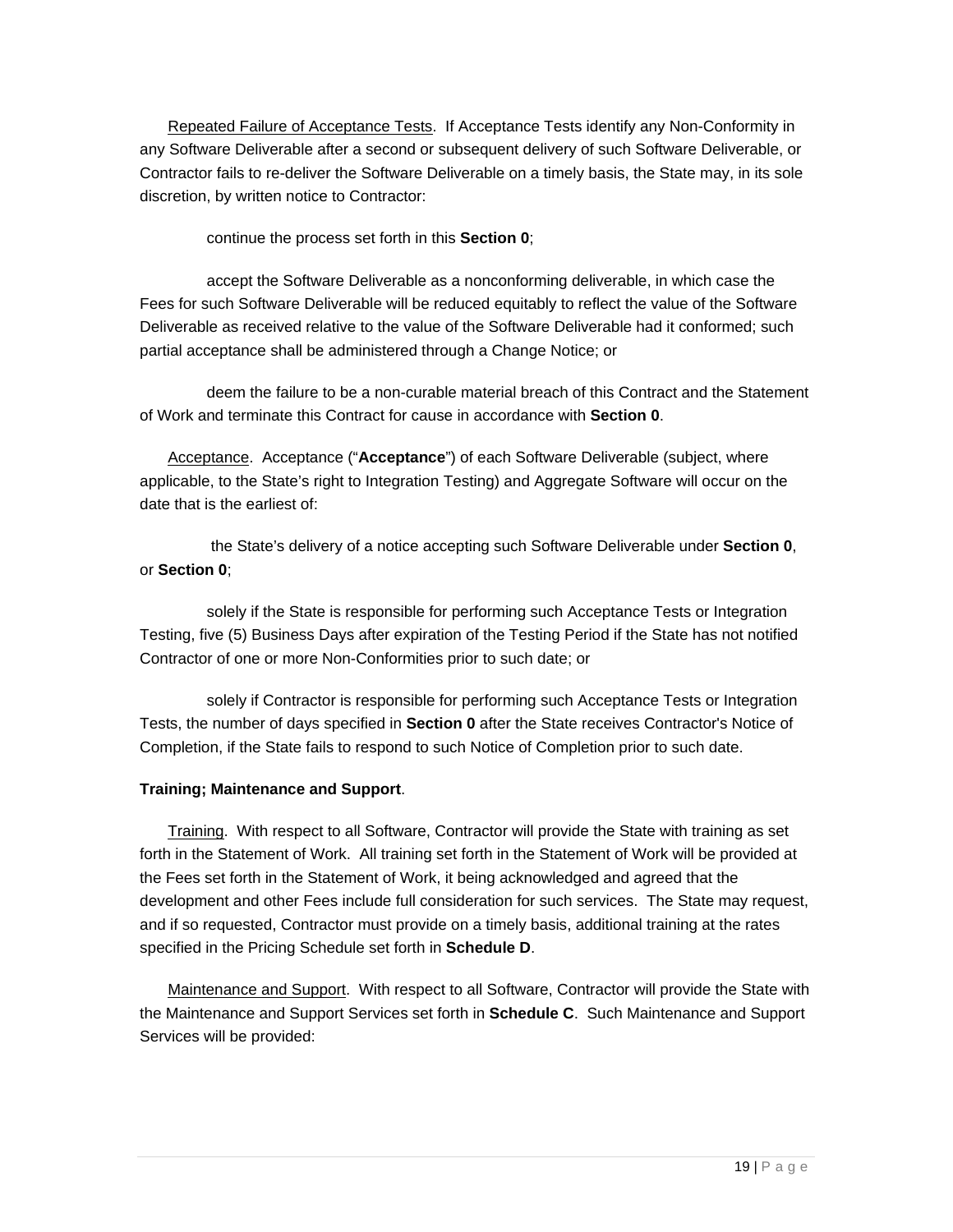free of charge, during the Warranty Period, it being acknowledged and agreed by the parties that the development and other Fees include full consideration for such Services during such period; and

thereafter, for so long as the State elects to receive Support and Maintenance Services for such Software, in consideration of the State's payment of the Support Fees as determined in accordance with the rates set forth in the Maintenance and Support Schedule.

#### **Fees**.

Fees. Subject to all terms and conditions set forth in this **Section 0** and Contractor's performance of Services in accordance with the Statement of Work and the State's Acceptance of the applicable Deliverables, the State will pay the fees set forth in the Statement of Work ("**Fees**"). All such Fees will be determined in accordance with the fees, billing rates, and discounts ("**Pricing**") set forth in **Schedule D** (the "**Pricing Schedule**").

Firm Pricing. The Pricing set forth in the Pricing Schedule is firm and may not be modified during the Term of the Statement of Work.

#### Administrative Fee And Reporting.

The Contractor must remit an administrative fee of 1% on all payments remitted to Contractor under the Contract including transactions with the State (including its departments, divisions, agencies, offices, and commissions), MiDEAL members, and other states (including governmental subdivisions and authorized entities). Contractor must submit an itemized purchasing activity report, which includes at a minimum, the name of the purchasing entity and the total dollar volume in sales.

Itemized purchasing activity reports should be mailed to DTMB-Procurement and the administrative fee payments shall be made by check payable to the State of Michigan and mailed to:

The Department of Technology, Management and Budget Financial Services – Cashier Unit Lewis Cass Building 320 South Walnut St. P.O. Box 30681 Lansing, MI 48909

The administrative fee and purchasing activity report are due within thirty (30) calendar days from the last day of each quarter.

#### **Invoices and Payment**.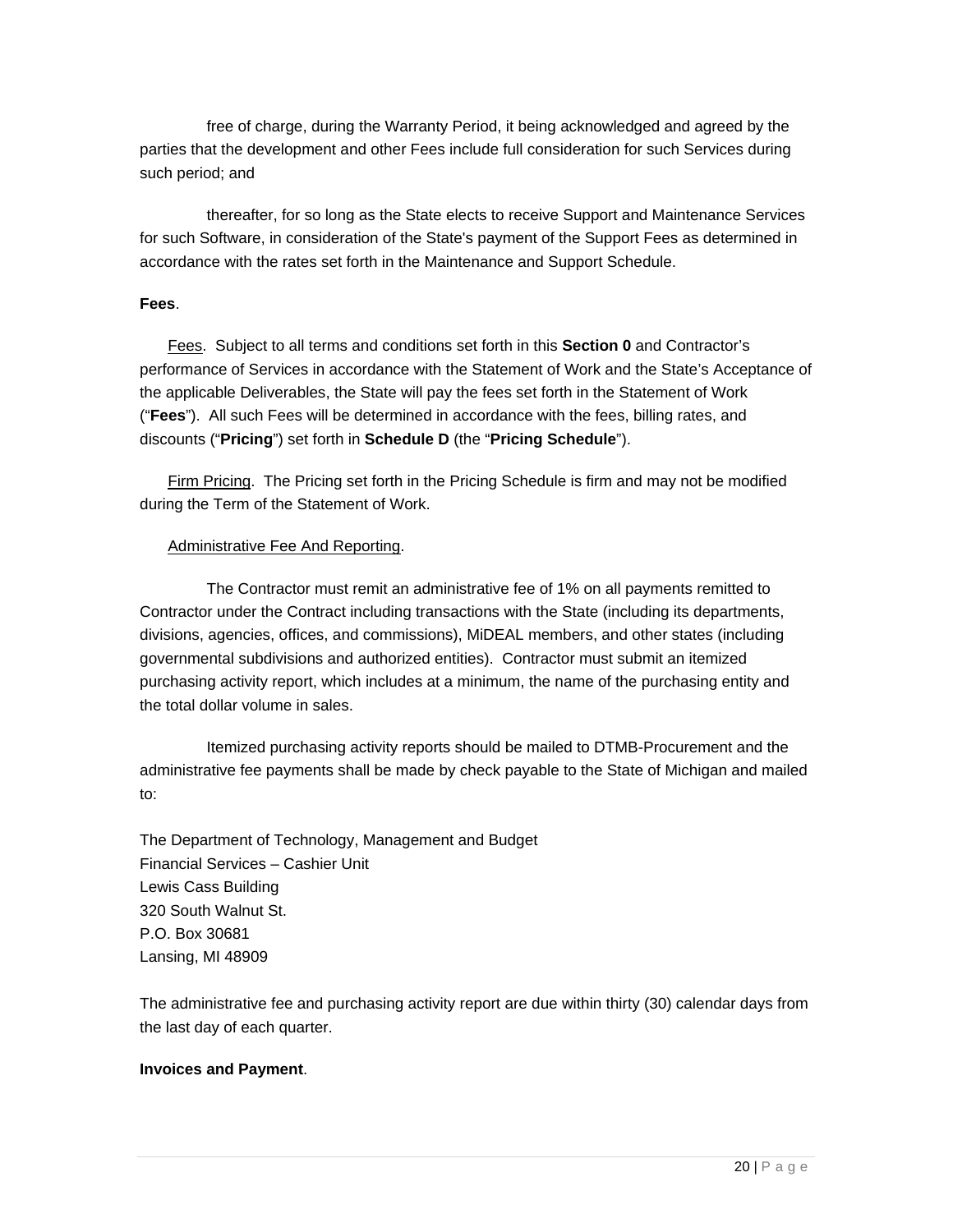Invoices. Contractor will invoice the State for Fees in accordance with the requirements set forth in the Statement of Work, including any requirements that condition the rendering of invoices and the payment of Fees upon the successful completion of Milestones. Contractor must submit each invoice in hard copy or electronic format, via such delivery means and to such address as are specified by the State in the Statement of Work. Each separate invoice must:

clearly identify the Contract to which it relates, in such manner as is required by the State;

list each Fee item separately;

include sufficient detail as reasonably requested by the State for each line item to enable the State to satisfy its accounting and charge-back requirements;

for Fees determined on a time and materials basis, report details regarding the number of hours performed during the billing period, the skill or labor category for such Contractor Personnel and the applicable hourly billing rates; and

include such other information as may be required by the State as set forth in the Statement of Work.

Payment. Invoices are due and payable by the State, in accordance with the State's standard payment procedures as specified in 1984 Public Act no. 279, MCL 17.51, *et seq*., within forty-five (45) calendar days after receipt, provided that the invoice was properly rendered. The State may withhold from payment any amount disputed by the State in good faith, pending resolution of the dispute, provided that the State:

timely pays all amounts not subject to dispute;

notifies Contractor of the dispute prior to the due date, specifying in such notice (i) the amount in dispute, and (ii) the reason for the dispute set out in sufficient detail to facilitate investigation by Contractor and resolution by the parties;

works with Contractor to resolve the dispute promptly through the Dispute Resolution Procedure; and

promptly pays any amount determined to be due by resolution of the dispute.

Contractor shall continue performing its obligations in accordance with the Statement of Work notwithstanding any such dispute or actual or alleged nonpayment that is the subject of the dispute, pending its resolution.

Taxes. The State is exempt from State sales tax for direct purchases and may be exempt from federal excise tax, if Services or Deliverables purchased under this Contract are for the State's exclusive use. Notwithstanding the foregoing, all Fees are inclusive of taxes, and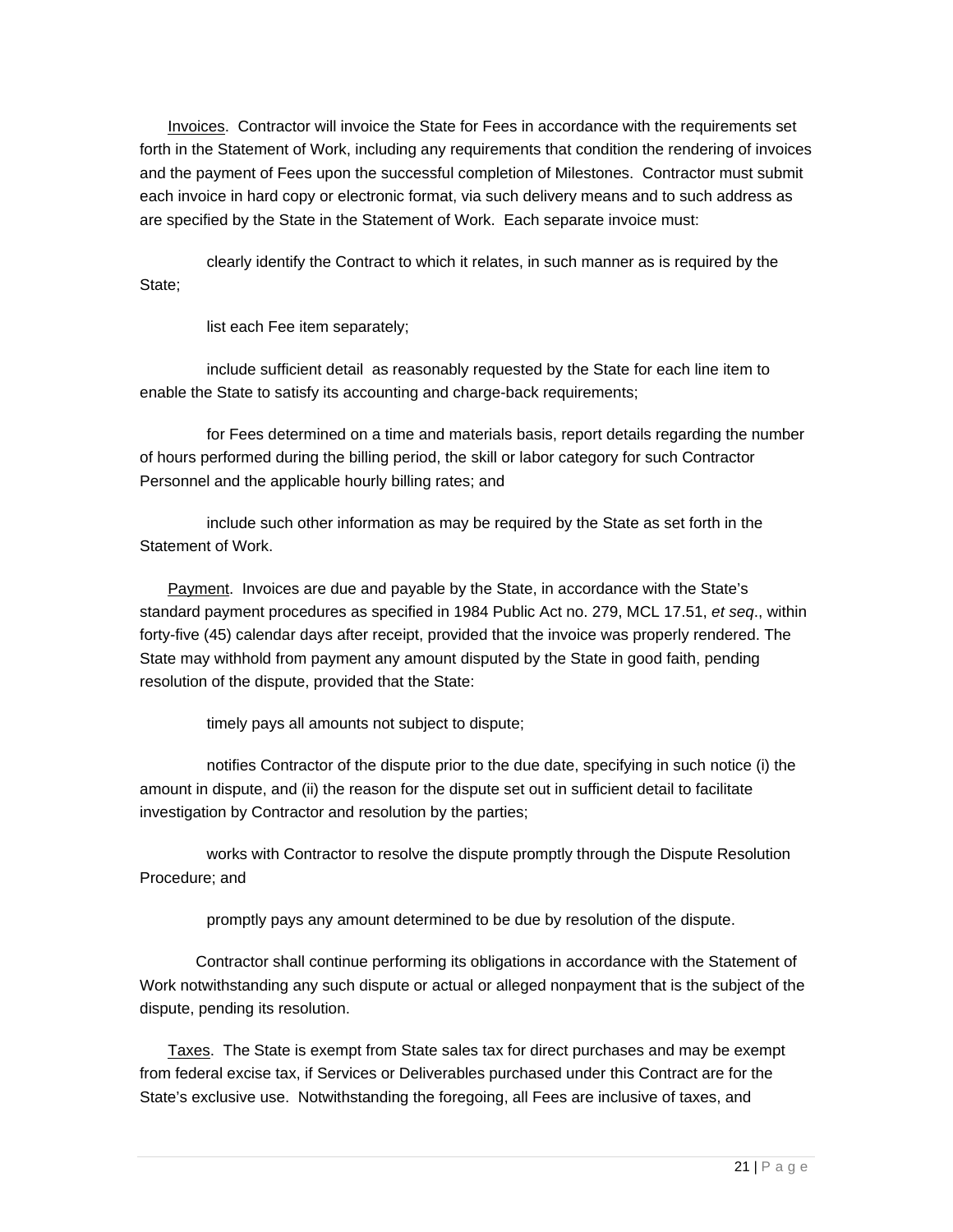Contractor is responsible for all sales, use and excise taxes, and any other similar taxes, duties and charges of any kind imposed by any federal, state, or local governmental entity on any amounts payable by the State under this Contract.

Right of Set Off. Without prejudice to any other right or remedy it may have, the State reserves the right to set off at any time any amount owing to it by Contractor against any amount payable by the State to Contractor under the Statement of Work.

Payment Does Not Imply Acceptance. The making of any payment by the State, or Contractor's receipt of payment, will in no way affect the responsibility of Contractor to perform the Services in accordance with this Contract, and will not imply the State's acceptance of any Services or Deliverables or the waiver of any warranties or requirements of this Contract.

#### **Intellectual Property Rights**.

State Ownership of Work Product. Except as set forth in **Section 0**, or as mandated by federal law if federal funds will be used to pay Fees under the Statement of Work, the State is and will be the sole and exclusive owner of all right, title, and interest in and to all Work Product, including all Intellectual Property Rights. In furtherance of the foregoing, subject to **Section 0**:

Contractor will create all Work Product as work made for hire as defined in Section 101 of the Copyright Act of 1976; and

to the extent any Work Product or Intellectual Property Rights do not qualify as, or otherwise fails to be, work made for hire, Contractor hereby:

- assigns, transfers, and otherwise conveys to the State, irrevocably and in perpetuity, throughout the universe, all right, title, and interest in and to such Work Product, including all Intellectual Property Rights; and
- irrevocably waives any and all claims Contractor may now or hereafter have in any jurisdiction to so-called "moral rights" or rights of *droit moral* with respect to the Work Product.

Further Actions. Contractor will, and will cause the Contractor Personnel to, take all appropriate action and execute and deliver all documents, necessary or reasonably requested by the State to effectuate any of the provisions or purposes of **Section 0**, or otherwise as may be necessary or useful for the State to prosecute, register, perfect, record, or enforce its rights in or to any Work Product or any Intellectual Property Right therein.

#### Background Technology, Approved Third-Party Materials, and Open-Source Components.

Contractor is and will remain the sole and exclusive owner of all right, title, and interest in and to the Background Technology or any enhancements or modifications made to such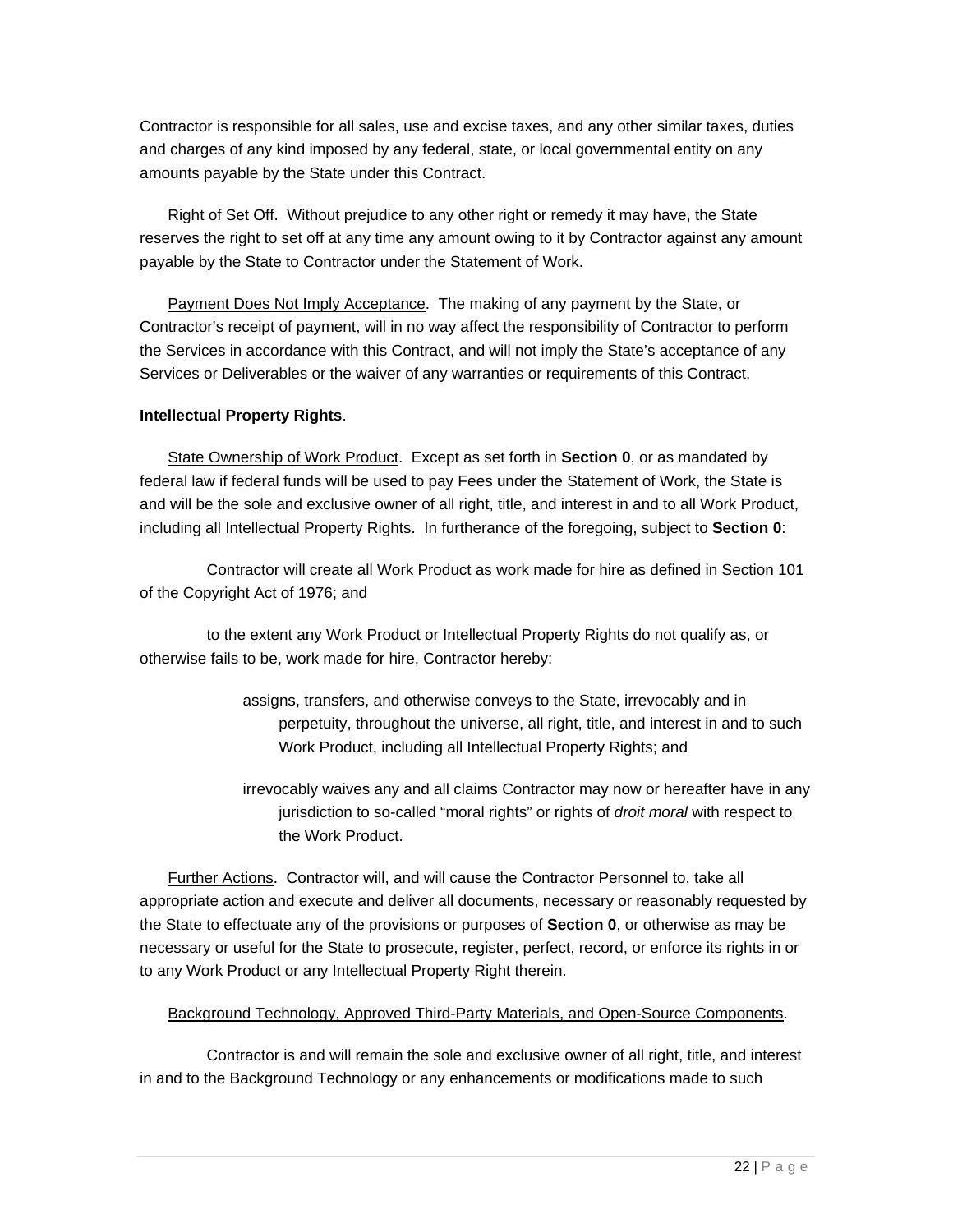Background Technology, including all Intellectual Property Rights therein, subject to the license granted in **Section 0**.

Ownership of all Approved Third-Party Materials, and all Intellectual Property Rights therein, is and will remain with its respective owners, subject to any express licenses or sublicenses granted to the State under this Contract.

Ownership of all Open-Source Components, and all Intellectual Property Rights therein, is and will remain with its respective owners, subject to the State's rights under the applicable Open-Source Licenses.

State Materials. The State will remain the sole and exclusive owners of all right, title, and interest in and to State Materials, including all Intellectual Property Rights therein. Contractor will have no right or license to, and will not, use any State Materials except solely during the Term of this Contract for which they are provided to the extent necessary to perform the Services and provide the Work Product to the State. All other rights in and to the State Materials are expressly reserved by the State.

#### **Licenses**.

Background Technology License. Contractor hereby grants to the State such rights and licenses with respect to the Background Technology that will allow the State to use and otherwise exploit perpetually throughout the universe for its business uses the Work Product, without incurring any fees or costs to Contractor (other than the Fees set forth under this Contract) or any other Person in respect of the Background Technology. In furtherance of the foregoing, such rights and licenses will:

be non-exclusive, non-transferrable, non-sublicensable, irrevocable, perpetual, fully paid-up and royalty-free;

include the rights for State contractors to use the Background Technology for the State's business uses; and

include the rights to use, reproduce, perform (publicly or otherwise), display (publicly or otherwise), modify, improve, create Derivative Works of, import, make, and have made, the Background Technology, including all such modifications, improvements and Derivative Works thereof, solely as part of, or as necessary to use the Work Product.

State Materials. The State hereby grants to Contractor the limited, royalty-free, non-exclusive right and license to State Materials solely as necessary to incorporate such State Materials into, or otherwise use such State Materials in connection with creating, the Work Product. The term of such license will commence upon the State's delivery of the State Materials to Contractor, and will terminate upon the State's acceptance or rejection of the Work Product to which the State Materials relate. Subject to the foregoing license, the State reserves all rights in the State Materials. All State Materials are considered Confidential Information of the State.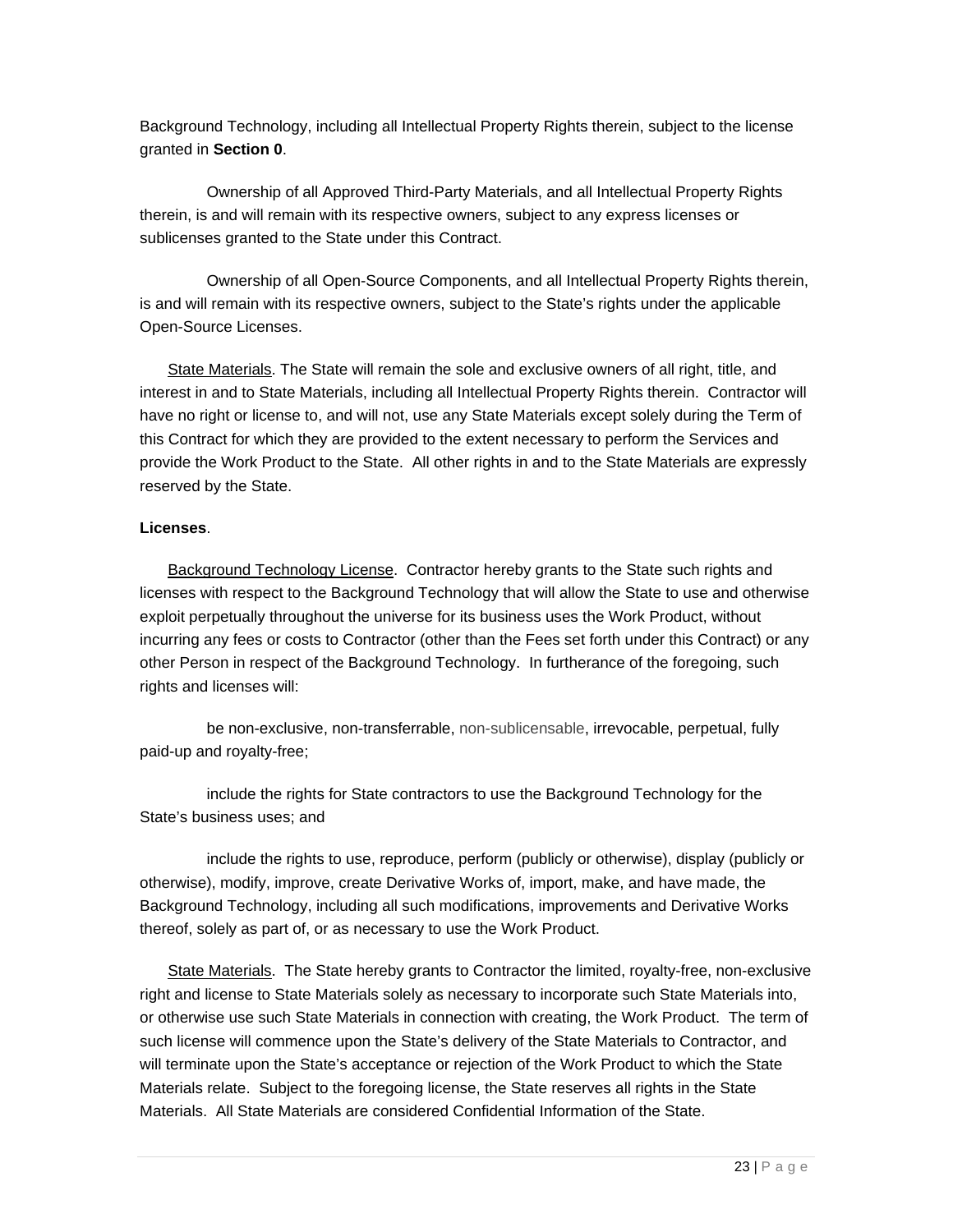#### Approved Third-Party Materials.

Prior to the delivery date for any Deliverables under the Statement of Work, Contractor will secure for the State, at Contractor's sole cost and expense, such rights, licenses, consents and approvals for any Approved Third-Party Materials, that will allow the State to use and otherwise exploit perpetually throughout the universe for all or any purposes whatsoever the Work Product, without incurring any fees or costs to any Third-Party (other than the Fees set forth under this Contract) in respect of the Approved Third-Party Materials.

All royalties, license fees, or other consideration payable in respect of such licenses are included in the Fees specified in the Statement of Work. Any additional amounts will be the sole responsibility of Contractor.

Open-Source Components. Any use of the Open-Source Components by the State will be governed by, and subject to, the terms and conditions of the applicable Open-Source Licenses.

#### **Termination, Expiration, Transition**.

#### State Termination for Cause.

The State may terminate this Contract, the Maintenance and Support Services and the Statement of Work, for cause, in whole or in part, effective upon written notice to the Contractor, if Contractor materially breaches this Contract, Maintenance and Support Services or the Statement of Work, and such breach:

is incapable of cure;

is a repeated breach; or

being capable of cure, remains uncured for thirty (30) calendar days after the Contractor receives written notice thereof.

Any reference to specific breaches being material breaches within this Contract will not be construed to mean that other breaches are not material

The State may terminate this Contract, the Maintenance and Support Services, or the Statement of Work for cause, in whole or in part, effective upon written notice to the Contractor if Contractor: (i) becomes insolvent, petitions for bankruptcy court proceedings, or has an involuntary bankruptcy proceeding filed against it by any creditor.

If the State terminates this Contract under this **Section 0**, the State will issue a termination notice specifying whether Contractor must: (i) cease performance immediately, if the State terminates under subsections 0, 0, or 0 above, (ii) cease performance if the breach is not cured within thirty (30) calendar days, if the State is terminating under subsection 0, or (iii) continue to perform for a specified period not to exceed sixty (60) calendar days. If it is later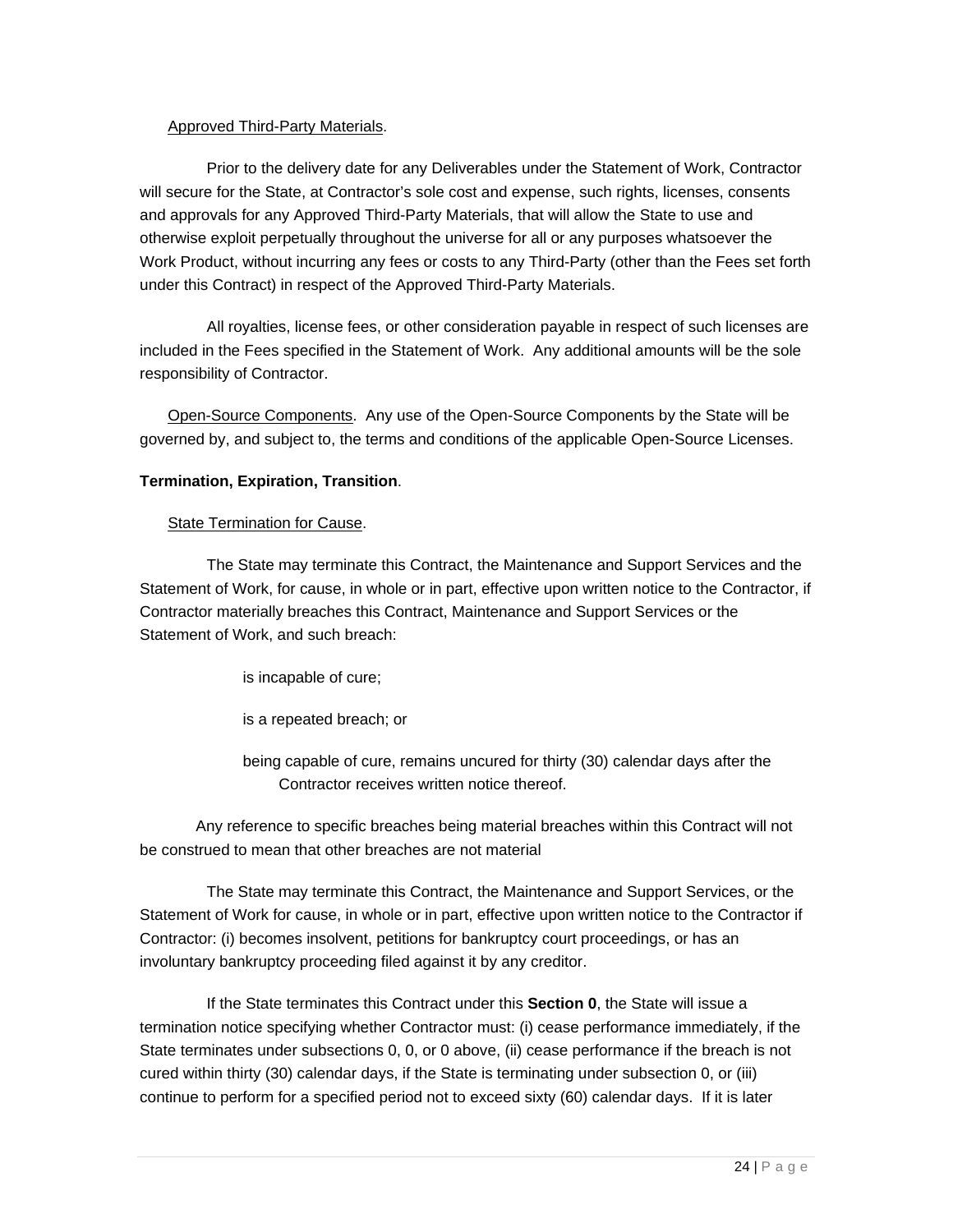determined that Contractor was not in breach of this Contract, the termination will be deemed to have been a termination for convenience, effective as of the same date, and the rights and obligations of the parties will be limited to those provided in **Section 0**.

The State will only pay for (i) amounts due to Contractor for Services and Deliverables accepted by the State on or before the date Contractor is instructed to cease performance under subsection 0 above, (ii) any holdbacks retained by the State that are associated with already accepted Services and Deliverables, and (iii) work in process on a pro rata basis, provided that such work in process is not the reason for the State's termination. All costs owed to Contractor are subject to the State's right to set off any amounts owed by the Contractor for the State's reasonable costs in terminating this Contract. The Contractor must pay all reasonable costs incurred by the State in terminating this Contract for cause, including administrative costs, attorneys' fees, court costs, transition costs, and any costs the State incurs to procure the Services from other sources that would not have been incurred if Contractor had completed the Contract.

State Termination for Convenience. The State may terminate this Contract in whole or in part on thirty (30) calendar days' notice, without penalty and for any reason, including but not limited to, appropriation or budget shortfalls. The termination notice will specify whether Contractor must: (a) cease performance at the end of the thirty (30) day notice, or (b) continue to perform in accordance with **Section 0**. If the State terminates this Contract for convenience, the State will pay for all (a) accepted Services and Deliverables, (b) work in process on a pro rata basis, (c) any holdbacks retained by the State that are associated with already accepted Services and Deliverables, and (d) all reasonable costs for State approved Transition Responsibilities. Notwithstanding the foregoing, if the State terminates this Contract for non-appropriation, the State will pay the Contractor for the above costs only to the extent funds allocated to the Statement of Work are available.

Termination by Contractor. If the State breaches a material provision of this Contract, then the Contractor will provide the State with written notice of the breach and a time period (not less than thirty (30) calendar days) to cure the breach. The Contractor may terminate this Contract if the State (i) materially breaches its obligation to pay the Contractor undisputed amounts due and owing under this Contract, (ii) breaches its other obligations under this Contract to an extent that makes it impossible or commercially impractical for the Contractor to perform the Services, or (iii) does not cure the material breach within the time period specified in a written notice of breach.

Transition Responsibilities. Upon termination or expiration of this Contract for any reason, Contractor must, for a period of time specified by the State (not to exceed sixty (60) calendar days)(the "**Transition Period**"), provide all reasonable transition assistance requested by the State, to allow for the expired or terminated portion of the Contract to continue without interruption or adverse effect, and to facilitate the orderly transfer of the Services to the State or its designees. Such transition assistance may include but is not limited to: (a) continuing to perform the Services at the established Contract rates (on a fixed price or time and material basis, depending on the Services provided); (b) taking all reasonable and necessary measures to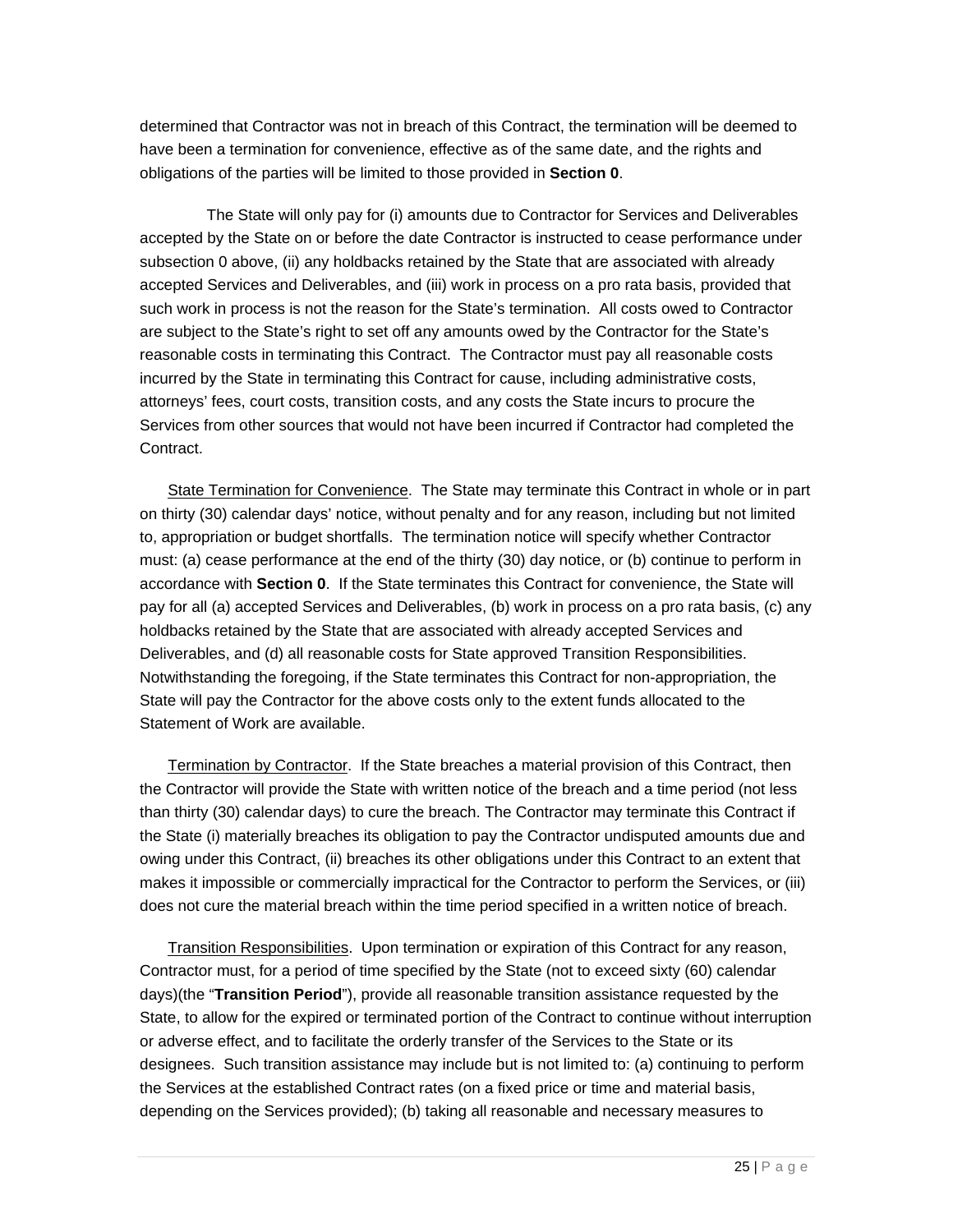transition performance of the work, including all applicable Services and Deliverables to the State or the State's designee; (c) taking all necessary and appropriate steps, or such other action as the State may direct, to preserve, maintain, protect, or return to the State all State Materials and State Data; (d) transferring title in and delivering to the State, at the State's discretion, all completed or partially completed Deliverables prepared under this Contract as of the Contract termination or expiration date, provided Contractor has received full payment for such Deliverable; and (e) preparing an accurate accounting from which the State and Contractor may reconcile all outstanding accounts (collectively, the "**Transition Responsibilities**"). This Contract is automatically extended through the end of the Transition Period.

#### Effect of Expiration or Termination.

Upon termination or expiration of this Contract for any reason:

- Contractor will be obligated to perform all Transition Responsibilities specified in **Section 0**.
- All licenses granted to Contractor in the State Materials and State Data will immediately and automatically also terminate. Contractor must promptly return to the State all State Materials and State Data not required by Contractor for its Transition Responsibilities, if any.
- Contractor will (A) return to the State all documents and tangible materials (and any copies) containing, reflecting, incorporating, or based on the State's Confidential Information, subject to Section 0 (B) permanently erase the State's Confidential Information from its computer systems and (C) certify in writing to the State that it has complied with the requirements of this **Section 0**, in each case to the extent such materials are not required by Contractor for Transition Responsibilities, if any.

No expiration or termination of this Contract will affect the State's rights in any of the Deliverables that have already been paid for by the State.

Survival. This **Section 0** survives termination or expiration of this Contract.

**Stop Work Order**. The State may, at any time, order the Services of Contractor fully or partially stopped for its own convenience for up to thirty (30) calendar days at no additional cost to the State. The State will provide Contractor a written notice detailing such suspension (a "**Stop Work Order**"). Contractor must comply with the Stop Work Order upon receipt. Within thirty (30) calendar days, or any longer period agreed to by Contractor, the State will either: (a) issue a notice authorizing Contractor to resume work, or (b) terminate the Statement of Work. The parties will agree upon an equitable adjustment through the Change Control Process under **Section 0** to (i) extend the Milestone Dates under the Statement of Work, and (ii) adjust Contractor Personnel staffing requirements**,** if as a result of the Stop Work Order, Contractor is unable to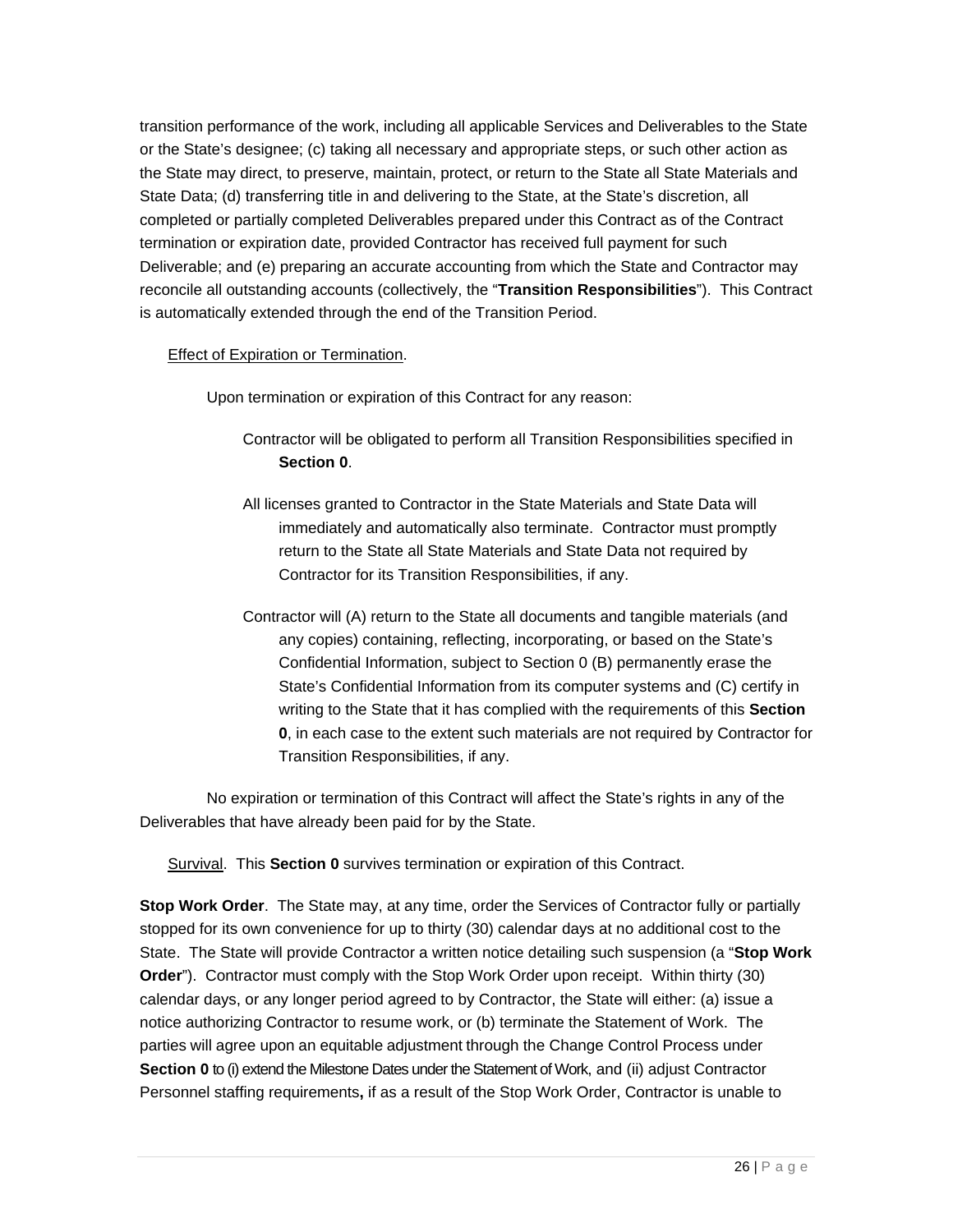timely meet all or any remaining Milestones under the Statement of Work or its staffing of the project is affected by such Stop Work Order. Notwithstanding anything contained in this **Section 0**, Contractor shall use its commercially reasonable efforts to meet the Milestone Dates specified in the Statement of Work without any extension.

#### **Contractor Representations and Warranties**.

Authority. Contractor represents and warrants to the State that:

It is duly organized, validly existing, and in good standing as a corporation or other entity as represented under this Contract under the laws and regulations of its jurisdiction of incorporation, organization, or chartering;

It has the full right, power, and authority to enter into this Contract, to grant the rights and licenses granted under this Contract, and to perform its contractual obligations;

The execution of this Contract by its Representative has been duly authorized by all necessary organizational action; and

When executed and delivered by Contractor, this Contract will constitute the legal, valid, and binding obligation of Contractor, enforceable against Contractor in accordance with its terms.

Bid Response. Contractor represents and warrants to the State that:

The prices proposed by Contractor were arrived at independently, without consultation, communication, or agreement with any other bidder for the purpose of restricting competition; the prices quoted were not knowingly disclosed by Contractor to any other bidder to the RFP; and no attempt was made by Contractor to induce any other Person to submit or not submit a proposal for the purpose of restricting competition;

All written information furnished to the State by or for Contractor in connection with this Contract, including Contractor's Bid Response, is true, accurate, and complete, and contains no untrue statement of material fact or omits any material fact necessary to make the information not misleading; and

Contractor is not in material default or breach of any other contract or agreement that it may have with the State or any of its departments, commissions, boards, or agencies. Contractor further represents and warrants that it has not been a party to any contract with the State or any of its departments that was terminated by the State within the previous five (5) years for the reason that Contractor failed to perform or otherwise breached an obligation of the contract.

Software and Service. Contractor represents and warrants to the State that:

It will perform all Services in a professional and workmanlike manner in accordance with industry standards and practices for similar services, using personnel with the requisite skill,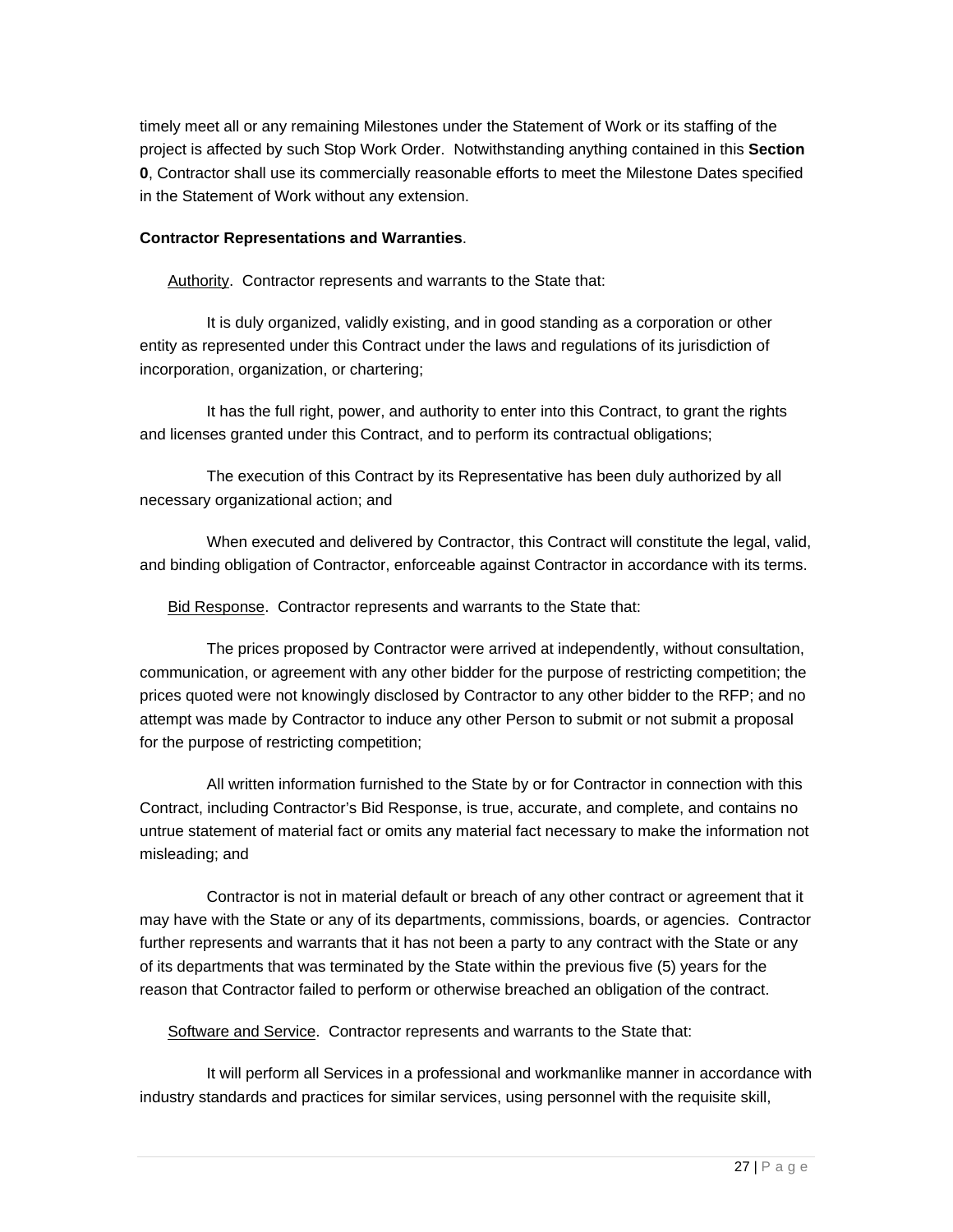experience and qualifications, and will devote adequate resources to meet its obligations under this Contract;

It is in compliance with, and will perform all Services in compliance with, all applicable Law;

The State will receive good and valid title to the Software, free and clear of all encumbrances and liens of any kind;

When delivered and installed by Contractor, the Software will not contain any Harmful Code;

The Software will not contain, or operate in such a way that it is compiled with or linked to, any Open-Source Components other than Approved Open-Source Components;

The Software, including all updates, upgrades, new versions, new releases, enhancements, improvements and other modifications thereof, but excluding components comprising State Materials, Approved Third-Party Materials, and Open-Source Components, is or will be the original creation of Contractor;

As delivered, installed, specified, or approved by Contractor and used by the State or any Third Party authorized by the State, the Software: (i) will not infringe, misappropriate, or otherwise violate any Intellectual Property Right or other right of any third party; and (ii) will comply with all applicable Laws; and

No expiration or loss of any patent or application for patent rights in the Software is pending, or, to Contractor's knowledge after reasonable inquiry, threatened or reasonably foreseeable, and Contractor has no reason to believe that any claims of any such patent or patent application are or will be invalid, unenforceable, fail to issue, or be materially limited or restricted beyond the current claims, except for patent rights expiring at the end of their statutory term.

Performance Warranty and Limited Remedy.

Contractor warrants that during the Warranty Period:

- all Software will be, and as installed in the Operating Environment (or any successor thereto) and used in accordance with the Documentation will function in all respects, in material conformity with this Contract and the Specifications and Documentation; and
- any media on which any Software Deliverable is delivered will be free of damage or defect in design, material, and workmanship, and will remain so under ordinary use as contemplated by this Contract and the Specifications and, with respect to the Software component, the Documentation.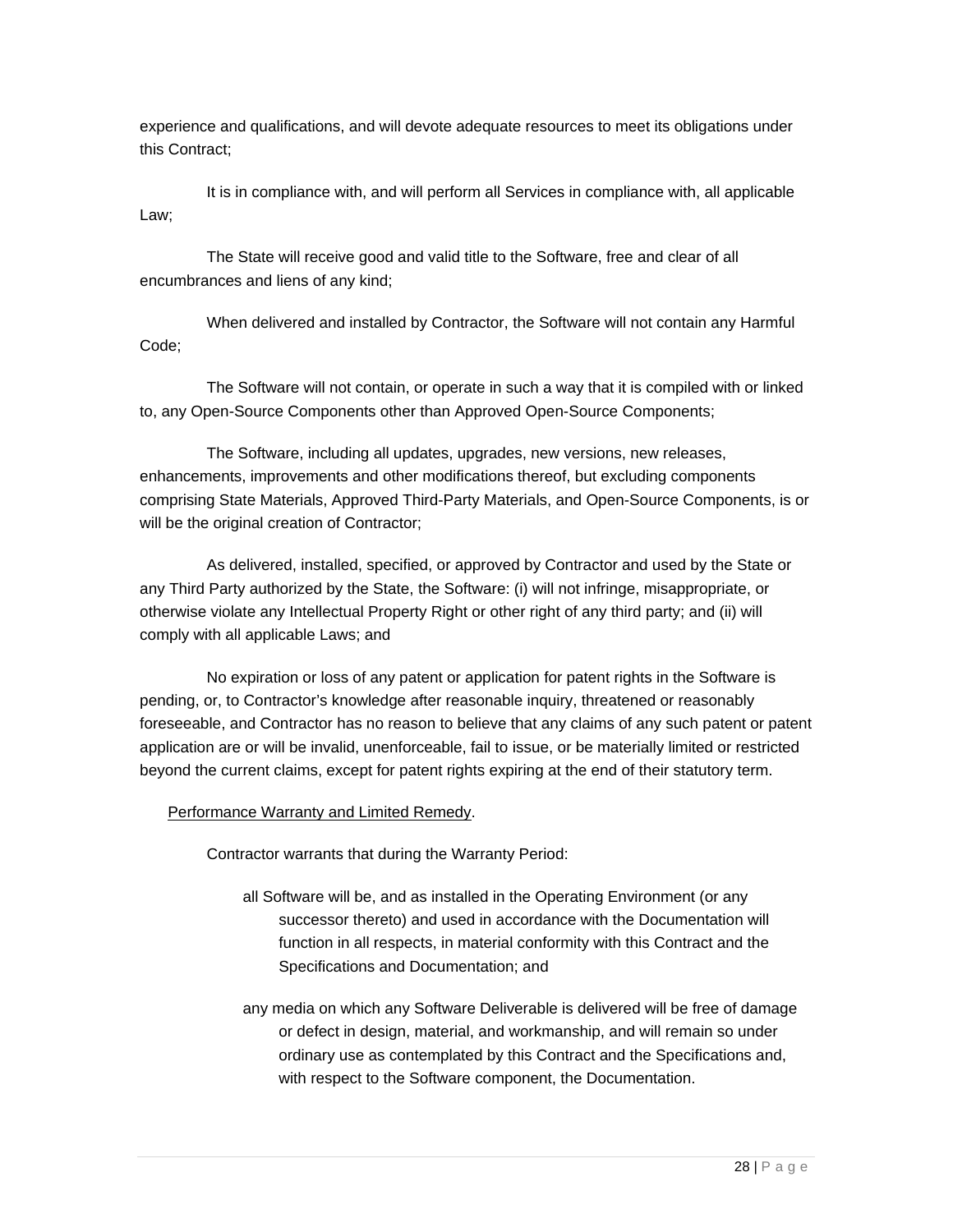If the Contractor breaches any of the warranties set forth in **Section 0** Contractor will, upon written notice from the State and at Contractor's sole cost and expense, remedy such breach in accordance with the Maintenance and Support Schedule or Statement of Work, as applicable, including the time periods set forth in such document. In the event Contractor fails to remedy such breach on a timely basis, the State will be entitled to such remedies as are specified in the Maintenance and Support Schedule or as may otherwise be available under this Contract, at law or in equity for breach of its Maintenance and Support obligations. Nothing in this **Section 0** limits the State's right to indemnification under **Section 0**.

EXCEPT AS EXPRESSLY PROVIDED IN THIS AGREEMENT, CONTRACTOR DOES NOT MAKE OR GIVE ANY REPRESENTATION OR WARRANTY OR CONDITION OF ANY KIND, WHETHER SUCH REPRESENTATION, WARRANTY, OR CONDITION BE EXPRESS OR IMPLIED, INCLUDING ANY WARRANTY OF MERCHANTABILITY, QUALITY, OR FITNESS FOR A PARTICULAR PURPOSE OR ANY REPRESENTATION, WARRANTY OR CONDITION FROM COURSE OF DEALING OR USAGE OF TRADE.

State hereby represents and warrants that it has all necessary right and title to all State Material to allow Contractor to perform its Services hereunder.

#### **Indemnification**.

General Indemnification. Contractor must defend, indemnify and hold the State, its departments, divisions, agencies, offices, commissions, officers, and employees harmless, without limitation, from and against any and all losses, liabilities, damages, reasonable costs, reasonable attorney fees, and expenses (including those required to establish the right to indemnification), to the extent arising out third party claims or actions of or relating to: (a) any infringement, misappropriation, or other violation of any Intellectual Property Right of any Third Party in connection with any Service or Deliverable provided under the Statement of Work; and (b) any bodily injury, death, or damage to real or tangible personal property occurring wholly or in part due to negligent or more culpable action or inaction by Contractor (or any of Contractor's employees, agents, subcontractors, or by anyone else for whose acts any of them may be liable).

Indemnification Procedure. The State will notify Contractor in writing if indemnification is sought; however, failure to do so will not relieve Contractor, except to the extent that Contractor is materially prejudiced. Contractor must, to the satisfaction of the State, demonstrate its financial ability to carry out these obligations. The State is entitled to: (i) regular updates on proceeding status; (ii) participate in the defense of the proceeding; (iii) employ its own counsel; and to (iv) retain control of the defense if the State deems necessary. Contractor will not, without the State's prior written consent (not to be unreasonably withheld), settle, compromise, or consent to the entry of any judgment in or otherwise seek to terminate any claim, action, or proceeding. To the extent that any State employee, official, or law may be involved or challenged, the State may, at its own expense, control the defense of that portion of the claim. Any litigation activity on behalf of the State or any of its subdivisions, under this **Section 0**, must be coordinated with the Department of Attorney General. An attorney designated to represent the State may not do so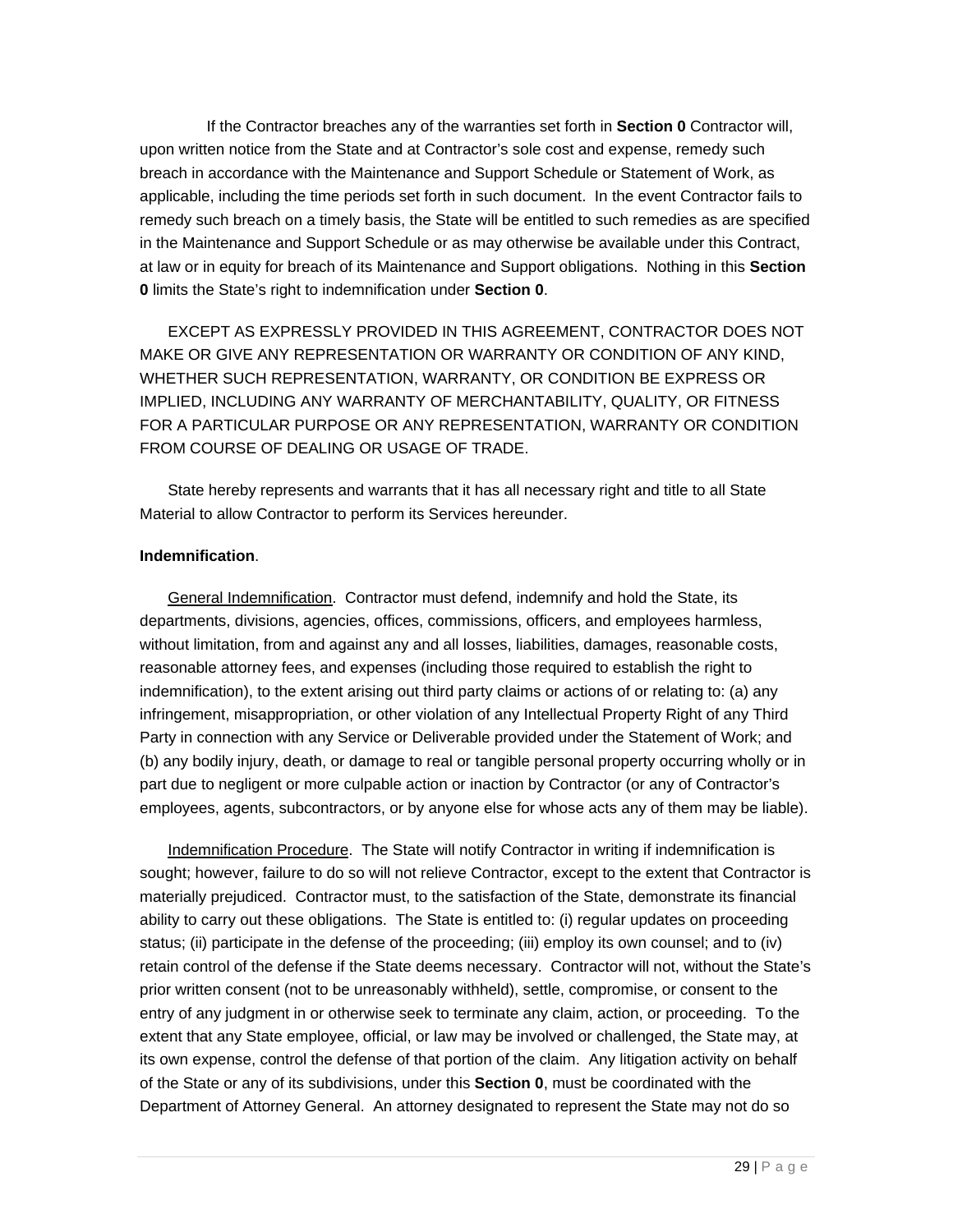until approved by the Michigan Attorney General and appointed as a Special Assistant Attorney General.

#### Infringement Remedies.

The remedies set forth in this **Section 0** are in addition to, and not in lieu of, all other remedies that may be available to the State under this Contract or otherwise, including the State's right to be indemnified for such actions.

If any Software or any component thereof, other than State Materials, is found to be infringing or if any use of any Software or any component thereof is enjoined, threatened to be enjoined or otherwise the subject of an infringement claim, Contractor must, at Contractor's sole cost and expense:

> procure for the State the right to continue to use such Software or component thereof to the full extent contemplated by this Contract; or

modify or replace the materials that infringe or are alleged to infringe ("**Allegedly Infringing Materials**") to make the Software and all of its components noninfringing while providing fully equivalent features and functionality.

If neither of the foregoing is possible notwithstanding Contractor's commercially reasonable efforts, then Contractor may direct the State to cease any use of any materials that have been enjoined or finally adjudicated as infringing, provided that Contractor will refund to the State all amounts paid by the State in respect of such Allegedly Infringing Materials and any other aspects of the Aggregate Software provided under the Statement of Work for the Allegedly Infringing Materials that the State cannot reasonably use as intended under this Contract; and

If Contractor directs the State to cease using any Software under **Section 0**, the State may terminate this Contract for cause under **Section 0**.

Contractor will have no liability for any claim of infringement arising solely from:

- Use of the Software for other than its intended use, as reflected in the Statement of Work or Documentation;
- Contractor's compliance with any designs, specifications, or instructions of the State;
- Modification of the Software by the State without the prior knowledge and approval of Contractor; or

Failure to use modifications or enhancements made available at no cost to the State by Contractor, provided Contractor has given the State written notice of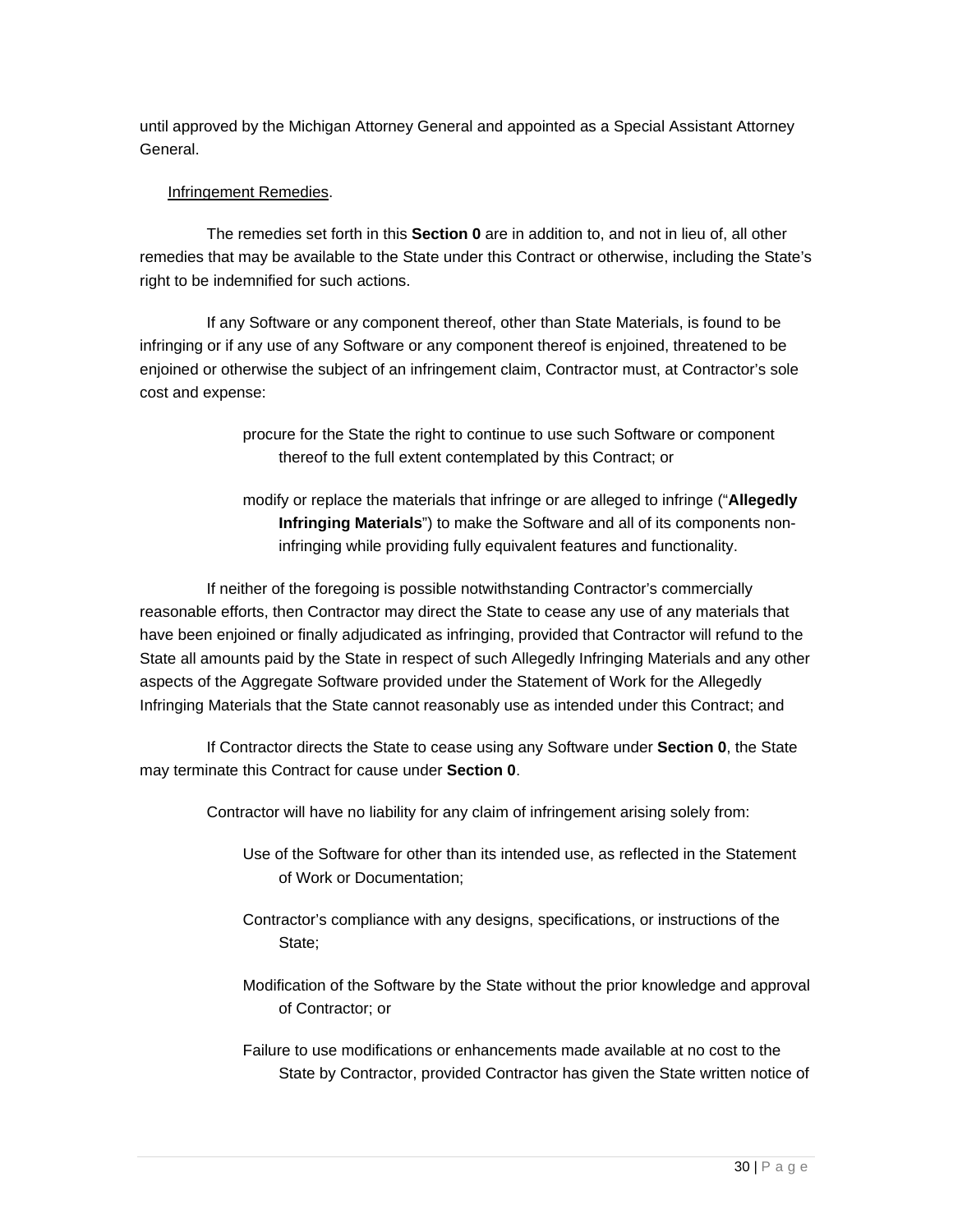such modification or enhancement, and such modification or enhancement will not degrade the Software performance,

unless the claim arose against the Software independently of any of the above specified actions.

#### **Liquidated Damages**.

The parties agree that any delay or failure by Contractor to timely perform its obligations in accordance with the Implementation Plan and Milestone Dates agreed to by the parties may interfere with the proper and timely implementation of the Software, to the loss and damage of the State. Further, the State may incur costs to perform the obligations that would have otherwise been performed by Contractor. The parties understand and agree that any liquidated damages Contractor must pay to the State as a result of such nonperformance will be described in the Statement of Work, and that these amounts are reasonable estimates of the State's damages in accordance with applicable Law.

The parties acknowledge and agree that Contractor could incur liquidated damages for more than one event if Contractor fails to timely perform its obligations by each Milestone Date.

The assessment of liquidated damages will not constitute a waiver or release of any other remedy the State may have under this Contract for Contractor's breach of this Contract, including without limitation, the State's right to terminate this Contract for cause under **Section 0**.

Amounts due the State as liquidated damages may be set off against any Fees payable to Contractor under the Statement of Work or the State may bill Contractor as a separate item and Contractor will promptly make payments on such bills.

Contractor's liability for liquidated damages assessed under the Statement of Work shall not exceed 10% of the amount of the Fees for the particular Deliverable that is subject to the liquidated damages claim.

#### **Damages Disclaimers and Limitations**.

Disclaimer of Damages. NEITHER PARTY WILL BE LIABLE, REGARDLESS OF THE FORM OF ACTION, WHETHER IN CONTRACT, TORT, NEGLIGENCE, STRICT LIABILITY OR BY STATUTE OR OTHERWISE, FOR ANY CLAIM RELATED TO OR ARISING UNDER THIS CONTRACT FOR CONSEQUENTIAL, INCIDENTAL, INDIRECT, PUNITIVE, OR SPECIAL DAMAGES, INCLUDING WITHOUT LIMITATION LOST PROFITS AND LOST BUSINESS OPPORTUNITIES.

Limitation of Liability. IN NO EVENT WILL EITHER PARTY'S AGGREGATE LIABILITY TO THE OTHER PARTY UNDER THIS CONTRACT, REGARDLESS OF THE FORM OF ACTION, WHETHER IN CONTRACT, TORT, NEGLIGENCE, STRICT LIABILITY OR BY STATUTE OR OTHERWISE, FOR ANY CLAIM RELATED TO OR ARISING UNDER THIS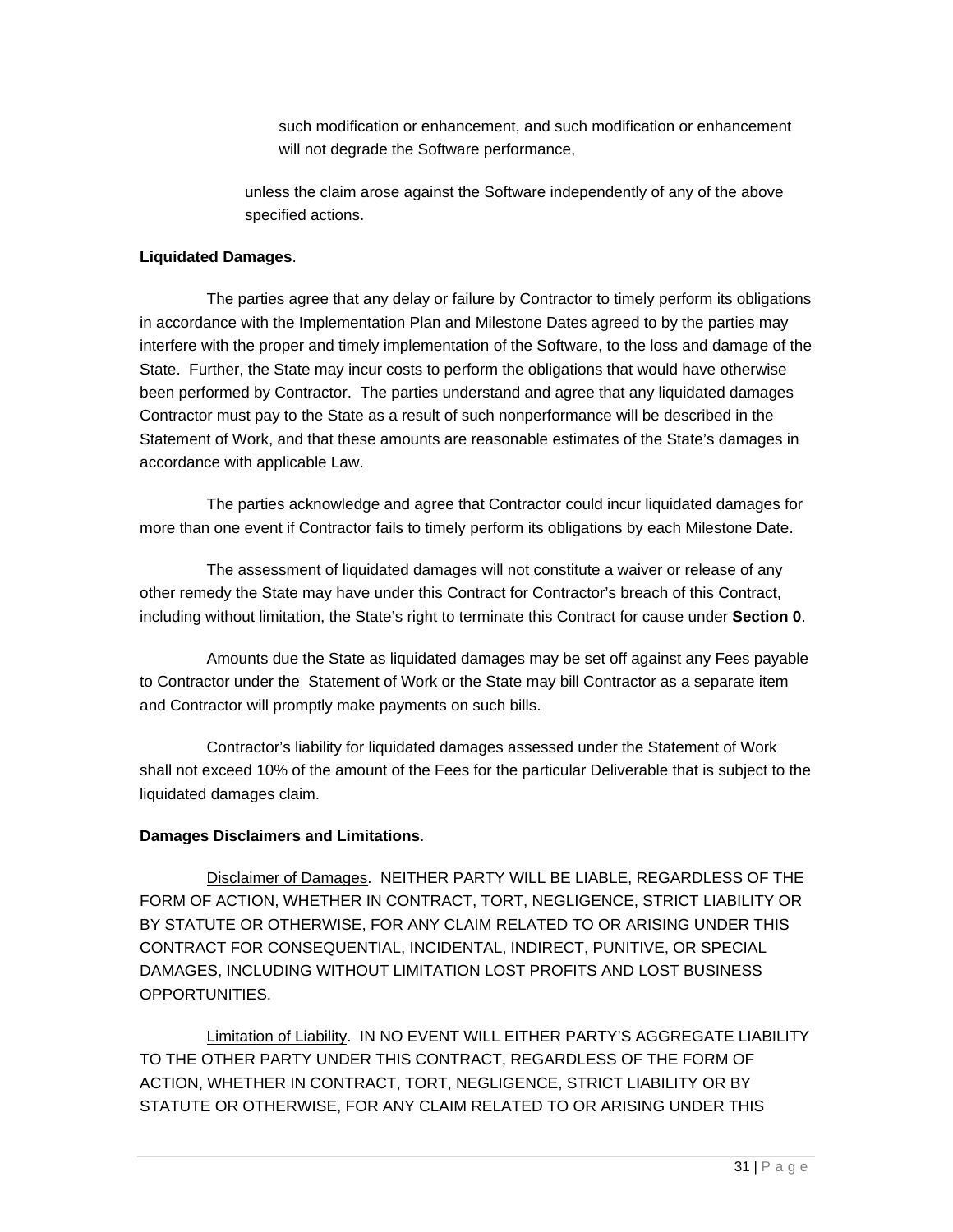CONTRACT, EXCEED THE MAXIMUM AMOUNT OF FEES SPECIFIED IN THE STATEMENT OF WORK.

Exceptions. Subsections 0 (Disclaimer of Damages) and 0 (Limitation of Liability) above, shall not apply to:

Contractor's obligation to indemnify under **Section 0** of this Contract**;**

Contractor's obligations under **Section 0** of this Contract (Compromise of State Data), subject to the Security Breach Indemnity Cap; and

damages arising from either party's recklessness, bad faith, or intentional misconduct.

#### **State Data**.

Ownership. The State's data ("**State Data**," which will be treated by Contractor as Confidential Information) includes: (a) the State's data collected, used, processed, stored, or generated as the result of the Services; (b) personally identifiable information ("**PII**") collected, used, processed, stored, or generated as the result of the Services, including, without limitation, any information that identifies an individual, such as an individual's social security number or other government-issued identification number, date of birth, address, telephone number, biometric data, mother's maiden name, email address, credit card information, or an individual's name in combination with any other of the elements here listed; and, (c) personal health information ("**PHI**") collected, used, processed, stored, or generated as the result of the Services, which is defined under the Health Insurance Portability and Accountability Act of 1996, as amended, and including 45 C.F.R. Part 160, Part 162 and Part 164 and any other regulations promulgated thereunder, all as of the effective date of this Contract ("**HIPAA**"). State Data is and will remain the sole and exclusive property of the State and all right, title, and interest in the same is reserved by the State. This **Section 0** survives termination or expiration of this Contract.

Contractor Use of State Data. Contractor is provided a limited license to State Data for the sole and exclusive purpose of providing the Services, including a license to collect, process, store, generate, and display State Data only to the extent necessary in the provision of the Services. Contractor must: (a) keep and maintain State Data in confidence, using such degree of care as is consistent with its obligations as further described in this Contract and applicable law to avoid unauthorized access, use, disclosure, or loss; (b) use and disclose State Data solely and exclusively for the purpose of providing the Services, such use and disclosure being in accordance with this Contract, any applicable Statement of Work, and applicable law; and (c) not use, sell, rent, transfer, distribute, or otherwise disclose or make available State Data for Contractor's own purposes or for the benefit of anyone other than the State without the State's prior written consent. This **Section 0** survives termination or expiration of this Contract.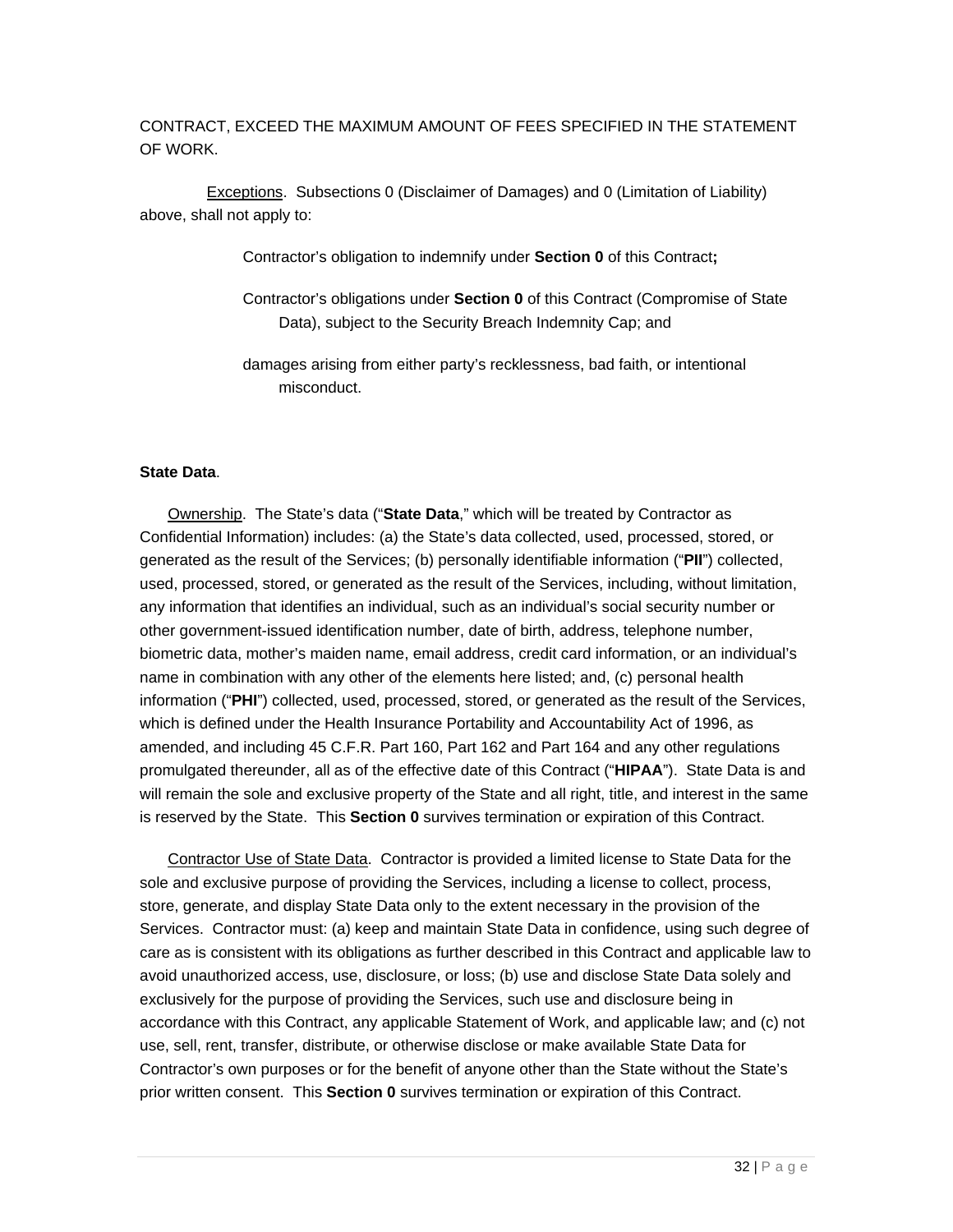Extraction of State Data. Contractor must, within three (3) Business Days of the State's request, provide the State, without charge and without any conditions or contingencies whatsoever (including but not limited to the payment of any fees due to Contractor), an extract of State Data in the format specified by the State.

Backup and Recovery of State Data. Contractor's backup and recovery obligations will be set forth in the Statement of Work.

Compromise of State Data. In the event of any Contractor act, error or omission, negligence, misconduct, or breach by Contractor that compromises the security, confidentiality, or integrity of State Data or the physical, technical, administrative, or organizational safeguards put in place by Contractor that relate to the protection of the security, confidentiality, or integrity of State Data in possession or control of Contractor, Contractor must, as applicable: (a) notify the State as soon as practicable but no later than within one (1) business day of becoming aware of such occurrence; (b) cooperate with the State in investigating the occurrence, including making available all relevant records, logs, files, data reporting, and other materials required to comply with applicable law or as otherwise required by the State; (c) in the case of PII or PHI, at the State's sole election, (i) notify the affected individuals who comprise the PII or PHI as soon as practicable but no later than is required to comply with applicable law, or, in the absence of any legally required notification period, within five (15) calendar days after the State provides contact information to Contractor of the affected individuals; or (ii) reimburse the State for any costs in notifying the affected individuals; (d) in the case of PII, offer third-party credit and identity monitoring services to each of the affected individuals who comprise the PII for the period required to comply with applicable law, or, in the absence of any legally required monitoring services, for no less than twelve (12) months following the date of notification to such individuals; (e) perform or take any other actions required to comply with applicable law as a result of the occurrence; (f) reimburse the State for all reasonable costs incurred by the State in the investigation and remediation of such occurrence, including but not limited to all legal fees, audit costs, fines, and other fees imposed by regulatory agencies or contracting partners as a result of the occurrence; (g) without limiting Contractor's obligations of indemnification as further described in this Contract, indemnify, defend, and hold harmless the State for any and all third party claims, including reasonable attorneys' fees, costs, and incidental expenses, which may be suffered by, accrued against, charged to, or recoverable from the State in connection with the Contractors breach of this section; and (h) provide to the State a detailed plan within ten (10) calendar days of the occurrence describing the measures Contractor will undertake to reduce the risk a future occurrence. Notification to affected individuals, as described above, must comply with applicable law, be written in plain language, and contain, at a minimum: name and contact information of Contractor's representative; a description of the nature of the loss; a list of the types of data involved; the known or approximate date of the loss; how such loss may affect the affected individual; what steps Contractor has taken to protect the affected individual; what steps the affected individual can take to protect himself or herself; contact information for major credit card reporting agencies; and, information regarding the credit and identity monitoring services to be provided by Contractor. The State will have the option to review and approve any notification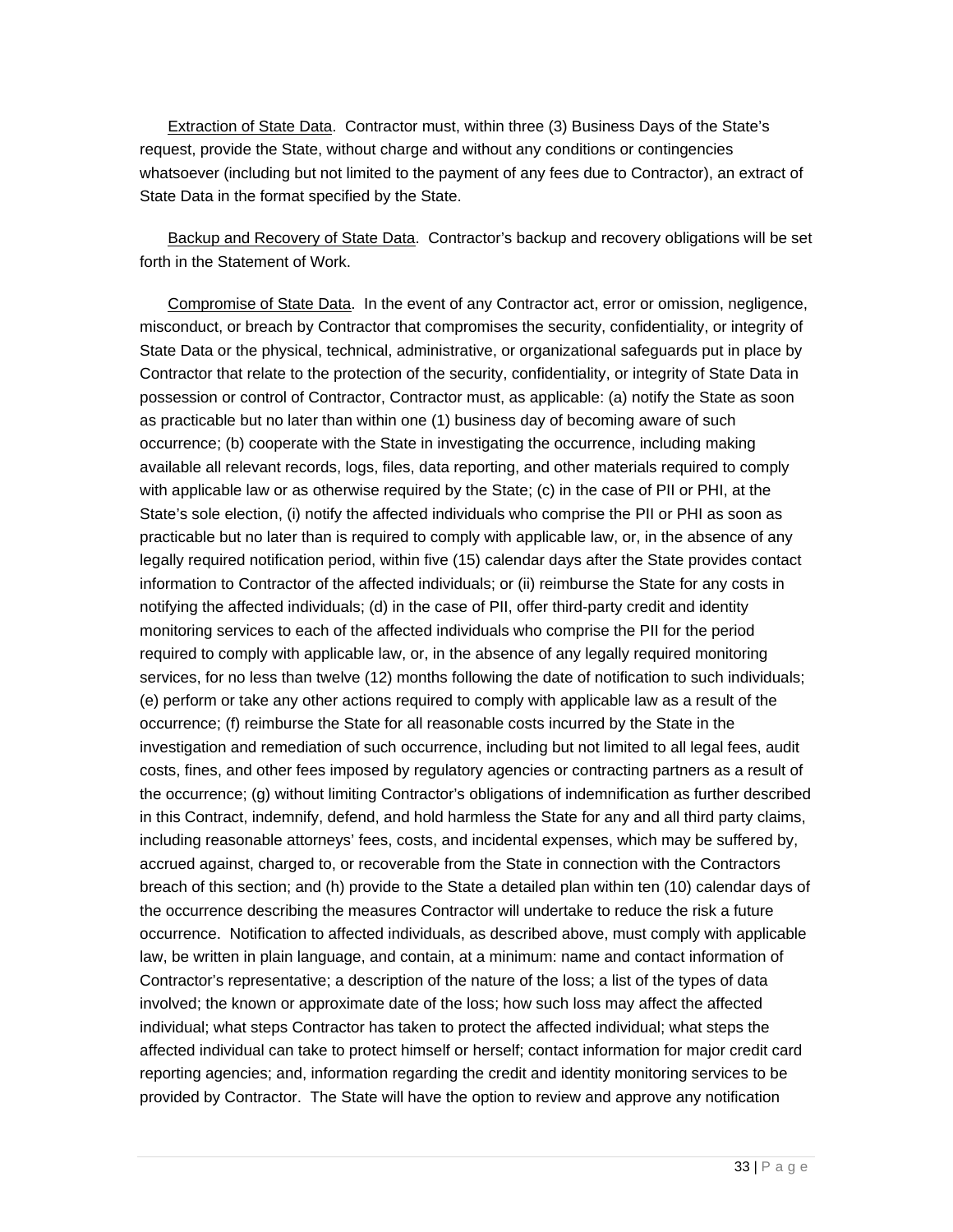sent to affected individuals prior to its delivery by giving Contractor written notice that it elects to review such notice. Notwithstanding anything to the contrary set forth in this Section or any other provision of this Contract, the aggregate liability of Contractor for damages under this Section shall not exceed the greater of One Million Dollars (\$1,000,000.00) or the maximum amount of Fees specified in the Statement of Work (the "**Security Breach Indemnity Cap**"). This **Section 0** survives termination or expiration of this Contract for so long as Contractor has possession, custody or control of State data.

**Confidential Information**.Each party acknowledges that it may be exposed to or acquire communication or data of the other party that is confidential in nature and is not intended to be disclosed to third parties. This **Section 0** survives termination or expiration of this Contract.

Meaning of Confidential Information. The term "**Confidential Information**" means all information and documentation of a party that: (a) has been marked "confidential" or with words of similar meaning, at the time of disclosure by such party; (b) if disclosed orally or not marked "confidential" or with words of similar meaning, was subsequently summarized in writing by the disclosing party and marked "confidential" or with words of similar meaning; and, (c) should reasonably be recognized as confidential information of the disclosing party. The term "Confidential Information" does not include any information or documentation that was or is: (a)subject to disclosure under the Michigan Freedom of Information Act (FOIA); (b) already in the possession of the receiving party without an obligation of confidentiality; (c) developed independently by the receiving party, as demonstrated by the receiving party, without violating the disclosing party's proprietary rights; (d) obtained from a source other than the disclosing party without an obligation of confidentiality; or, (e) publicly available when received, or thereafter became publicly available (other than through any unauthorized disclosure by, through, or on behalf of, the receiving party). Notwithstanding the above, in all cases and for all matters, State Data is deemed to be Confidential Information.

Obligation of Confidentiality. The parties agree to hold all Confidential Information in confidence and not to copy, reproduce, sell, transfer, or otherwise dispose of, give or disclose such Confidential Information to third parties other than employees, agents, or subcontractors of a party who have a need to know in connection with this Contract or to use such Confidential Information for any purposes whatsoever other than the performance of this Contract. The parties agree to advise and require their respective employees, agents, and subcontractors of their obligations to keep all Confidential Information confidential. Disclosure to the Contractor's subcontractor is permissible where: (a) the subcontractor is a Permitted Subcontractor; (b) the disclosure is necessary or otherwise naturally occurs in connection with work that is within the Permitted Subcontractor's responsibilities; (c) Contractor obligates the Permitted Subcontractor in a written contract to maintain the State's Confidential Information in confidence; (d) as permitted under the Statement of Work; and (e) as required by law, regulation or court order, provided that to the extent a receiving party is required to disclose confidential information pursuant to this subsection, the receiving party shall provide the furnishing party with notice of the legal request within one (1) Business Day of receipt, and assist the furnishing party in resisting or limiting the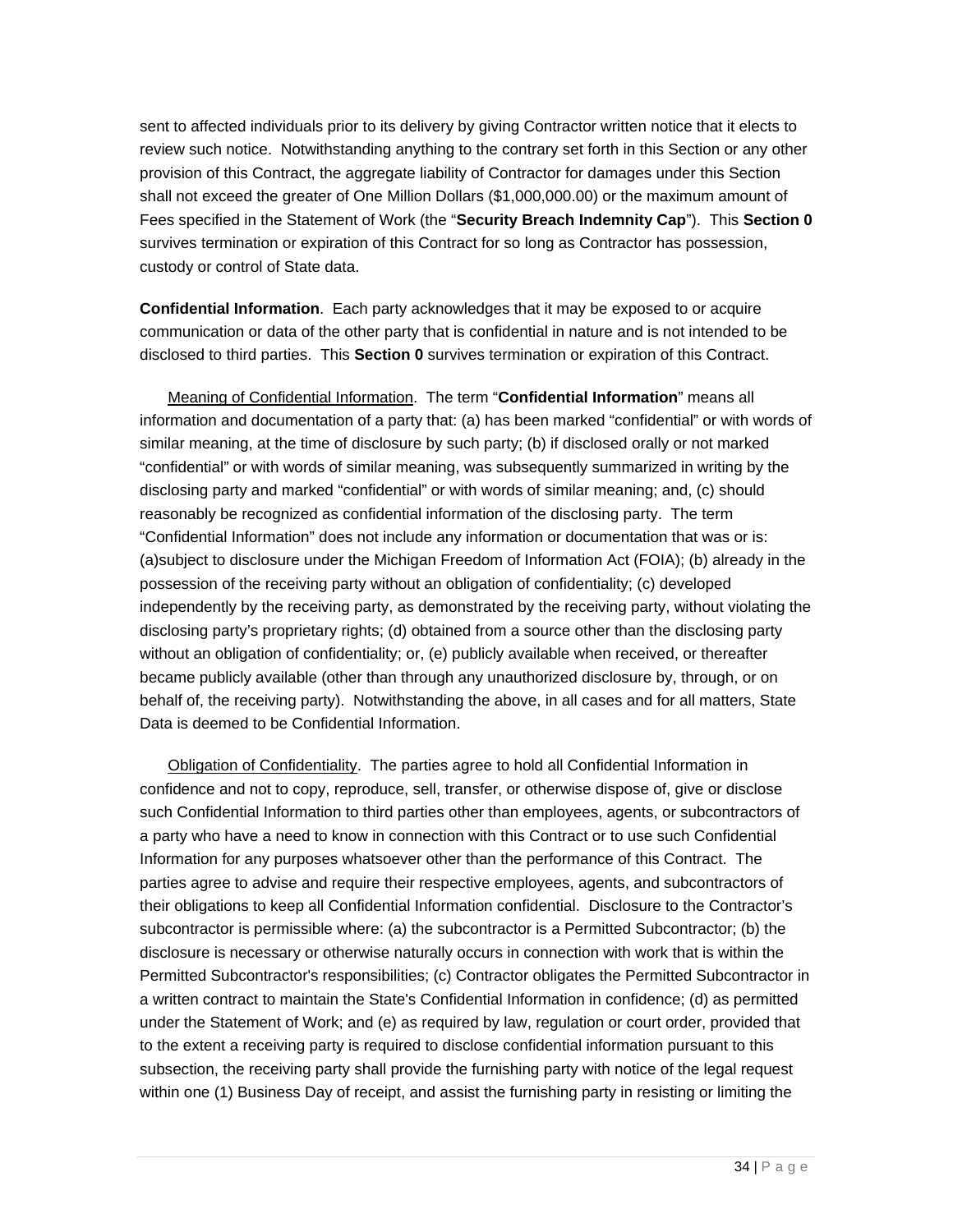scope of the disclosure as reasonably requested by the furnishing party. At the State's request, any of the Contractor's Representatives may be required to execute a separate agreement to be bound by the provisions of this **Section 0**.

Cooperation to Prevent Disclosure of Confidential Information. Each party must use its reasonable efforts to assist the other party in identifying and preventing any unauthorized use or disclosure of any Confidential Information. Without limiting the foregoing, each party must advise the other party promptly in the event either party learns or has reason to believe that any person who has had access to Confidential Information has violated or intends to violate this **Section 0**. Each party will cooperate with the other party in seeking injunctive or other equitable relief against any such person.

Remedies for Breach of Obligation of Confidentiality. Each party acknowledges that breach of its obligation of confidentiality may give rise to irreparable injury to the other party, which damage may be inadequately compensable in the form of monetary damages. Accordingly, a party may seek and obtain injunctive relief against the breach or threatened breach of the foregoing undertakings, in addition to any other legal remedies which may be available, to include, in the case of the State, at the sole election of the State, the immediate termination, without liability to the State, of this Contract or any Statement of Work corresponding to the breach or threatened breach.

Surrender of Confidential Information upon Termination. Upon termination or expiration of this Contract or a Statement of Work, in whole or in part, each party must, within five (5) calendar days from the date of termination, return to the other party any and all Confidential Information received from the other party, or created or received by a party on behalf of the other party, which are in such party's possession, custody, or control; provided, however, that Contractor must return State Data to the State following the timeframe and procedure described further in this Contract. If Contractor or the State determine that the return of any non-State Data Confidential Information is not feasible, such party must destroy the non-State Data Confidential Information and certify the same in writing within five (5) calendar days from the date of termination to the other party. Notwithstanding anything herein to the contrary, Contractor shall have the right to retain copies of non-State Data Confidential Information, and any summaries, analyses, notes, or extracts prepared by Contractor which are based on or contain portions of such Confidential Information to the extent necessary to evidence performance of the Services, provided that Contractor retains such copies in accordance with its confidentiality obligations hereunder.

#### **Data Privacy and Information Security**.

Undertaking by Contractor. Without limiting Contractor's obligation of confidentiality as further described, Contractor is responsible for establishing and maintaining a data privacy and information security program, including appropriate physical, technical, administrative, and organizational safeguards, that is reasonably designed to: (a) ensure the security and confidentiality of the State Data; (b) protect against any anticipated threats or hazards to the security or confidentiality of the State Data; (c) protect against unauthorized disclosure, access to,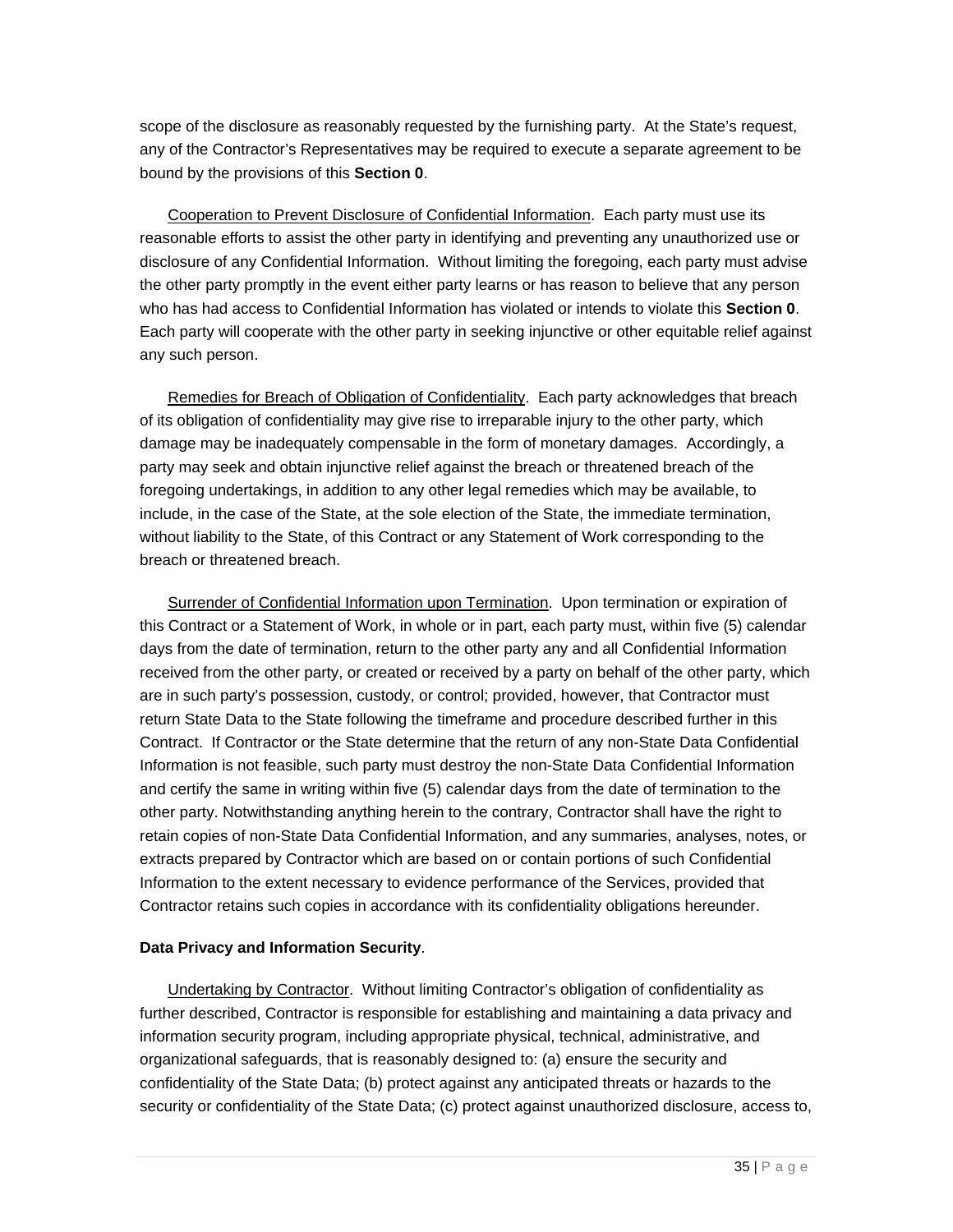or use of the State Data; (d) ensure the proper disposal of State Data; and (e) ensure that all Contractor Representatives comply with all of the foregoing. In no case will the safeguards of Contractor's data privacy and information security program be less stringent than the safeguards used by the State, and Contractor must at all times comply with all applicable State IT policies and standards, which are available at http://www.michigan.gov/dtmb/0,4568,7-150- 56355\_56579\_56755---,00.html.

Right of Audit by the State. Without limiting any other audit rights of the State, the State has the right to review Contractor's data privacy and information security program prior to the commencement of Services and from time to time during the term of this Contract. During the providing of Services, on an ongoing basis from time to time and without notice, the State, at its own expense, is entitled to perform, or to have performed, an on-site audit of Contractor's data privacy and information security program. In lieu of an on-site audit, upon request by the State, Contractor agrees to complete, within forty-five (45) calendar days of receipt, an audit questionnaire provided by the State regarding Contractor's data privacy and information security program.

Audit Findings. With respect to State Data, Contractor must implement any required safeguards as identified by the State or by any audit of Contractor's data privacy and information security program.

State's Right to Termination for Deficiencies. The State reserves the right, at its sole election, to immediately terminate this Contract or the Statement of Work without limitation and without liability if the State determines that Contractor fails or has failed to meet its obligations under this **Section 0**.

**HIPAA Compliance***.* If the Contractor will have access to personal health information (PHI), which will be specified in the final Statement of Work, the State and Contractor must comply with all obligations under HIPAA and its accompanying regulations, including but not limited to entering into a business associate agreement, if reasonably necessary to keep the State and Contractor in compliance with HIPAA.

**Payment Card Industry Data Security Standard**. If the Contractor processes, transmits, or stores credit/debit cardholder data on behalf of the State, which will be specified in the final Statement of Work, it must: (a) treat cardholder data as confidential, including after Contract termination or expiration; (b) adhere to the Payment Card Industry Data Security Standards (PCI DSS) and applicable DTMB policies; (c) notify the Contract Administrator, within twenty-four (24) hours of discovery, of all failures to comply with the PCI DSS, DTMB polices, or any breach in security where cardholder data has been compromised and (i) conduct a security review, (ii) obtain a forensic report validating compliance with the current PCI Data Security Standards, and (iii) provide the forensic report to the State within two weeks of completion; (d) provide the Contract Administrator with an annual Attestation of Compliance or a Report on Compliance; and (e) when no longer needed, properly dispose of cardholder data in compliance with the PCI DSS and DTMB policy. At the State's request, Contractor must provide full cooperation to the State, a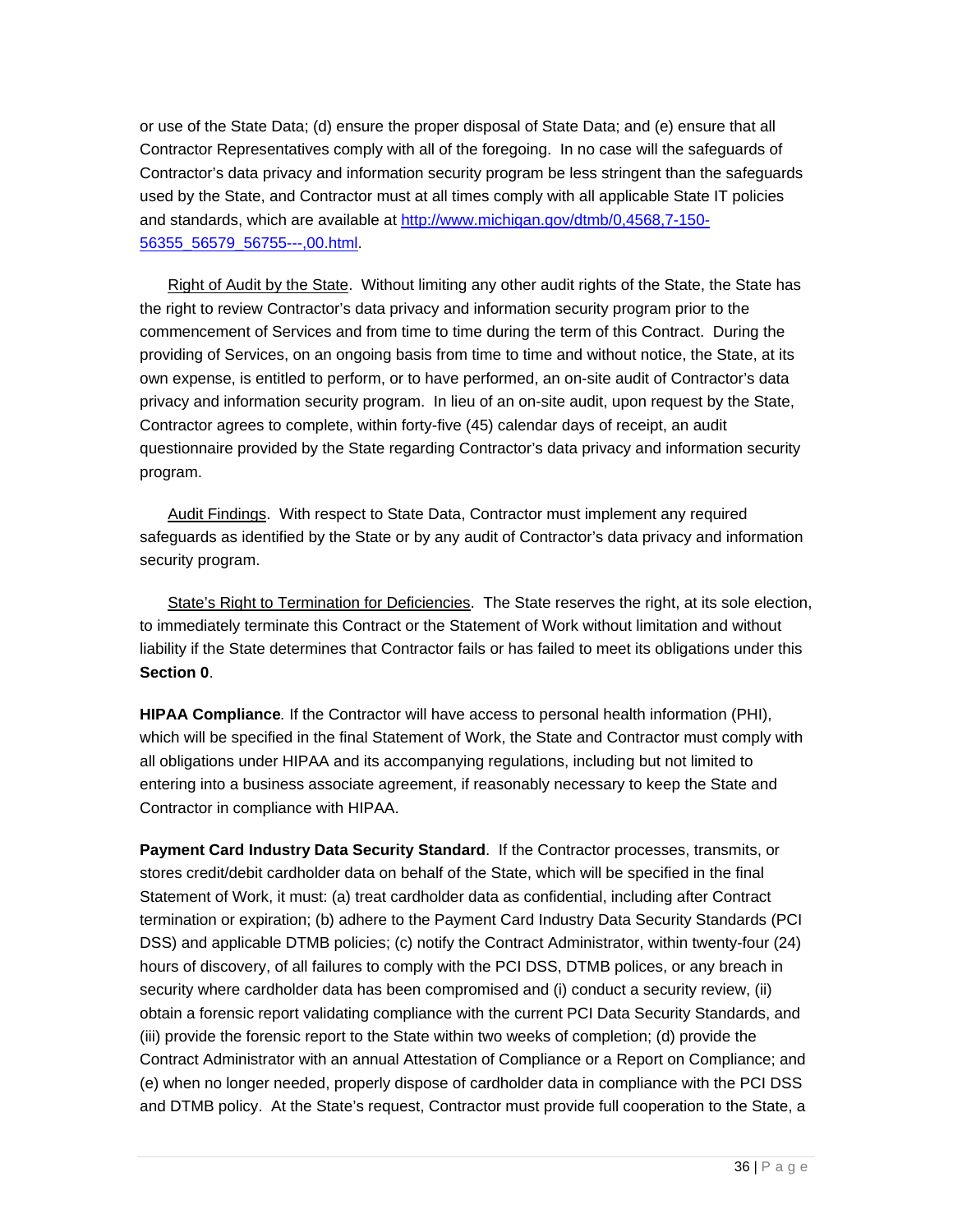PCI representative, or a State approved third party to conduct a security review. Contractor is responsible for all costs associated with a breach.

**CEPAS Electronic Receipt Processing Standard**. All electronic commerce applications that allow for electronic receipt of credit or debit card and electronic check (ACH) transactions must be processed via the State's Centralized Electronic Payment Authorization System (CEPAS).

#### **Records Maintenance, Inspection, Examination, and Audit**.

Right of Audit. Upon written notice to Contractor, the State or its designee may audit Contractor to verify compliance with the Statement of Work. Contractor must retain, and provide to the State or its designee and the auditor general upon request, all financial and accounting records related to the Statement of Work (other than Contractor's internal costs to provide services) through the Term of the Statement of Work and for seven (7) years after the latter of termination, expiration, or final payment under the Statement of Work or any extension ("**Financial Audit Period**"). If an audit, litigation, or other action involving the records is initiated before the end of the Financial Audit Period, Contractor must retain the records until all issues are resolved.

Right of Inspection. Within ten (10) calendar days of providing written notice, the State and its authorized representatives or designees have the right to enter and inspect Contractor's premises or any other places where Services are being performed, and examine, copy, and audit all records related to the Statement of Work. Contractor must cooperate and provide reasonable assistance. If financial errors are revealed, the amount in error must be reflected as a credit or debit on subsequent invoices until the amount is paid or refunded. Any remaining balance at the end of the Statement of Work must be paid or refunded within forty-five (45) calendar days.

Application. This **Section 0** applies to Contractor, any Affiliate, and any Permitted Subcontractor that performs Services in connection with this Contract.

#### **Insurance Requirements**.

Except as may be set forth in the Statement of Work, Contractor must maintain the insurances identified below and is responsible for all deductibles. All required insurance must: (a) protect the State from claims that may arise out of, are alleged to arise out of, or result from Contractor's or a Permitted Subcontractor's performance; (b) be primary and non-contributing to any comparable liability insurance (including self-insurance) carried by the State; and (c) be provided by an company with an A.M. Best rating of "A" or better and a financial size of VII or better.

| <b>Insurance Type</b>                         | <b>Additional Requirements</b>       |  |
|-----------------------------------------------|--------------------------------------|--|
| <b>Commercial General Liability Insurance</b> |                                      |  |
| Minimal Limits:                               | Contractor must have its policy: (1) |  |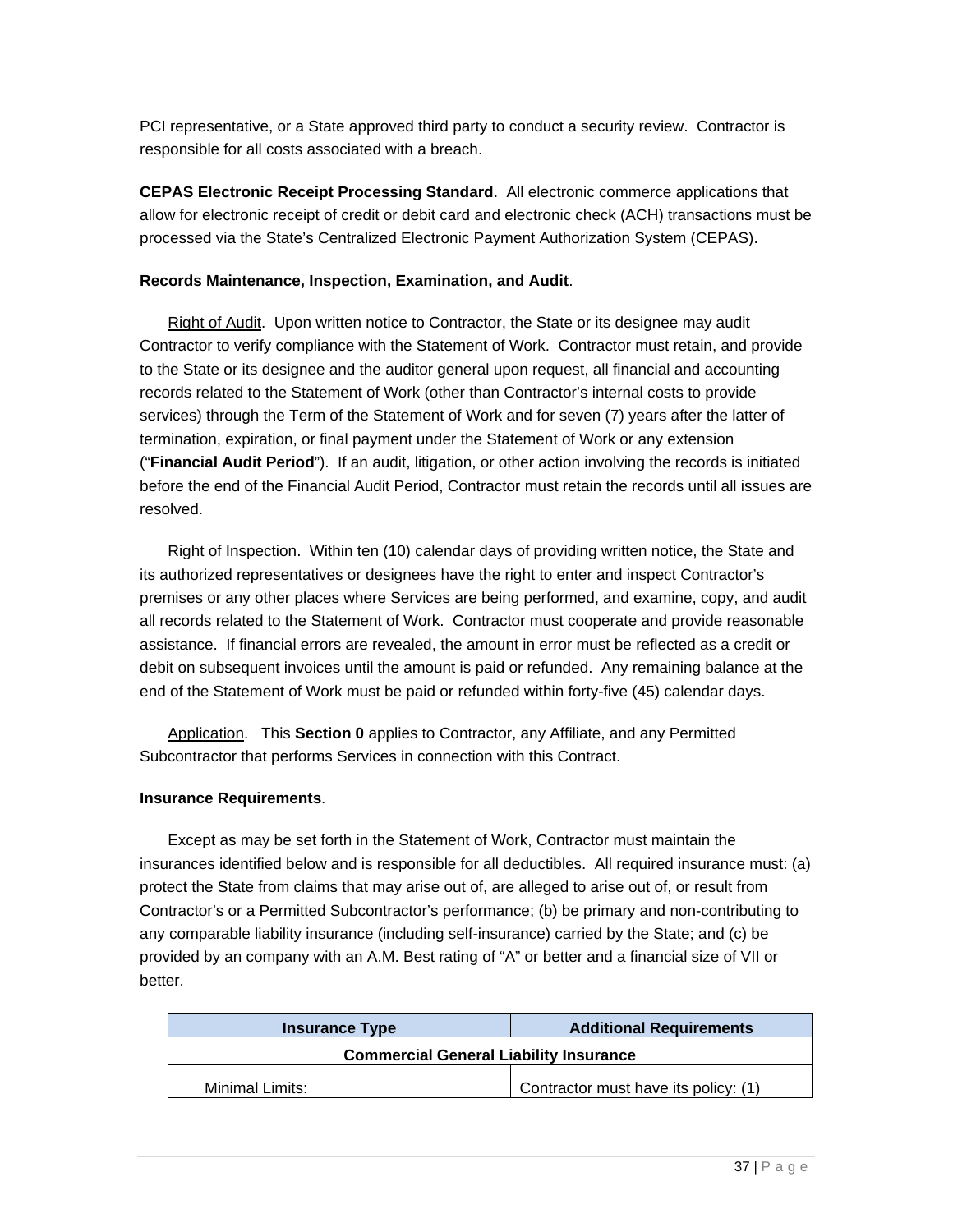| \$1,000,000 Each Occurrence Limit<br>\$1,000,000 Personal & Advertising Injury<br>Limit<br>\$2,000,000 General Aggregate Limit<br>\$2,000,000 Products/Completed<br>Operations | endorsed to add "the State of Michigan,<br>its departments, divisions, agencies,<br>offices, commissions, officers,<br>employees, and agents" as additional<br>insureds; and (2) for a claims-made<br>policy, provide 3 years of tail coverage. |  |  |  |
|--------------------------------------------------------------------------------------------------------------------------------------------------------------------------------|-------------------------------------------------------------------------------------------------------------------------------------------------------------------------------------------------------------------------------------------------|--|--|--|
| Deductible Maximum:                                                                                                                                                            |                                                                                                                                                                                                                                                 |  |  |  |
| \$50,000 Each Occurrence, unless the                                                                                                                                           |                                                                                                                                                                                                                                                 |  |  |  |
| State agrees otherwise in writing                                                                                                                                              |                                                                                                                                                                                                                                                 |  |  |  |
| <b>Motor Vehicle Insurance</b>                                                                                                                                                 |                                                                                                                                                                                                                                                 |  |  |  |
| Minimal Limits:<br>\$1,000,000 Per Occurrence                                                                                                                                  |                                                                                                                                                                                                                                                 |  |  |  |
| <b>Workers' Compensation Insurance</b>                                                                                                                                         |                                                                                                                                                                                                                                                 |  |  |  |
| Minimal Limits:<br>Coverage according to applicable laws<br>governing work activities.                                                                                         | Waiver of subrogation, except where<br>waiver is prohibited by law.                                                                                                                                                                             |  |  |  |
| <b>Employers Liability Insurance</b>                                                                                                                                           |                                                                                                                                                                                                                                                 |  |  |  |
| Minimal Limits:<br>\$100,000<br>Each Accident<br>\$100,000<br>Each Employee by Disease<br>\$500,000<br>Aggregate Disease.                                                      |                                                                                                                                                                                                                                                 |  |  |  |
| <b>Cyber Liability Insurance</b>                                                                                                                                               |                                                                                                                                                                                                                                                 |  |  |  |
| Minimal Limits:<br>\$1,000,000 Each Occurrence<br>\$1,000,000 Annual Aggregate                                                                                                 | Contractor must have its policy cover<br>information security and privacy liability,<br>privacy notification costs, regulatory<br>defense and penalties, and website<br>media content liability.                                                |  |  |  |
| <b>Professional Liability (Errors and Omissions) Insurance</b>                                                                                                                 |                                                                                                                                                                                                                                                 |  |  |  |
| Minimal Limits:<br>\$2,000,000 Each Occurrence<br>\$2,000,000 Annual Aggregate<br>Deductible Maximum:                                                                          |                                                                                                                                                                                                                                                 |  |  |  |
| \$50,000 Per Loss, unless the State agrees                                                                                                                                     |                                                                                                                                                                                                                                                 |  |  |  |
| otherwise in writing                                                                                                                                                           |                                                                                                                                                                                                                                                 |  |  |  |

If Contractor's policy contains limits higher than the minimum limits, the State is entitled to coverage to the extent of the higher limits, subject to Contractor's limitation of liability under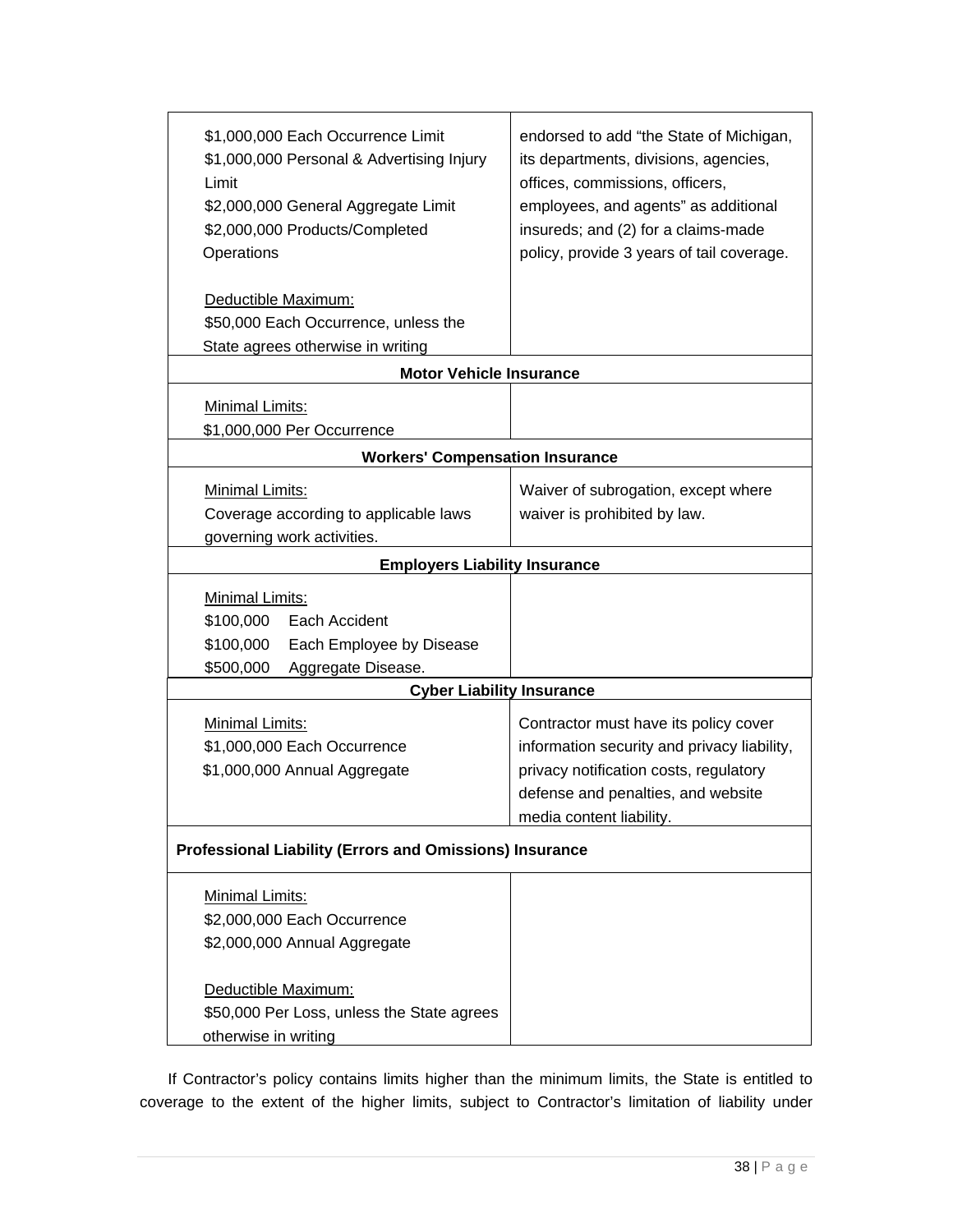**Section 0**. The minimum limits are not intended, and may not be construed to limit any liability or indemnity of Contractor to any indemnified party or other persons.

Contractor must: (a) provide insurance certificates to the State's Contract Administrator, containing the Contract number, at Contract formation and within twenty (20) calendar days of the expiration date of the applicable policies; (b) require that Permitted Subcontractors maintain the required insurances contained in this Section; (c) notify the State's Contract Administrator within ten (10) Business Days if any insurance is cancelled; and (d) waive all rights against the State for damages covered by insurance. Failure to maintain the required insurance does not limit this waiver.

#### **Dispute Resolution**.

Unless otherwise specified in the Statement of Work, the parties will endeavor to resolve any Contract dispute in accordance with **Section 0**. The initiating party will reduce its description of the dispute to writing (including all supporting documentation) and deliver it to the responding party's Project Manager(s). The responding party's Project Manager(s) must respond in writing within five (5) Business Days. The initiating party has five (5) Business Days to review the response. If after such review resolution cannot be reached, both parties will have an additional five (5) Business Days to negotiate in good faith to resolve the dispute. If the dispute cannot be resolved within a total of fifteen (15) Business Days, the parties must submit the dispute to the parties' Contract Administrators. The parties will continue performing while a dispute is being resolved, unless the dispute precludes performance. A dispute involving payment does not preclude performance.

Litigation to resolve the dispute will not be instituted until after the dispute has been elevated to the parties' Contract Administrators, and either Contract Administrator concludes that resolution is unlikely, or fails to respond within fifteen (15) Business Days. The parties are not prohibited from instituting formal proceedings: (a) to avoid the expiration of statute of limitations period; (b) to preserve a superior position with respect to creditors; or (c) where a party makes a determination that a temporary restraining order or other injunctive relief is the only adequate remedy. This **Section 0** does not limit either party's right to terminate this Contract.

#### **Miscellaneous**.

Effect of Contractor Bankruptcy. All rights and licenses granted by Contractor under this Contract are and will be deemed to be rights and licenses to "intellectual property," and all Work Product is and will be deemed to be "embodiments" of "intellectual property," for purposes of, and as such terms are used in and interpreted under, Section 365(n) of the United States Bankruptcy Code (the "**Code**"). If Contractor or its estate becomes subject to any bankruptcy or similar proceeding, the State retains and has the right to fully exercise all rights, licenses, elections, and protections under this Contract, the Code and all other applicable bankruptcy, insolvency, and similar Laws with respect to all Software and other Work Product. Without limiting the generality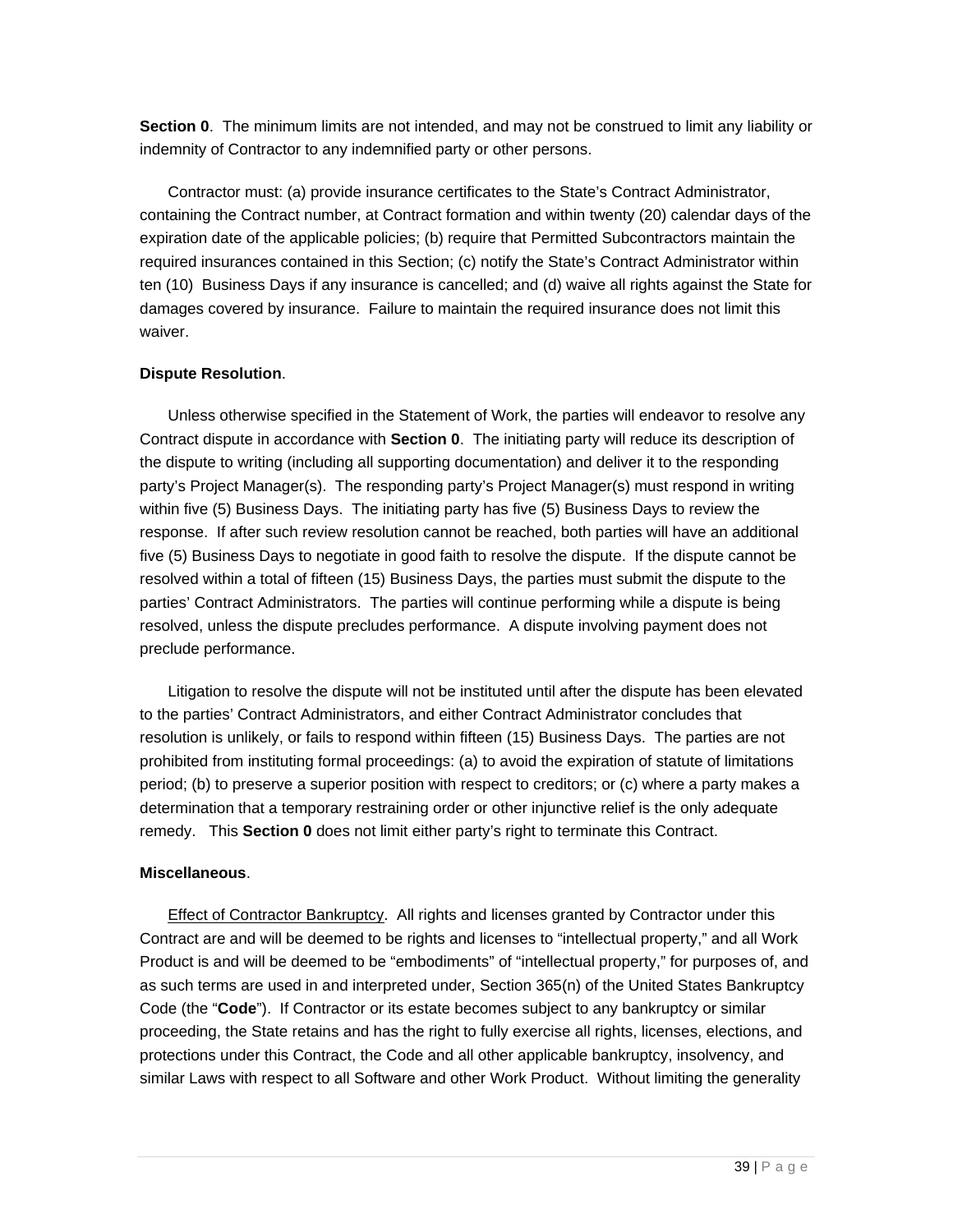of the foregoing, Contractor acknowledges and agrees that, if Contractor or its estate shall become subject to any bankruptcy or similar proceeding:

all rights and licenses granted to the State under this Contract will continue subject to the terms and conditions of this Contract, and will not be affected, even by Contractor's rejection of this Contract; and

the State will be entitled to a complete duplicate of (or complete access to, as appropriate) all such intellectual property and embodiments of intellectual property comprising or relating to any Software or other Work Product, and the same, if not already in the State's possession, will be promptly delivered to the State, unless Contractor elects to and does in fact continue to perform all of its obligations under this Contract.

Conflicts and Ethics. Contractor will uphold high ethical standards and is prohibited from: (a) holding or acquiring an interest that would conflict with this Contract; (b) doing anything that creates an appearance of impropriety with respect to the award or performance of the Contract; (c) attempting to influence or appearing to influence any State employee by the direct or indirect offer of anything of value; or (d) paying or agreeing to pay any person, other than employees and consultants working for Contractor, any consideration contingent upon the award of the Contract. Contractor must immediately notify the State of any violation or potential violation of these standards. This **Section 0** applies to Contractor, any Affiliate, and any Permitted Subcontractor that Performs Services in connection with this Contract.

Compliance with Laws. Contractor and its Representatives must comply with all Laws in connection with this Contract.

Nondiscrimination. Under the Elliott-Larsen Civil Rights Act, 1976 PA 453, MCL 37.2101, et seq., and the Persons with Disabilities Civil Rights Act, 1976 PA 220, MCL 37.1101, et seq., Contractor and its Permitted Subcontractors agree not to discriminate against an employee or applicant for employment with respect to hire, tenure, terms, conditions, or privileges of employment, or a matter directly or indirectly related to employment, because of race, color, religion, national origin, age, sex, height, weight, marital status, or mental or physical disability. Breach of this covenant is a material breach of this Contract.

Unfair Labor Practice. Under MCL 423.324, the State may void any Contract with a Contractor or Permitted Subcontractor who appears on the Unfair Labor Practice register compiled under MCL 423.322.

Governing Law. This Contract is governed, construed, and enforced in accordance with Michigan law, excluding choice-of-law principles, and all claims relating to or arising out of this Contract are governed by Michigan law, excluding choice-of-law principles. Any dispute arising from this Contract must be resolved in the Michigan Court of Claims. Complaints against the State must be initiated in Ingham County, Michigan. Contractor waives any objections, such as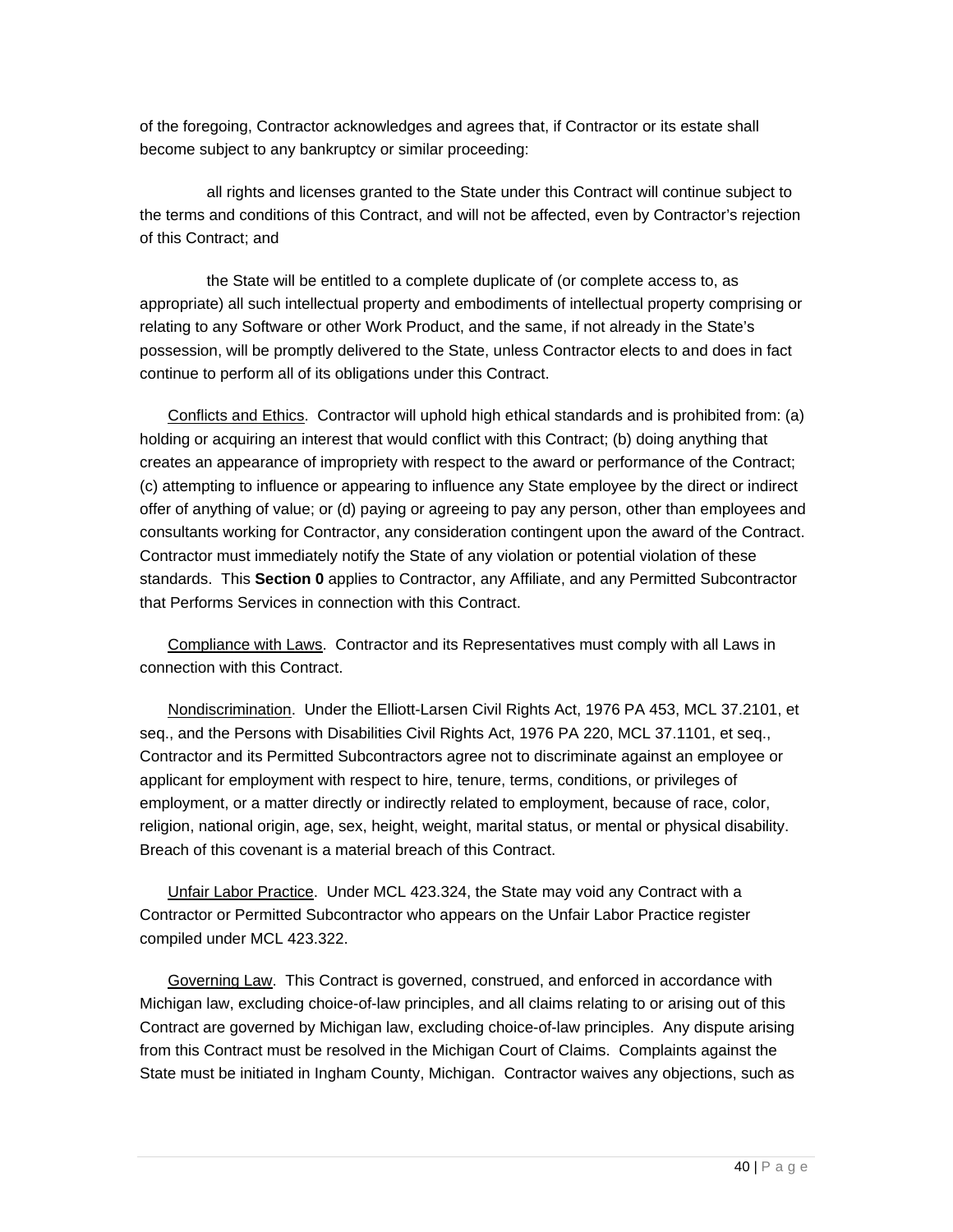lack of personal jurisdiction or forum non conveniens. Contractor must appoint agents in Michigan to receive service of process.

Non-Exclusivity. Nothing contained in this Contract is intended nor is to be construed as creating any requirements contract with Contractor. This Contract does not restrict the State or its agencies from acquiring similar, equal, or like Services from other sources.

Force Majeure. Neither party will be liable or responsible to the other party, nor will be deemed to have defaulted under or breached this Contract, for any failure or delay in fulfilling or performing any term of this Contract, when and to the extent such failure or delay is caused by:

acts of God;

flood, fire or explosion;

war, terrorism, invasion, riot, or other civil unrest;

embargoes or blockades in effect on or after the date of this Contract;

national or regional emergency; or

any passage of law or governmental order, rule, regulation or direction, or any action taken by a governmental or public authority, including imposing an embargo, export or import restriction, quota or other restriction or prohibition.

(each of the foregoing, a "**Force Majeure**"), in each case, provided that: (i) such event is outside the reasonable control of the affected party; (ii) the affected party provides prompt notice to the other party, stating the period of time the occurrence is expected to continue; and (iii) the affected party uses diligent efforts to end the failure or delay and minimize the effects of such Force Majeure event.

Relationship of the Parties. The relationship between the parties is that of independent contractors. Nothing contained in this Contract is to be construed as creating any agency, partnership, joint venture or other form of joint enterprise, employment or fiduciary relationship between the parties, and neither party shall have authority to contract for or bind the other party in any manner whatsoever.

Media Releases. News releases (including promotional literature and commercial advertisements) pertaining to this Contract or project to which it relates must not be made without the prior written approval of the State, and then only in accordance with the explicit written instructions of the State.

 Website Incorporation. The State is not bound by any content on Contractor's website unless expressly incorporated directly into this Contract.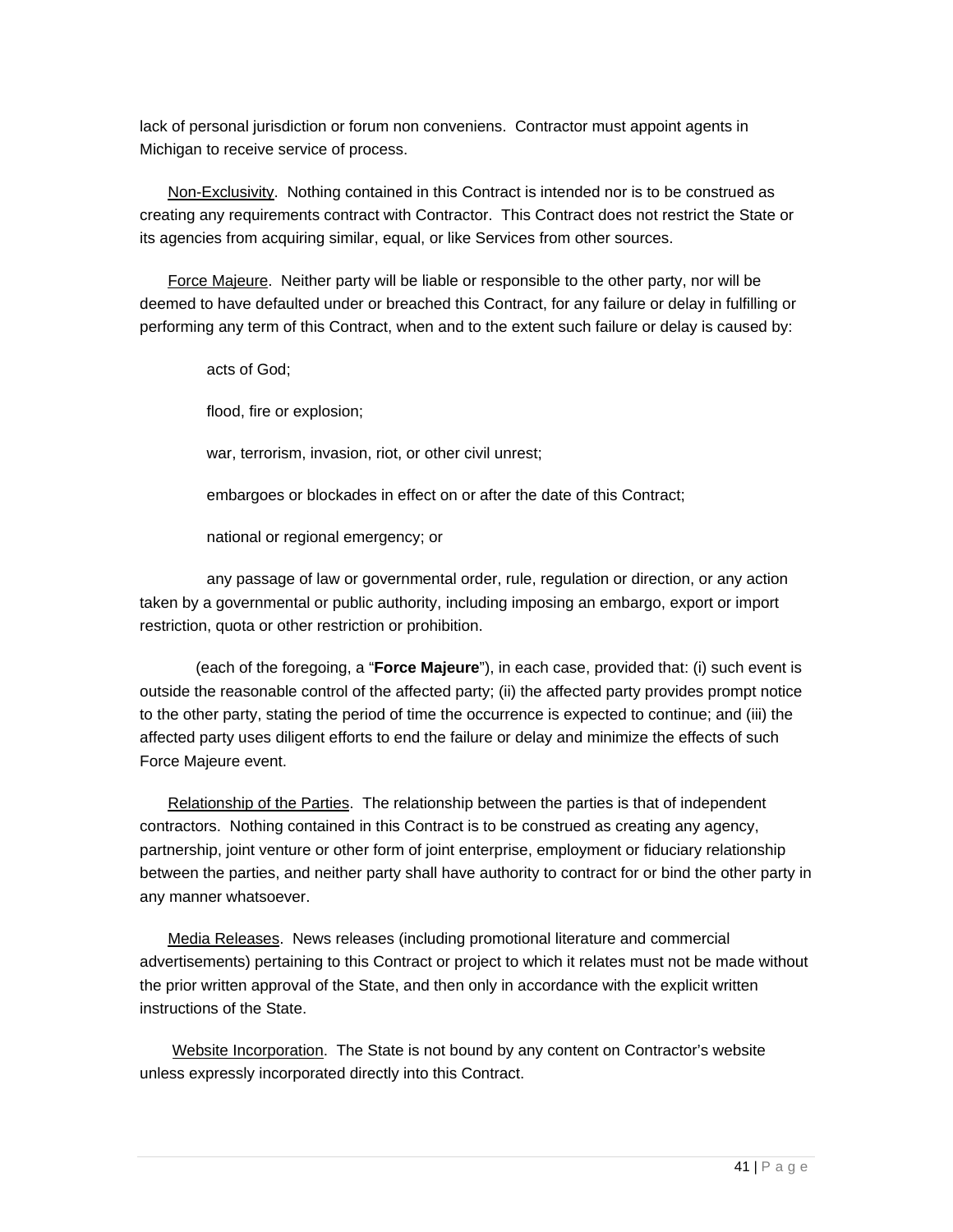Notices. All notices, requests, consents, claims, demands, waivers and other communications under this Contract must be in writing and addressed to the parties as follows (or as otherwise specified by a party in a notice given in accordance with this **Section 0**):

| If to Contractor: | Informatix, Inc.<br>2485 Natomas Park Drive, Suite 430 |                                        |  |  |
|-------------------|--------------------------------------------------------|----------------------------------------|--|--|
|                   |                                                        |                                        |  |  |
|                   |                                                        | Sacramento, CA 95833                   |  |  |
|                   | Email:                                                 | michele.blanc@informatixinc.com        |  |  |
|                   | Attention:                                             | Michele Blanc, Chief Operating Officer |  |  |
| If to State:      | <b>DTMB Procurement</b>                                |                                        |  |  |
|                   | PO Box 30026                                           |                                        |  |  |
|                   | 525 West Allegan                                       |                                        |  |  |
|                   |                                                        | Lansing, Michigan 48909                |  |  |
|                   | Email:                                                 | zukerw@michigan.gov                    |  |  |
|                   | Attention:                                             | Whitnie Zuker, IT Buyer                |  |  |

Notices sent in accordance with this **Section 0** will be deemed effectively given: (a) when received, if delivered by hand (with written confirmation of receipt); (b) when received, if sent by a nationally recognized overnight courier (receipt requested); (c) on the date sent by email (with confirmation of transmission), if sent during normal business hours of the recipient, and on the next Business Day, if sent after normal business hours of the recipient; or (d) on the fifth  $(5<sup>th</sup>)$ calendar day after the date mailed, by certified or registered mail, return receipt requested, postage prepaid.

Headings. The headings in this Contract are for reference only and will not affect the interpretation of this Contract.

Entire Contract. This Contract, together with all Schedules, Exhibits, and the Statement of Work constitutes the sole and entire agreement of the parties to this Contract with respect to the subject matter of this Contract and supersedes all prior and contemporaneous understandings, agreements, representations and warranties, both written and oral, with respect to such subject matter. In the event of any inconsistency between the statements made in the body of this Contract, the Schedules, Exhibits, and the Statement of Work, the following order of precedence governs: (a) first, this Contract, excluding its Exhibits, Schedules, and the Statement of Work; (b) second, the Statement of Work as of the Effective Date; and (c) third, the Exhibits and Schedules to this Contract as of the Effective Date.

Assignment. Contractor may not assign or otherwise transfer any of its rights, or delegate or otherwise transfer any of its obligations or performance, under this Contract, in each case whether voluntarily, involuntarily, by operation of law or otherwise, without the State's prior written consent. However, Contractor may assign the Contract to an Affiliate so long as (a) Contractor provides the State thirty (30) days prior written notice of such assignment, (b) the Affiliate is adequately capitalized and can provide adequate assurances that the Affiliate can perform the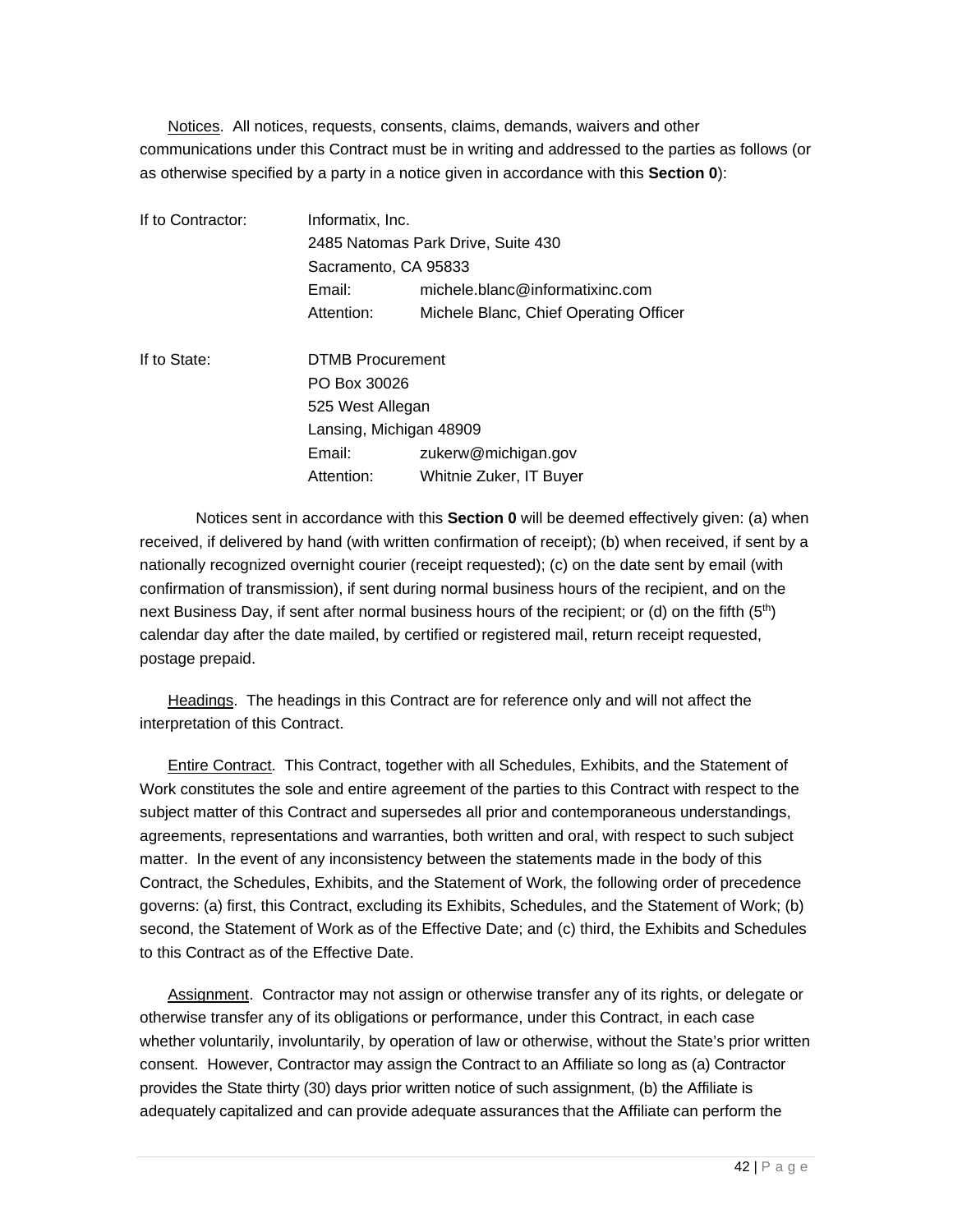Contract and applicable Statement of Work, and (c) a Change Notice will be executed by the parties if necessary under DTMB contracting policies. No delegation or other transfer will relieve Contractor of any of its obligations or performance under this Contract. Any purported assignment, delegation, or transfer in violation of this **Section 0** is void.

No Third-Party Beneficiaries. This Contract is for the sole benefit of the parties and their respective successors and permitted assigns. Nothing in this Contract, express or implied, is intended to or will confer on any other person or entity any legal or equitable right, benefit or remedy of any nature whatsoever under or by reason of this Contract.

Amendment and Modification; Waiver. No amendment to or modification of this Contract is effective unless it is in writing, identified as an amendment to this Contract and signed by an authorized Representative of both parties. Further, certain amendments to this Contract may require State Administrative Board Approval. No waiver by any party of any of the provisions of this Contract will be effective unless explicitly set forth in writing and signed by the party so waiving. Except as otherwise set forth in this Contract, no failure to exercise, or delay in exercising, any right, remedy, power, or privilege arising from this Contract will operate or be construed as a waiver. Nor will any single or partial exercise of any right, remedy, power or privilege under this Contract preclude the exercise of any other right, remedy, power or privilege.

Severability. If any term or provision of this Contract is invalid, illegal, or unenforceable in any jurisdiction, such invalidity, illegality or unenforceability will not affect any other term or provision of this Contract or invalidate or render unenforceable such term or provision in any other jurisdiction. Upon such determination that any term or other provision is invalid, illegal, or unenforceable, the parties must negotiate in good faith to modify this Contract so as to effect the original intent of the parties as closely as possible in a mutually acceptable manner in order that the transactions be consummated as originally contemplated to the greatest extent possible.

Equitable Relief. Each party acknowledges that a breach by a party of **Section 0** (Intellectual Property Rights; Ownership), **Section 0** (State Data), or **Section 0** (Confidential Information) may cause the non-breaching party immediate and irreparable harm, for which an award of damages would not be adequate compensation. Each party agrees that, in the event of such breach or threatened breach, the non-breaching party will be entitled to seek equitable relief, including in the form of orders for preliminary or permanent injunction, specific performance, and any other relief that may be available from any court. Such remedies will not be deemed to be exclusive but may be in addition to all other remedies available under this Contract, at law or in equity, subject to any express exclusions or limitations in this Contract to the contrary.

Counterparts. This Contract may be executed in counterparts, each of which will be deemed an original, but all of which together will be deemed to be one and the same Contract. A signed copy of this Contract delivered by email or other means of electronic transmission (to which a signed PDF copy is attached) will be deemed to have the same legal effect as delivery of an original signed copy of this Contract.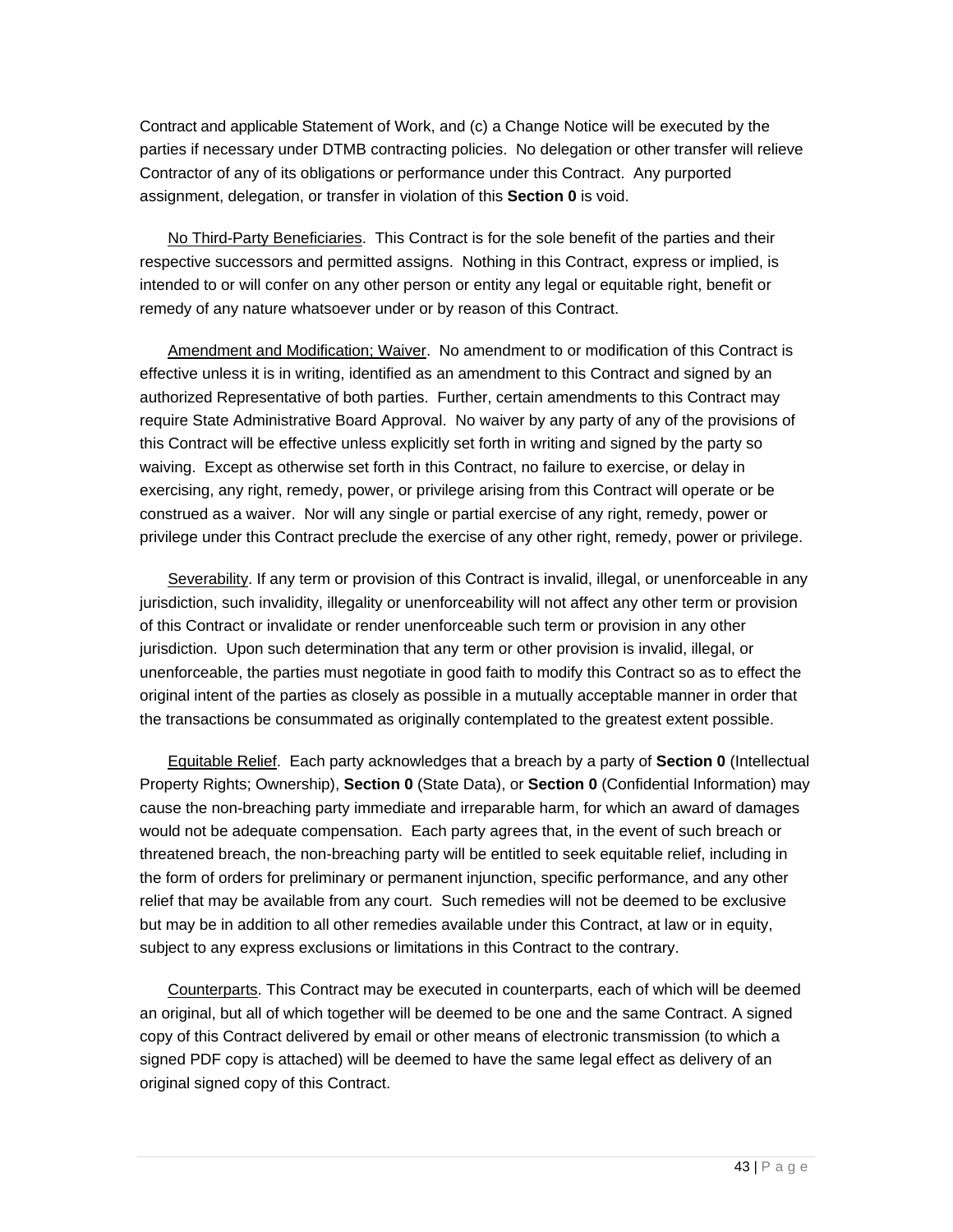#### **EXHIBIT 1**

**[Initial Statement of Work]**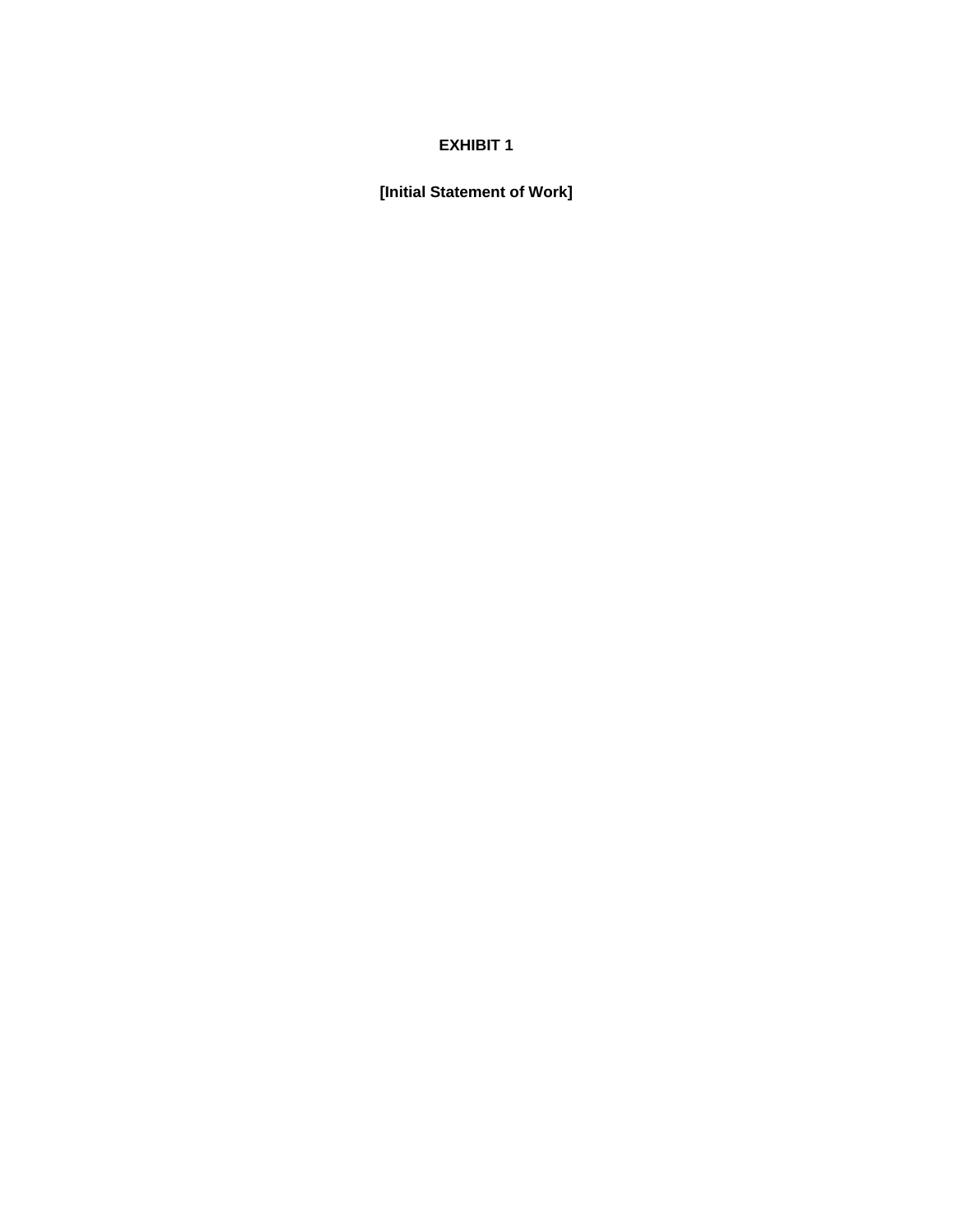#### **SCHEDULE A**

**[Final Statement Of Work]**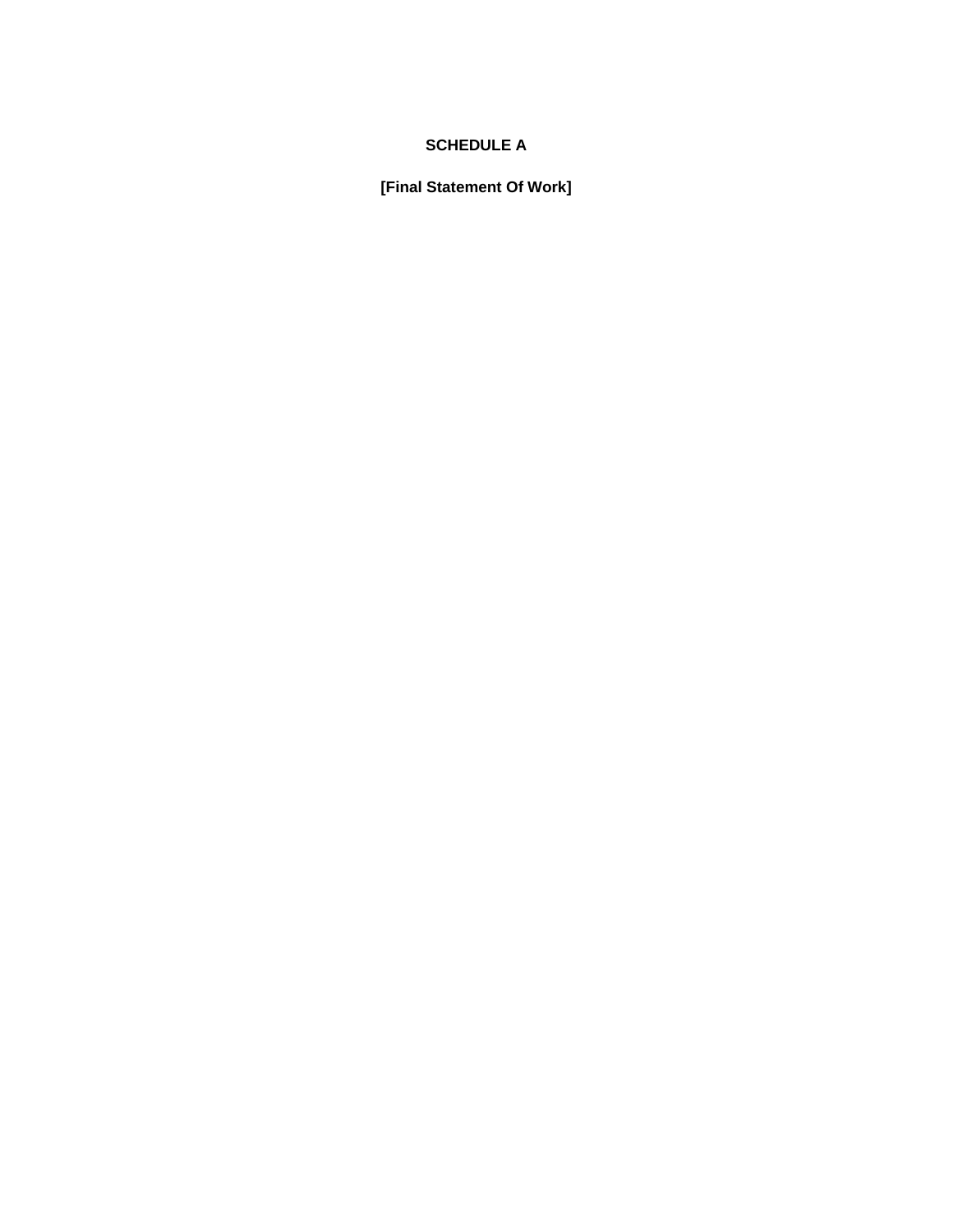#### **SCHEDULE B**

**[Business and Technical Requirements Specifications]**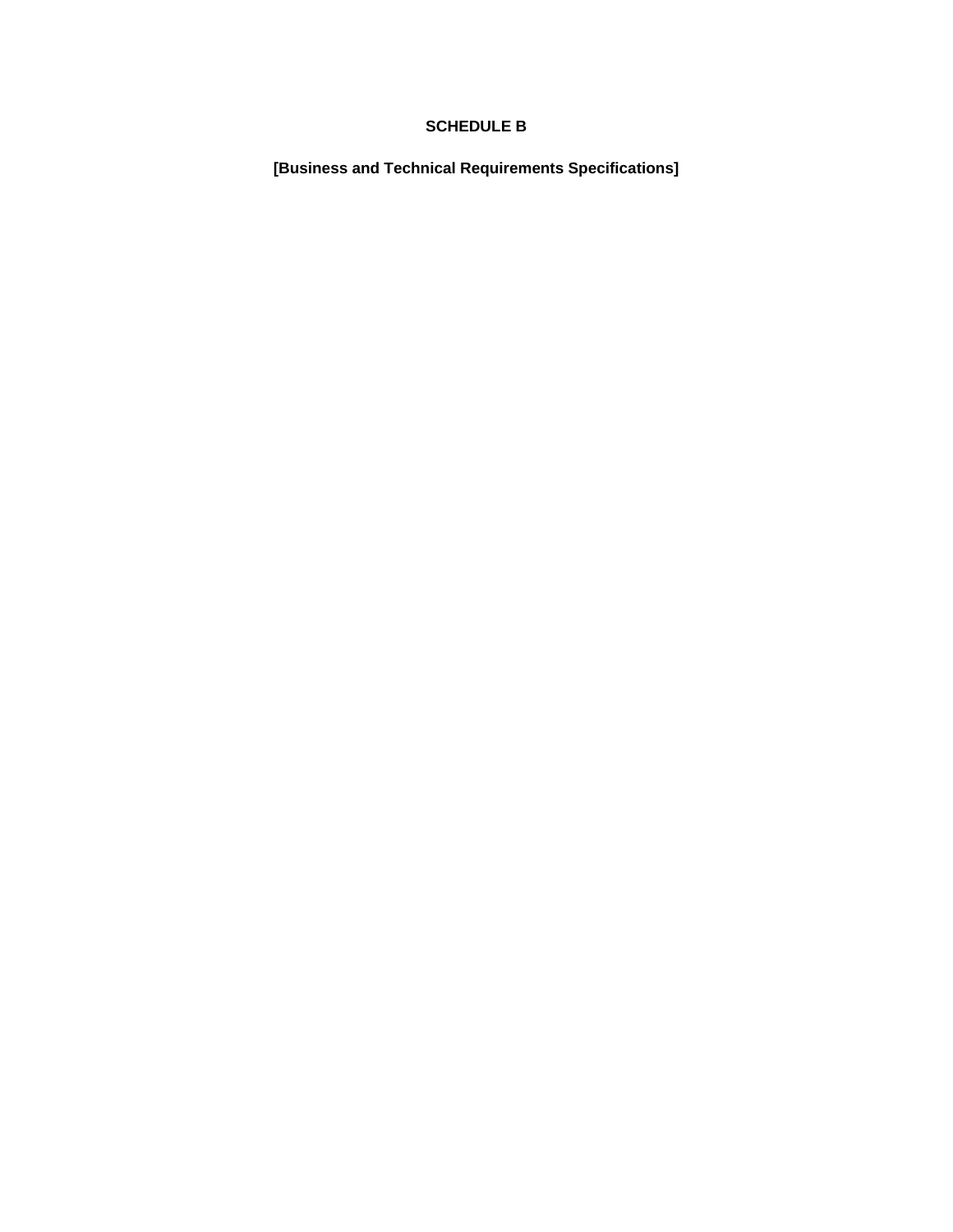#### **SCHEDULE C**

**[Maintenance and Support Services]**